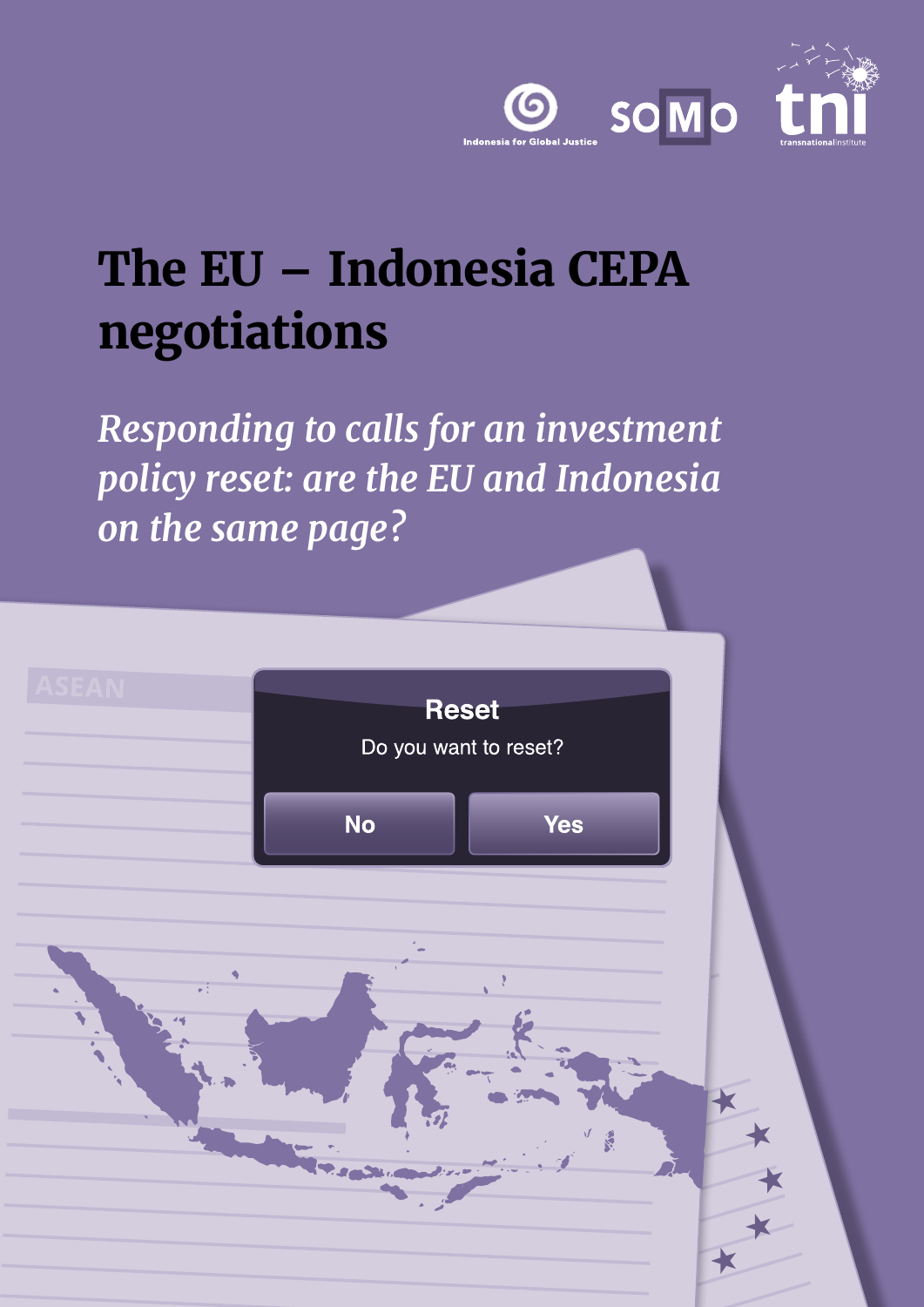This briefing paper is part of a series of reports on the proposed Indonesia-EU Comprehensive Economic Partnership Agreement (CEPA).

**AUTHOR:** Roeline Knottnerus **CONTRIBUTORS:** Rachmi Hertanti (IGJ), Pietje Vervest (TNI), Bart-Jaap Verbeek (SOMO)

**EDIT:** Deborah Eade

**DESIGN:** Brigitte Vos

Published by SOMO, TNI, IGJ

February 2018

Contents of the report may be quoted or reproduced for non-commercial purposes, provided that the source of information is properly cited. TNI would appreciate receiving a copy or link of the text in which this document is used or cited. Please note that for some images the copyright may lie elsewhere and copyright conditions of those images should be based on the copyright terms of the original source.

www.tni.org/copyright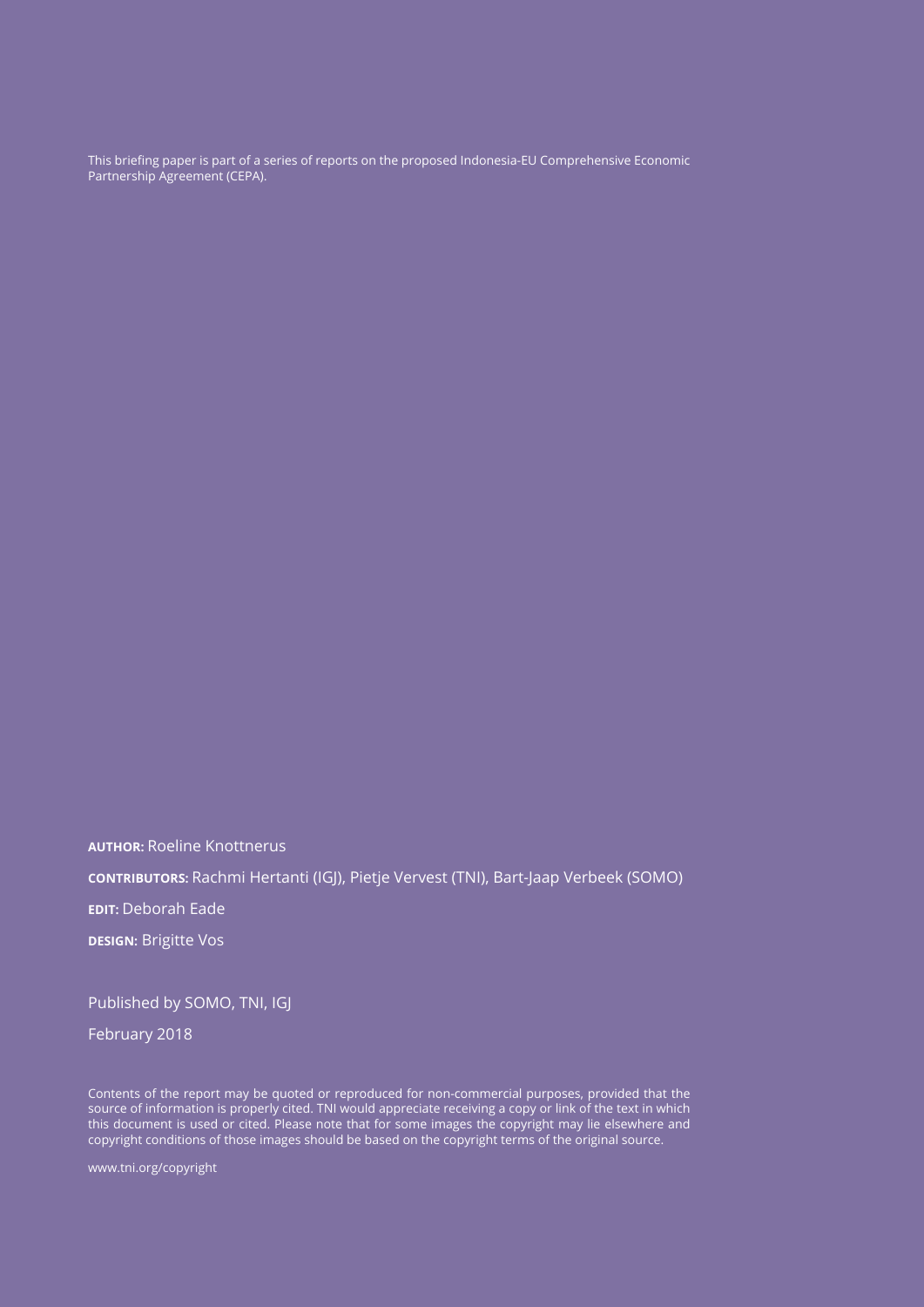# **Contents**

|    | Introduction                                                           | 4              |  |  |  |  |
|----|------------------------------------------------------------------------|----------------|--|--|--|--|
| 1. | The EU-Indonesia CEPA: what is on the agenda?                          |                |  |  |  |  |
|    | Indonesia: a priority in ASEAN<br>1.1                                  | 7              |  |  |  |  |
|    | Corporate capture: EU-Indonesia Vision Group recommendations<br>1.2    |                |  |  |  |  |
|    | for the negotiating agenda                                             | $\overline{7}$ |  |  |  |  |
|    | The implications of the EU's agenda: potential negative impacts<br>1.3 |                |  |  |  |  |
|    | on public services and development policy                              | 8              |  |  |  |  |
| 2. | Indonesia's review of investment protection policy                     |                |  |  |  |  |
|    | 2.1 Termination of existing BITS                                       |                |  |  |  |  |
|    | 2.2 A new model-BIT                                                    |                |  |  |  |  |
|    | 2.3 Balancing investor rights and sovereign policy space               | 14             |  |  |  |  |
| 3. | The 2015 EU-Vietnam Free Trade Agreement:                              |                |  |  |  |  |
|    | lessons to be learned                                                  |                |  |  |  |  |
|    | 3.1 Impacts on sustainable development, human rights;                  |                |  |  |  |  |
|    | little scope for new approaches to investment protection               | 14             |  |  |  |  |
|    | 3.2 The 2015 EU-Vietnam FTA: a template to be emulated?                | 15             |  |  |  |  |
|    | 3.2.1 Extensive liberalisation of (public) services and                |                |  |  |  |  |
|    | government procurement                                                 | 15             |  |  |  |  |
|    | 3.2.2 Ban on performance requirements                                  | 16             |  |  |  |  |
|    | 3.2.3 ICS: a continued risk of crippling investment claims             | 16             |  |  |  |  |
| 4. | Human Rights Context                                                   | 19             |  |  |  |  |
|    | 4.1 No binding protection for labour and wider human rights,           |                |  |  |  |  |
|    | and the environment                                                    | 19             |  |  |  |  |
|    | 4.2 Need for human rights impact analyses and broad                    |                |  |  |  |  |
|    | stakeholder involvement                                                | 19             |  |  |  |  |
|    | 4.3 Rendez-vous clauses to safeguard human rights                      | 20             |  |  |  |  |
| 5. | A different approach is possible                                       | 20             |  |  |  |  |
| 6. | Conclusion                                                             |                |  |  |  |  |
|    | 6.1. General recommendations                                           | 24             |  |  |  |  |
|    | 6.2. Civil society on the CEPA                                         | 25             |  |  |  |  |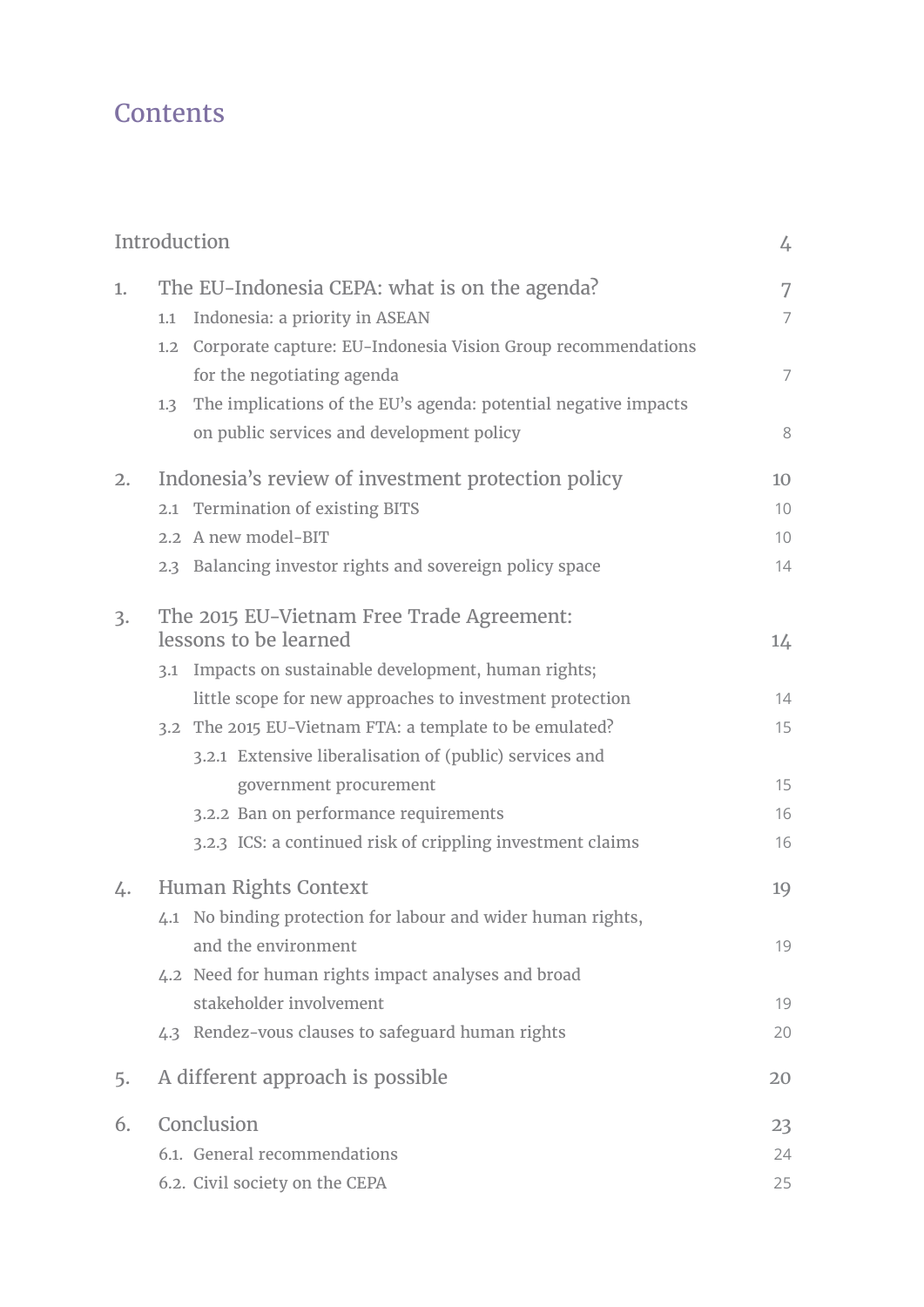# <span id="page-3-0"></span>**Introduction**

**This paper explores the agenda driving the negotiations for an Indonesia-Europe Comprehensive Economic Partnership Agreement (CEPA) in relation to investment and discusses the merits of alternative investment protection frameworks as proposed by Indonesia and other countries in relation to promoting more equitable and sustainable development.**

In 2014, Indonesia announced its intention to terminate all of its existing 60+ bilateral investment protection agreements (BITs), which it argued ran counter to its current development interests.<sup>1</sup> Indonesia was no longer willing to accept the infringements on its sovereign policy space entailed in the investor-state dispute settlement mechanism (ISDS) enshrined in its BITs. Threatened by a series of potentially crippling claims brought by foreign investors on the basis of these BITs, Indonesia found itself forced to retract proposed environmental regulations and offer foreign investors exemptions to new laws demanding a higher level of domestic processing of raw materials.<sup>2</sup> Since 2014, Indonesia has denounced 20 BITs, and the one with Argentina was terminated by mutual consent.<sup>3</sup>

Indonesia has joined the ranks of leading developing countries like India and South Africa, which are currently reviewing their BITs because of concerns that the current system exposes them to excessive risks. There is growing discontent worldwide with the far-reaching and, through ISDS, enforceable rights that BITs grant to international investors and investments. These rights, it is felt, severely limit governments' freedom to align foreign investment to their own development policies and lays them wide open to multimillion dollar claims from foreign investors if they seek to subject them to stricter regulations.4

This analysis led Indonesia to announce that future investment agreements must be negotiated on the basis of a new model BIT that would significantly curtail protections for foreign investors and allow the government to determine its own development path. With its intention to re-negotiate its BITs to better align foreign investment with its national development and outline investors' responsibilities to counterbalance the protections they enjoy, Indonesia is breaking away from conventional trade and investment policy aimed at opening up deregulated markets.

Such a course would tie in with the Sustainable Development Goals (SDGs), a set of 17 goals and 169 targets endorsed in 2015 by the member countries of the United Nations as part of the 2030 Agenda for Sustainable Development. The SDGs aim to eradicate poverty and promote inclusive economic development, and to protect the world from environmental degradation and climate change. The SDGs define trade as a key means to promote growth and reduce poverty. Investment protection, enforceable through ISDS, would seem to clash with the 2030 Agenda for Sustainable Development. ISDS enables foreign investors to claim vast compensation if a government enacts measures that they argue would have a negative impact on their investments, including those made in the public interest. Compensation awards are internationally enforceable and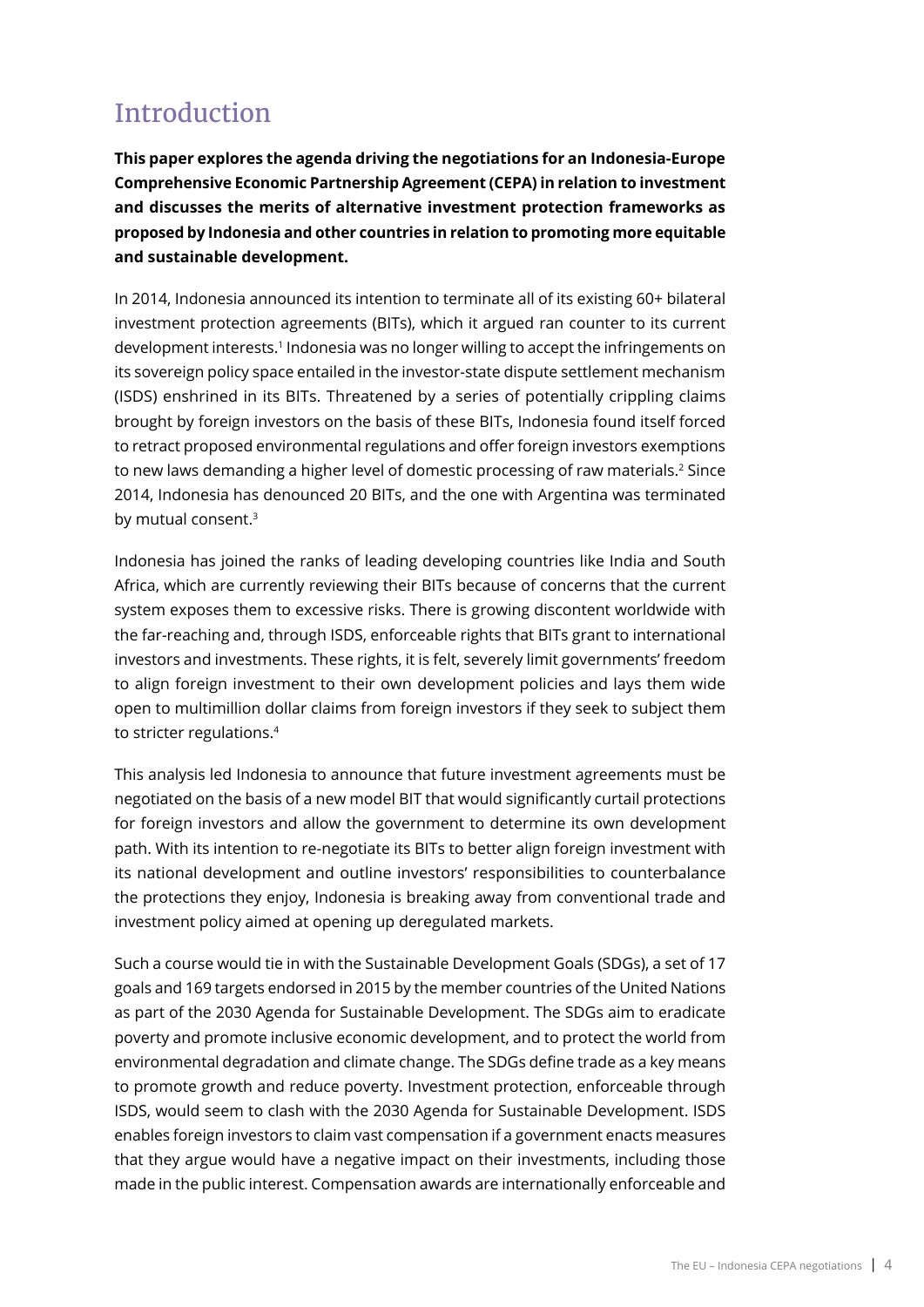can pose a serious threat to government budgets. Indeed, even the threat of claims can cause governments to reconsider proposed public interest measures or tighter regulations to bind foreign investment to national development objectives.

The United Nations Conference on Trade and Development (UNCTAD) underscores the need for reform of the investment arbitration regime. UNCTAD confirms that '[m] any Investor-State Dispute Settlement (ISDS) cases have brought to light unanticipated — and partially undesired — side effects of IIAs' and stresses the need for 'ensuring coherence between IIAs and other areas of public policy, including policies addressing global challenges, such as the protection of the environment (climate change) and public health and safety'.5

However, although the EU has made a commitment to implement the SDGs in both its internal and external policies,<sup>6</sup> its ambitions for the EU-Indonesia CEPA appear to contradict Indonesia's policy shift to reclaim control over foreign investments, and assert the freedom to regulate and maintain full governance of its natural resources. The EU's agenda remains largely focused on liberalisation and deregulation to boost trade and investment.

There have been calls from Member States<sup>7</sup> and the European Parliament<sup>8</sup> for a 'reset' of the EU's trade and investment policy to ensure policy coherence with the SDGs and a focus on reducing inequality and explicitly linking trade and climate policies. But such a 'reset' is by no means a done deal.

In the negotiations for the EU-Indonesia CEPA, launched in mid-2016, the EU's agenda appears to aim for extensive liberalisation and deregulation, in particular in relation to trade and investment in services.<sup>9</sup> In addition, the far-reaching protections for foreign service providers and investors that the EU includes in its recent trade and investment agreements and also envisages for the CEPA, will have a significant impact on Indonesia's policy space, and may restrict its efforts to regulate in the public interest, respect and promote human rights, and protect the environment. These investment protections are still phrased in such broad and open-ended ways that almost any type of government regulation can be challenged as an indirect expropriation or a breach of fair and equitable treatment (FET), for which compensation is required. To avoid financially crippling claims, states can easily be 'persuaded' to water down or shelve proposed regulation that displeases foreign investors – a phenomenon known as 'regulatory chill'.

The challenge for the EU-Indonesia CEPA negotiations is to provide a framework for genuinely fair and sustainable trade and investment – which means that the EU must fundamentally rethink its trade and investment policies. There is a growing attention to sustainability in EU trade and investment agreements, but such chapters are nowhere near being as enforceable as the chapter enshrining the protections of investments. The EU proposes reform of the ISDS system, but its new 'Investment Court System'(ICS) centres on improving the process of arbitration – not the principles on which the system is based. ICS leaves intact the broad-based rights and protections on which foreign investors can base their mega-compensation claims that can cripple public budgets.<sup>10</sup>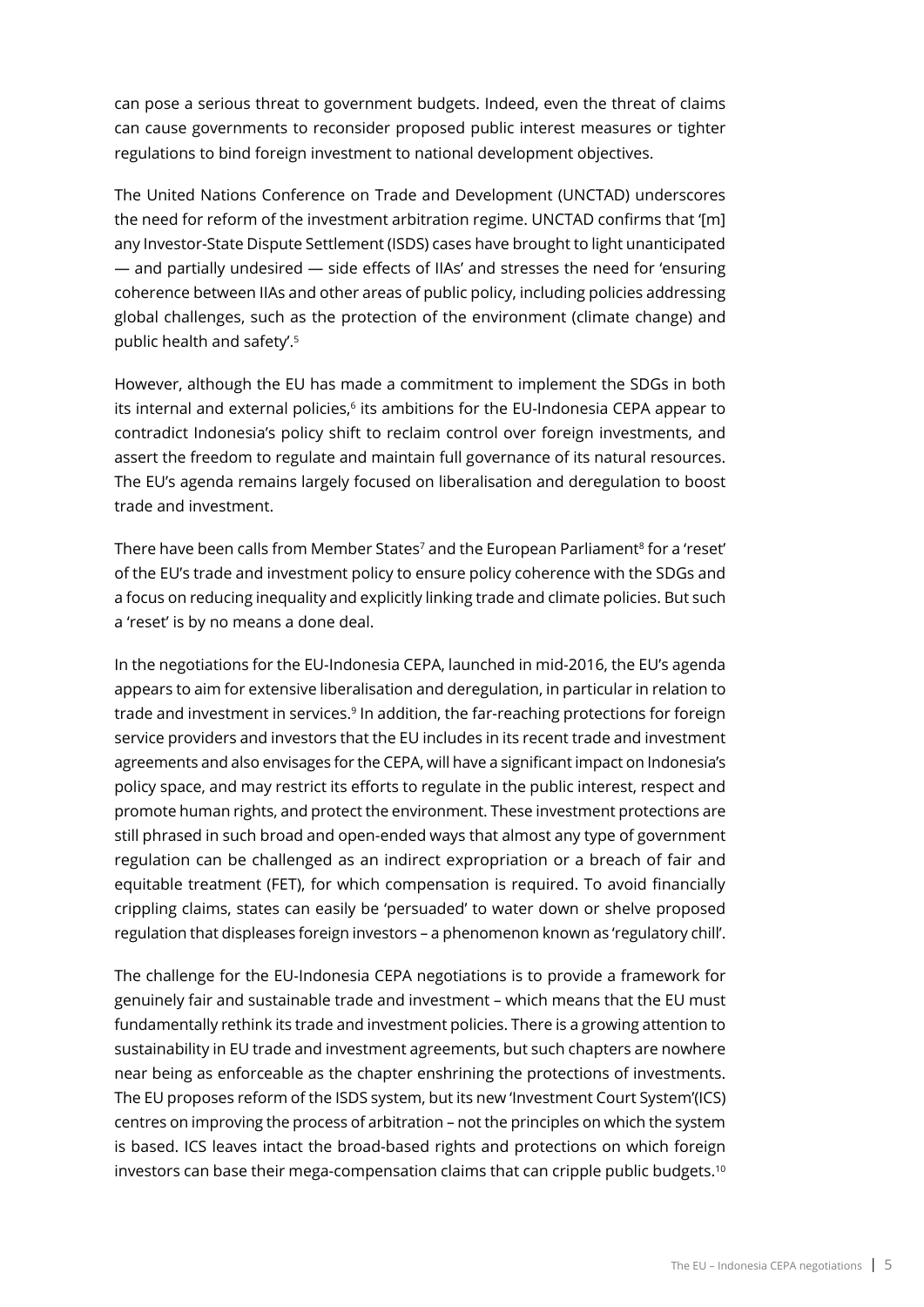We call on the EU and Indonesia to use the CEPA negotiations to design an investment chapter that prioritises equitable and sustainable development, the preconditions for which include a healthy environment, a climate-friendly economy, security of livelihoods and decent work for all. The CEPA must be conditional on the ratification and implementation of basic human rights law, as well as climate and environmental agreements. To safeguard these preconditions, the framework for foreign investments requires binding and enforceable investor obligations in the area of human rights, climate change and environmental due diligence, and requirements to promote local employment. Other countries that are revising their investment agreements provide examples of promising new approaches (see chapter 5).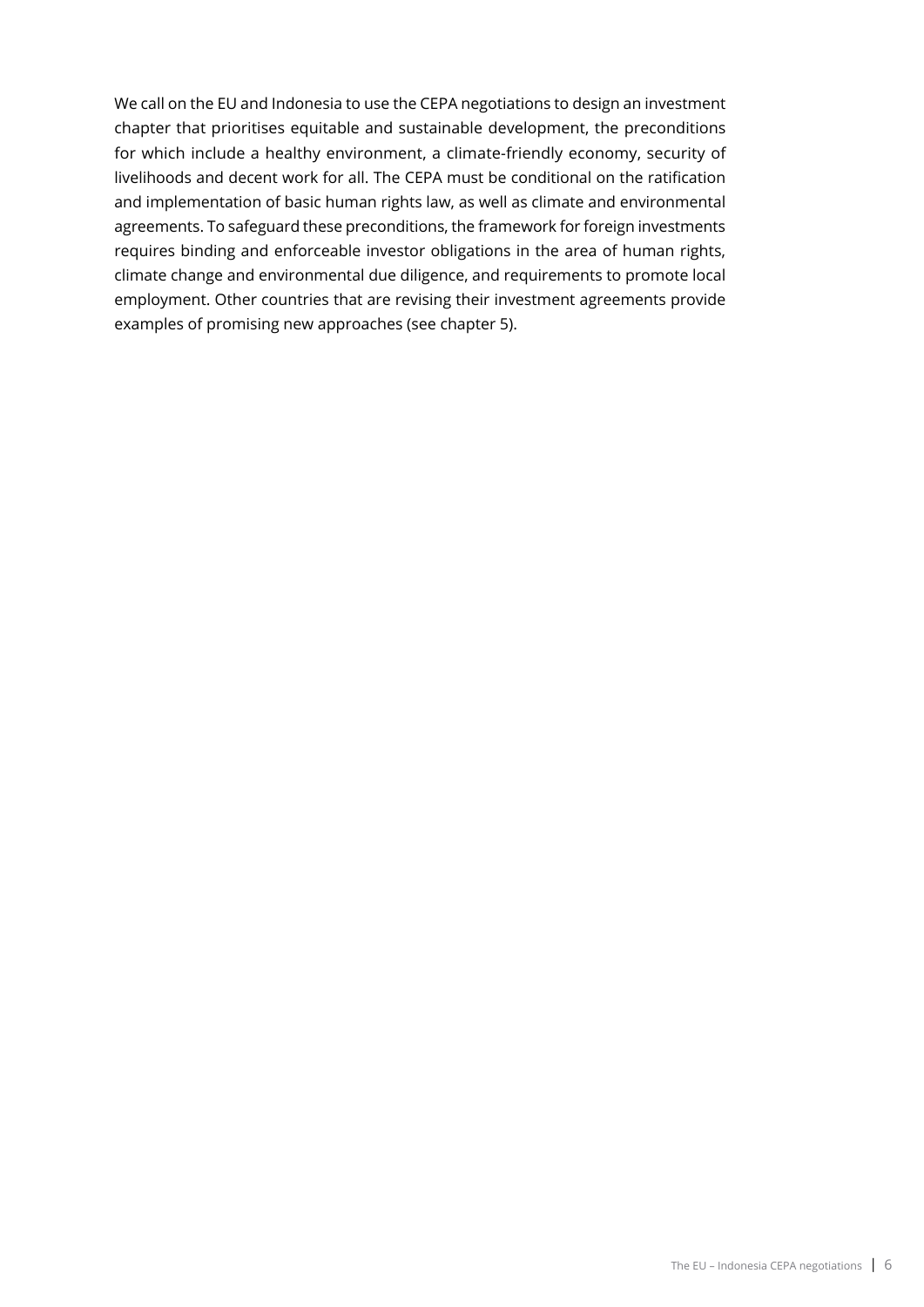# <span id="page-6-0"></span>1. The EU-Indonesia CEPA: what is on the agenda?

#### **1.1 Indonesia: a priority in ASEAN**

In 2006, the EU first identified the Association of Southeast Asian Nations (ASEAN) as a priority region and launched negotiations for a region-to-region free trade agreement (FTA) the following year. When these proved too slow and cumbersome, the EU opted to negotiate bilateral FTAs with individual ASEAN partners. So far, the European Commission finalised a bilateral FTA with Singapore in October 2014, and with Vietnam in 2015. It is in the process of negotiating trade and investment agreements with Thailand (commenced 2013) and the Philippines (commenced 2015). The EU is also negotiating a stand-alone Investment Protection Agreement with Myanmar. In the negotiations with ASEAN member states, the EU will seek to stay close to the templates of the Singapore and Vietnam agreements since its ultimate aim remains to incorporate all bilateral agreements in a single region-to-region EU-ASEAN agreement.<sup>11</sup>

The EU has been keen to also start negotiations for a Comprehensive Economic Partnership Agreement (CEPA) with Indonesia. Indonesia accounts for around 40% of the population and the GDP of ASEAN, and is the bloc's largest economy. But currently, only 1.6 % of all European foreign direct investment (FDI) going into Asia and only 6% of EU investments in ASEAN countries is destined for Indonesia.12 So the EU sees much scope for expansion here. For Indonesia, the EU is its fourth largest export partner, after Japan, China and Singapore. Both sides see great opportunities in an Indonesia-EU CEPA, which would cover a market of 750 million people.

After scoping exercises were completed (see section 1.2), negotiations for a FTA between the EU and Indonesia were officially launched on 18 July 2016. The European Commission, which conducts the negotiations on behalf of the EU, stresses that the CEPA negotiations will 'take into account the specificities of the EU-Indonesia relations'. But it also underlines 'the need for coherence with what the EU has already negotiated in its bilateral free trade agreements with other Member States of ASEAN, in view of the long-term objective to conclude an EU-ASEAN region-to-region FTA'.13

### **1.2 Corporate capture: EU-Indonesia Vision Group recommendations for the negotiating agenda**

In 2009, an EU-Indonesia Vision Group was established to explore how to invigorate EU-Indonesian trade and investment relations. Business organisations from both sides were heavily involved in this Vision Group,<sup>14</sup> and the resulting recommendations, presented in 2011,<sup>15</sup> clearly reflect the interests of transnational corporations (TNCs).

For the CEPA, the Vision Group recommends a standard recipe of far-reaching liberalisation in the areas of goods, services and investment, plus strong commitments on intellectual property rights.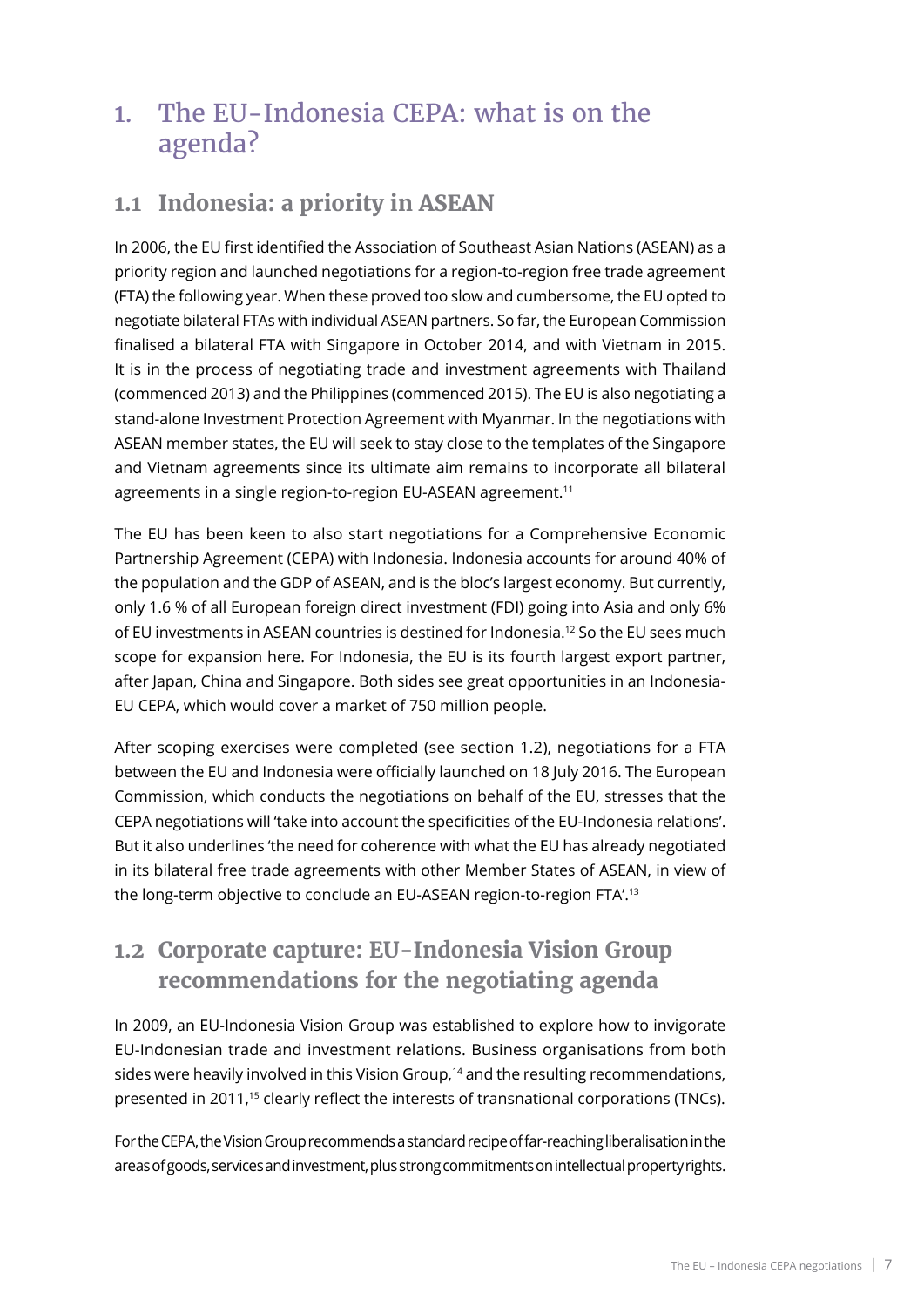<span id="page-7-0"></span>For goods, it recommends a move to zero tariffs for 95% of all tariff lines; and in services, liberalisation beyond what was agreed at the World Trade Organization (WTO), starting with the binding of existing liberalisation, and linked with greater freedom to invest. It is this corporate agenda that underpins the negotiations. The EU would like to use Indonesia as a production platform for sales to the wider ASEAN economic community. So, enhancing the freedom to invest is very much a key issue for Europe. To help increase its FDI in Indonesia, the EU wants to see Indonesia do away with its current investment restrictions, which include limits on foreign ownership. The EU also targets local content requirements for foreign investors which are part of Indonesia's development strategies. The EU aims to include an ambitious investment protection chapter at the CEPA treaty level, to replace all 17 existing bilateral investment agreements between Indonesia and EU member states.

The final scoping papers for the EU-Indonesia CEPA negotiations, covering issues such as trade in goods, customs and trade, technical regulations, trade in services and investment, public procurement, intellectual property rights, competition policy, transparency of regulations, dispute settlements and trade and sustainable development, were completed in April 2016.16

### **1.3 The implications of the EU's agenda: potential negative impacts on public services and development policy**

The EU's report on the first round of negotiations has long explanations of the parameters of the negotiations and presentation of its objectives and approaches, in particular in relation to services and investment. These are clearly major interests for the EU. Liberalisation in services may, however, clash with the need to provide universally accessible and affordable public services, in particular in combination with a ban on performance requirements.

#### **BOX 1**

#### What are performance requirements?

Many developing countries make use of performance requirements to ensure the materialisation of expected benefits of foreign direct investment. Incoming transnational businesses are driven by their own corporate strategies and the competitive advantages offered by the host country. Performance requirements, i.e. requiring foreign investors to meet certain obligations, are a tool to ensure that incoming investments contribute to the national development objectives in the host country.

Performance requirements can take a number of forms, such as limits on foreign ownership, requirements to enter into joint ventures with local companies, local content requirements demanding that foreign investors use local materials in their production processes and employ local workers and/or research and development and technology transfer requirements.

Indonesia's new mining act caps foreign ownership and imposes export performance requirements on mining corporations, requiring them to process raw materials domestically before they are exported.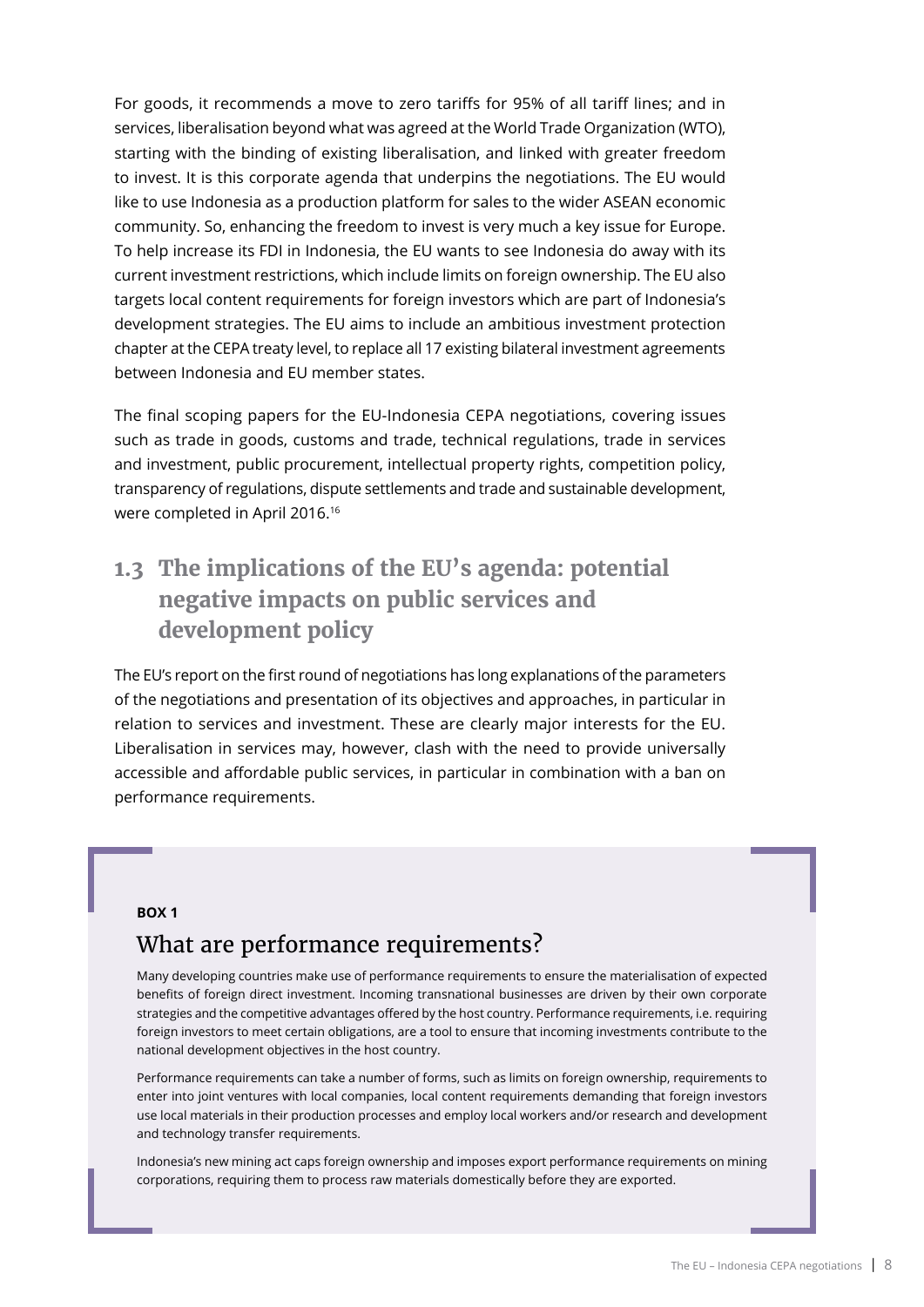#### **BOX 2**

### Controversial and crippling ISDS claims against Indonesia

#### The Newmont investment claim

In 2009, Indonesia revised its mining law as part of its national development policy. The main objective was to reduce dependence on the export of raw materials and to boost domestic employment and the local economy. Law No.4/2009 on Mineral and Coals requires mining companies to refine and process minerals in Indonesia prior to export, and the export of raw and semi-finished mineral products would be subject to a progressive export tax ranging from 20% to 60%. The new law also limits foreign ownership, obliging foreign-owned mining industries to progressively divest to become a shareholder minority within 10 years, by selling off shares to the Indonesian government, municipalities or local industries. The law was fiercely opposed by the large foreign mining corporations operating in Indonesia, including Freeport-McRoran and Newmont Mining, two of the world's largest. Newmont even went as far as to close down its operations and lay off 3,200 local workers. In the end, the Indonesian government agreed to amend the regulations for Freeport and Newmont, offering a much-reduced export tax (7.5% rather than 25%), and to postpone obligations to build mineral refinery plants in Indonesia.<sup>17</sup> Whereas Freeport chose to settle, in July 2014, Newmont filed an investment claim against Indonesia at ICSID, the World Bank's centre for the settlement of investment disputes. The claim was withdrawn one month later, in exchange for even more favourable legal exemptions. The case of Newmont Mining vs Indonesia is a powerful example of how companies use investment agreements to get exemptions from government regulations and legislation, thereby undermining democracy and development.<sup>18</sup>

#### Churchill Mining

Indonesia also faces an investment dispute brought by British-owned Churchill Mining involving a claim for more than \$2 billion for revoking coal-mining permits in Borneo. Churchill has been suing Indonesia over ownership of a mine in East Kutai province, estimated to be the seventh largest undeveloped coal resource.<sup>19</sup> Indonesia maintains that Churchill forged its mining license.<sup>20</sup> In December 2016, an ICSID tribunal rejected Churchill's claim, ruling in favour of the Republic of Indonesia. The tribunal further ruled that 'the entire EKCP project is an illegal enterprise affected by multiple forgeries'.<sup>21</sup> Nonetheless, Churchill Mining indicated it will continue to pursue its claim against Indonesia.<sup>22</sup> The ISDS allows companies like Churchill, Newmont and Freeport to exert undue influence over Indonesia's domestic policy, undermining the realisation of human rights and protection of the environment.

#### Indian Metal Ferro Alloys

Indonesia is being sued in an ISDS case by an Indian company, Indian Metal Ferro Alloy, for introducing a new mining licensing standard. The new standard, which categorises mining operations as Clean and Clear (CnC) and Non Clean and Clear (NCnC), aims to improve good governance and better stewardship of the mining sector. Companies applying for a license are assessed on their administrative, financial and environmental performance. The conditions and circumstances in the relevant area are also considered. The CnC/NCnC licensing seeks to reduce the human rights abuses associated with the mining sector, such as occupying populated areas, adverse impacts on the right to health and negative environmental effects. Indian Metal Ferro Alloys is suing the Indonesian government over its NCnC status, which will undermine the government's efforts to protect citizens' human rights.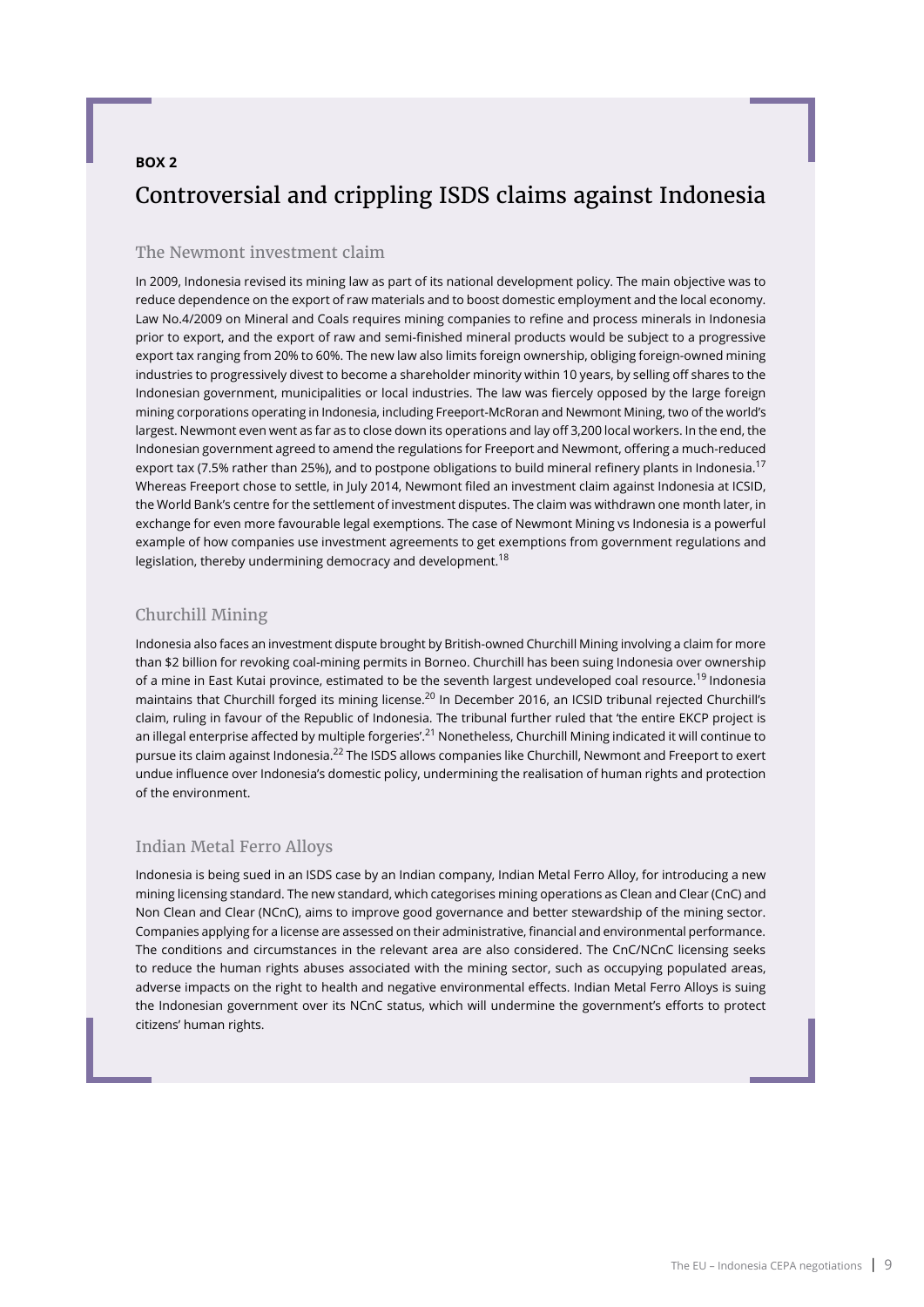<span id="page-9-0"></span>[In energy and raw materials, the EU wants to address trade restrictions and is aiming for 'disciplines on export restrictions, the elimination of export duties and the prohibition of new export duties'. It views such measures as trade restrictions rather than development policy choices. The EU wants 'non-discriminatory' access to Indonesia's natural resources, which contradicts Indonesia's own development policy that now includes stipulations to promote domestic processing of raw materials. This has met with much opposition from foreign investors, who were quick to revert to the ISDS mechanisms in Indonesia' bilateral investment agreements and threaten the state with multi-million dollar claims for compensation in order to get exemptions from these new laws.

# 2 Indonesia's review of investment protection policy

### **2.1 Termination of existing BITs**

Discontent with the way in which investment arbitration allows foreign investors to ignore national courts, circumvent national regulations and thus thwart national development policies prompted Indonesia to take the decision, in 2014, to terminate all of its 67 bilateral investment agreements. Indonesia has indicated it will discontinue its BITs and seek to renegotiate them<sup>23</sup> to secure more policy space to regulate in the public interest.24 Frustration with the ISDS system was an important factor in the decision to terminate. Indonesia's former Coordinating Minister for Economic Affairs, Sofyan Djalil, was quoted as saying that the reason to terminate the BITs was their unsuitability and irrelevance to Indonesia's current development, describing preliminary decisions in investment cases against Indonesia as unfair and contrary to its interests.<sup>25</sup> Indonesia joins the ranks of a growing number of countries around the world that are revisiting their frameworks for investment protection, including Ecuador, India and South Africa. India, one of the most frequently sued states in 2015,<sup>26</sup> is also taking a hard line. In its bid to limit investor protections and preserve policy space, India has recently indicated its unwillingness to extend its bilateral investment agreement with the Netherlands, which is about to expire.<sup>27</sup> Even when BITs are terminated, however, they can still bite: existing investments can continue to rely on a terminated treaty's protections for another 15–20 years under the so-called 'sunset clause'. This means that established investors can still invoke such treaties to challenge government interventions.

#### **2.2 A new model BIT**

Indonesia has indicated that it aims to not simply terminate its BITs, but to (re)negotiate them on the basis of a revised model. The information that is publicly available<sup>28</sup> suggests that this new model aims to curb the excessive protections that provide investors with a broad base to challenge the host state's regulatory measures, including those aimed at enhancing social security and the protection of the environment. Indonesia wishes to preserve full policy space to determine its own development path.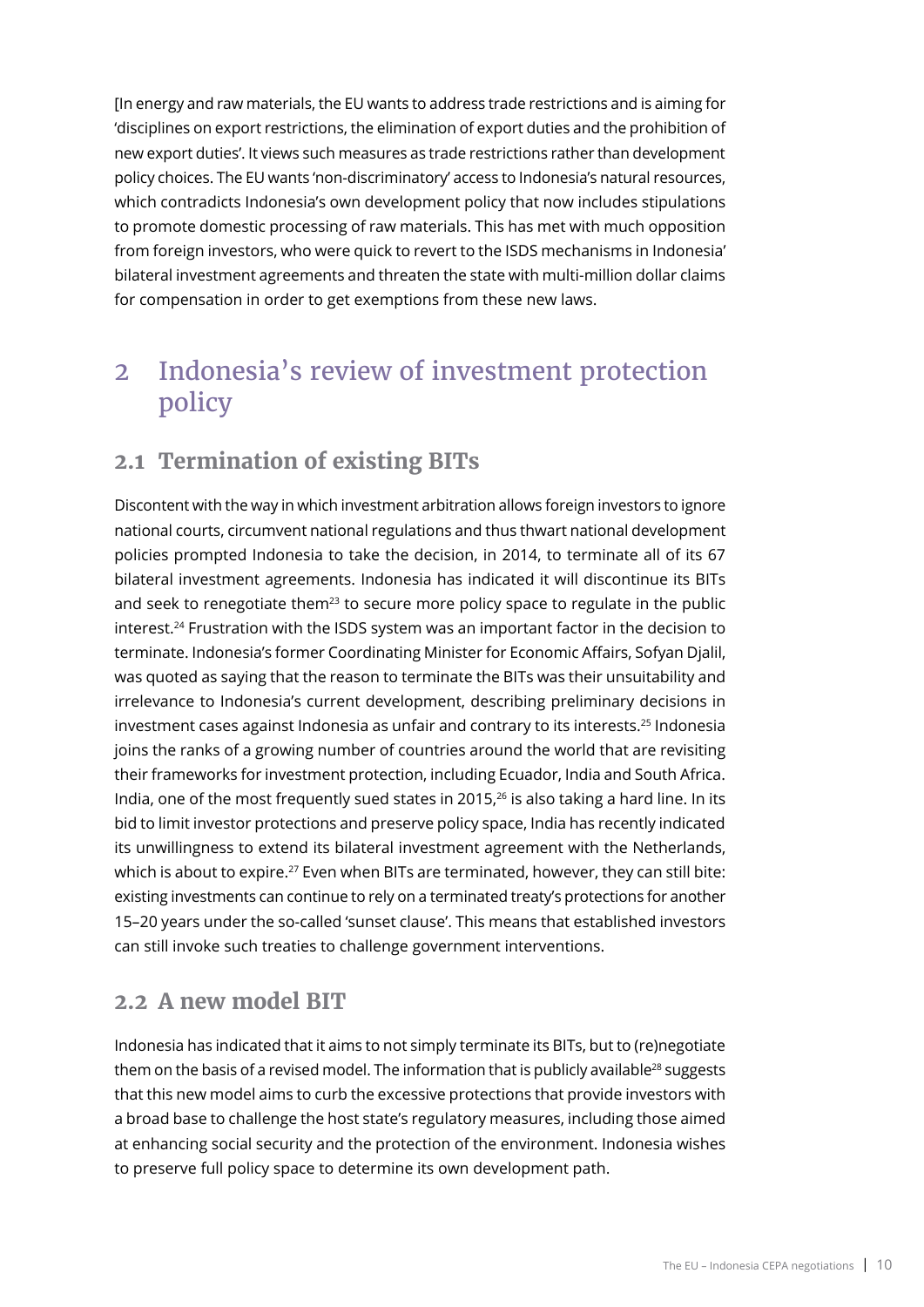Under public pressure and in response to the growing backlash, in particular from countries in the global South, the EU is currently proposing the inclusion of a revised ISDS mechanism in its trade and investment agreements, which it calls the Investment Court System (ICS) (see box 6). However, this does not foresee a reduction of the substantial provisions that investors can invoke to bring their investment claims, which, for example, India (to some extent) proposes in its newly published model BIT (see box 4).

Like Indonesia, India has indicated it will not renew its BITs without renegotiation.<sup>29</sup> Indonesia's model BIT has not yet been published and may not be made public, but indications are that it follows India's model in tightening definitions and limiting substantive clauses, such as the controversial 'fair and equitable' treatment standard (FET), on national treatment (NT), most-favoured nation (MFN) treatment, and the abolition of the indirect expropriation clause.<sup>30</sup> Indonesia is also looking at other examples, including those of Brazil and the Southern African Development Community (SADC), in seeking the best model for its new BIT (see chapter 5 on alternatives). The FET and indirect expropriation clauses enable transnational investors to challenge almost any government intervention before an international arbitration tribunal. The ISDS has already been used to challenge government measures relating, for example, to social, environmental and consumer protection; fiscal policies; financial security; intellectual property; land use; mining; agriculture; energy; public health; and public transport.<sup>31</sup> National treatment obligations severely limit host states' scope for tailored policies to boost the domestic economy. And MFN acts as a loophole for foreign investors to invoke more favourable clauses found in other treaties concluded by the host state.

#### **BOX 3**

#### The danger is not just with BITs

Indonesia is also party to or negotiating multilateral trade agreements with investment protection and investor-state dispute settlement provisions (TIPs) similar to BITs (for a full list, see Annex I).<sup>32</sup> These include the ASEAN Comprehensive Investment Agreement (ACIA), the ASEAN-Australia-New Zealand Free Trade Area and the Agreement for the Protection, Promotion and Guarantee of Investments of the Organization of Islamic Cooperation. Some of these ASEAN-wide TIPs are with countries with which Indonesia has terminated its bilateral agreements, including China and India. Like the potential EU-Indonesia CEPA, The Regional Comprehensive Economic Partnership (RCEP) between ASEAN and Australia, China, India, Japan, the Republic of Korea and New Zealand, in negotiation since 2014, will also contain investment protection and ISDS provisions.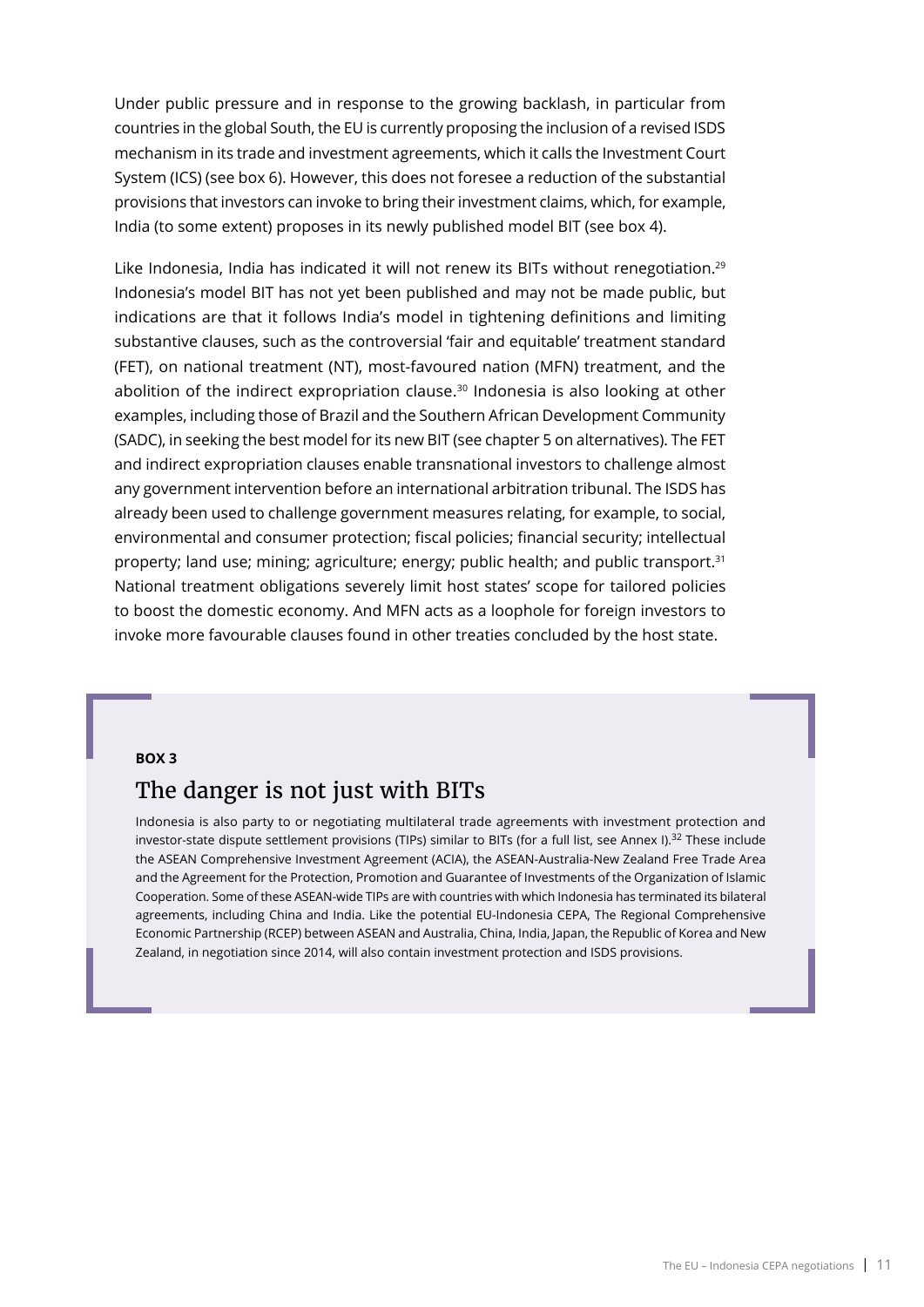#### **BOX 4**

#### India's revised model BIT: some key elements<sup>33</sup>

In the preamble to its model BIT, India adopts a development-centred approach, aligning the objectives of investment promotion and protection with the promotion of sustainable development. Only investments that contribute to India's economic development qualify for protection under the treaty. Mailbox companies are excluded: investors must have a substantial commercial presence in their home state. The aim is to exclude investors which have restructured their investments, incorporating in a certain jurisdiction in order to take advantage of business-friendly investment agreements, from bringing claims against a host state.

India seeks to build in guarantees to safeguard its policy space and its new model BIT demands that government measures be assessed on a case-by case basis to determine whether they constitute an indirect expropriation for which compensation is required. The model BIT explicitly states that measures to 'protect legitimate public interest or public purpose objectives such as public health, safety and the environment, shall not constitute expropriation'. It also includes an exhaustive list of economic, environmental and social measures that are excluded from the treaty, such as measures to protect public morals or maintain public order; to protect human, animal or plant life or health; to protect and conserve the environment, including all living and non-living natural resources; to protect national treasures or monuments of artistic, cultural, historic or archaeological value; and measures taken by a central bank or monetary authority of a treaty party in pursuit of monetary and related credit or exchange-rate policies.

India's model BIT imposes obligations that investors are bound to observe on penalty of exclusion of the benefits of the treaty. Investors are required to operate in line with the domestic laws of the parties to the agreement, and specifically host-country laws related to taxation and the disclosure of information. Investments tainted by fraud and corruption, or that have violated the host country's laws, are excluded from treaty protection. However, there are no binding social, environmental and human rights responsibilities – investors are merely encouraged to voluntarily adopt corporate social responsibility (CSR) principles to address issues such as labour, environment and human rights.

Access to ISDS mechanisms is made conditional on the exhaustion of local remedies. Investors can take their complaint before an investment tribunal only if their case is not satisfactorily resolved in the domestic courts within five years, or if investors can prove that (timely) legal remedies are not available in the domestic system. Investors are obliged to issue a notice of arbitration to the host country at least 90 days before submitting a claim to international arbitration, which is currently not always the case.

India also aims for a periodic review of investment treaties every five years and the opportunity to amend a treaty's provisions at any time at the request of either party. These amendments would be binding on the arbitration tribunals and their awards 'must be consistent with all amendments'. BITs would be in force for ten years, and would not be automatically renewed. India also wants to shorten the term under which established investors continue to enjoy the protection of a treaty after it has been terminated. As stated earlier, standard practice now extends treaty protection for a further 15 years under the so-called sunset clause). India would like to see this cut down to five.

With these and other provisions in its model BIT, India seeks to significantly restrict investment protections, tie investment to development objectives and social responsibilities and preserve its flexibility to regulate in the public interest.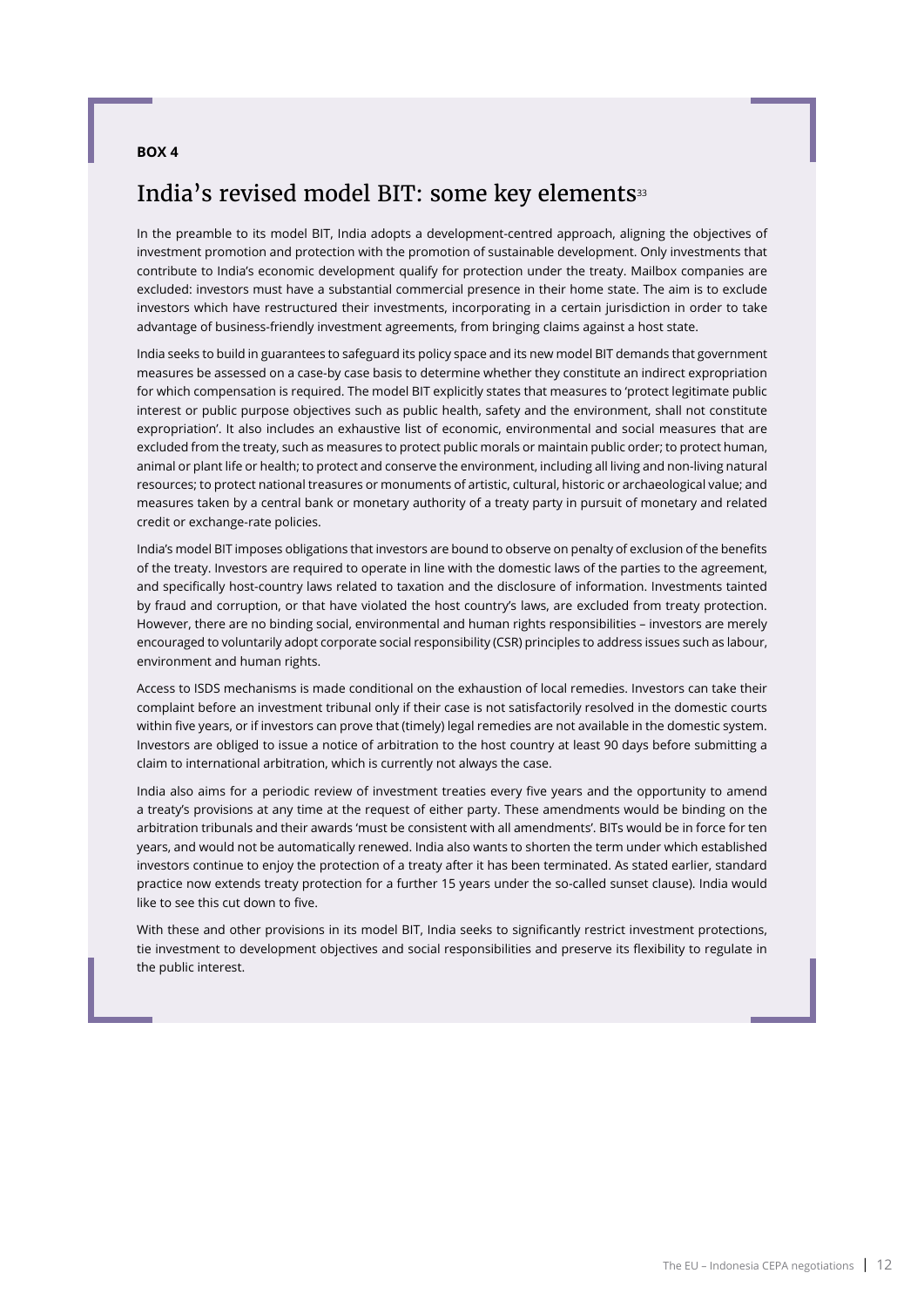#### **BOX 5**

#### Indonesia's revised model BIT: reducing protections and preserving policy space

In 2016, Mr Adbulkadir Jailani, at the time the Director for Treaties and Legal Affairs in the Ministry of Foreign Affairs of the Republic of Indonesia, provided some insights into where Indonesia was intending to go with its BIT reform, indicating that Indonesia's revised model BIT would significantly tighten the definition of investment, narrowing it down from a broad, asset-based definition to a much more limited production-based one. Furthermore, Indonesia intended to offer foreign investment protection in its revised investment treaties only if investors contribute to its national development. Foreign investors would be bound to comply with domestic laws and to refrain from any corrupt practice. Non-compliance would result in withdrawing the protections. According to Jailani, Indonesia also aimed to oblige investors to comply with domestic and international standards on labour and the environment, as well as to abide by the UN Guiding Principles on Business and Human Rights, and/ or any future binding instruments. In all these areas, Indonesia wished to stipulate that the highest standard counts, which should encourage a race to the top. The inclusion of such binding obligations in investment agreements has been a long-standing demand of civil society worldwide. Jailani also pointed to statements that any measure taken to comply with Indonesia's international obligations under other treaties or conventions would not imply a breach of the investment treaty and consequently would also not entitle foreign investors to seek compensation. This would leave Indonesia with the right to comply with, for example, the Paris climate agreement, or its obligations under international human rights law. Indonesia would also seek to reserve the right to pursue development goals, including by extending preferential treatment to domestic businesses, and by taking measures to strengthen production capacity, promote employment, develop new technologies and promote technology transfer, and to support marginalised groups.

It remains to be seen if Indonesia will indeed include all of these elements in its future trade and investment agreements. The Ministry for Foreign Affairs confirmed in discussions with the local NGO I*ndonesia for Global Justice* that Indonesia will aim to limit the scope of controversial investor protection provisions, in terms of both substance and procedure. Indonesia aims to significantly tighten the definition of investment and exclude sensitive sectors such as government procurement and intellectual property rights from the scope of its investment treaties. Government loans, grants, insurances and guarantees, as well as taxation, are to be excluded from the ISDS. Indonesia also seeks to curtail the so-called FET clause, which is one of the investment protection clauses most frequently invoked by foreign investors as the basis for an ISDS claim. Likewise, Indonesia aims to curtail the current scope of the NT clause to only cover the post-establishment phase and restrict the MFN clause, so that investors cannot invoke clauses from other Indonesian treaties that offer more favourable treatment. Indirect expropriation clauses enable foreign investors to challenge almost any government regulatory measure that has an adverse impact on their investments. Indonesia's new model intends to substantially curb or even exclude this clause, thus limiting the grounds on which foreign investors can bring a claim. Indonesia intends to fully retain the right to regulate, including in order to protect public order, public safety, public health, the environment, labour and human rights. The final verdict on whether measures are to be considered legitimate would not be left to arbitrators with a potential conflict of interest, but to domestic judges. A foreign investor would have obtain consent to bring a matter to international arbitration on a case-by-case basis. In the new model BIT, a state-to-state dispute settlement will be strongly advocated as an alternative mechanism to resolve investment conflicts.

With these and other elements in its new approach to investment agreements Indonesia advocates a model that still protects the rights of foreign investors and grants them access to international, treaty-based arbitration, but only in very limited circumstances, while adding investor obligations to the mix.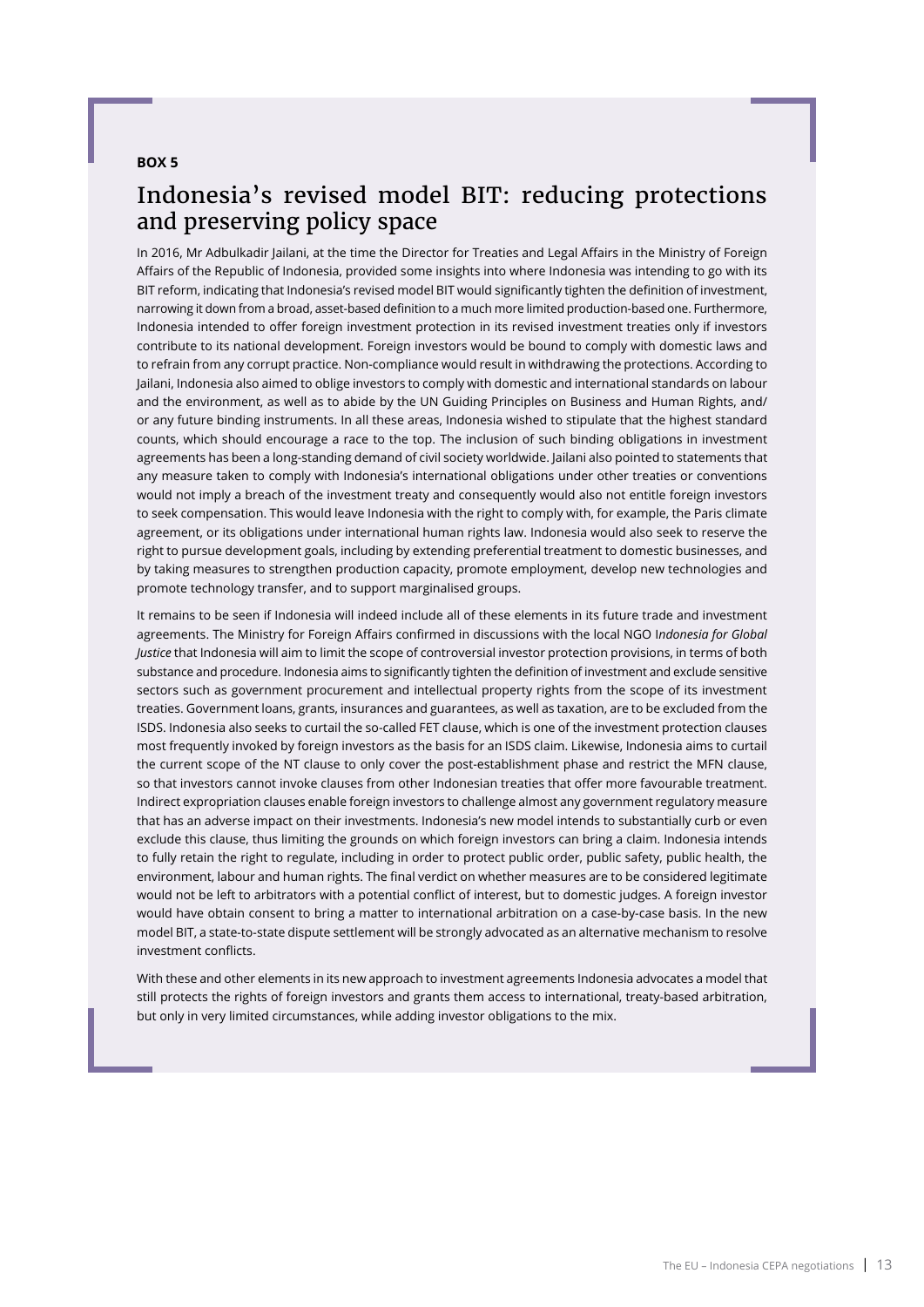## <span id="page-13-0"></span>**2.3 Balancing investor rights and sovereign policy space**

Although Indonesia's new model BIT has not been published, the available information $34$ suggests that the country is aiming to curb both procedural and substantive provisions in it future investment agreements in order to prevent foreign investors from lodging complaints that constrain the government's duty to regulate in the public interest (see box 5).

Indonesia seeks to strike a better balance between investment protection and ensuring sufficient policy space by reducing the scope of its treaty-based investment protection and including obligations for foreign investors. It will break away from generically protecting all foreign investors by including obligations as a precondition for eligibility for protections offered under an investment treaty, which is potentially a step in the direction of promoting sustainable investment.

Indonesia's envisaged investment protection reform goes well beyond the EU's proposed ICS, which focuses almost exclusively on process. In its report on the third round of the CEPA negotiations, the European Commission indicates that notwithstanding 'constructive' discussions on investment in the CEPA, the two parties still differ on the substantive investment protections for foreign investors. Performance requirements remain a contentious issue and Indonesia is still in a process of internal reflection on ICS.<sup>35</sup>

### 3 The 2015 EU-Vietnam Free Trade Agreement: lessons to be learned

### **3.1 Impacts on sustainable development, human rights; little scope for new approaches to investment protection**

Calls for a reset of trade and investment policy in both Europe and Indonesia should provide flexibility in the CEPA negotiations to explore new angles. However, Indonesia's revised approach to investment protection clearly clashes with the EU's new ICS framework, which was first included in its 2015 FTA with Vietnam. It was also included in the CETA agreement between the EU and Canada, which provisionally entered into force in 2017. The EU aims to include ICS in all its future trade and investment agreements. Since its stated aim is to expand ICS into a full-blown multilateral investment court, this leaves little scope for flexibility in the EU's negotiation of investment protection chapters with partner countries. Moreover, since ICS almost exclusively addresses procedural and hardly any substantive reforms, it is clearly at odds with Indonesia's own revised approach to investment protection.

The EU-Vietnam template also sits uneasily with the aim to promote sustainable and equitable development and combat climate change, voiced in the Dutch trade minister's vision for a European trade policy reset.<sup>36</sup>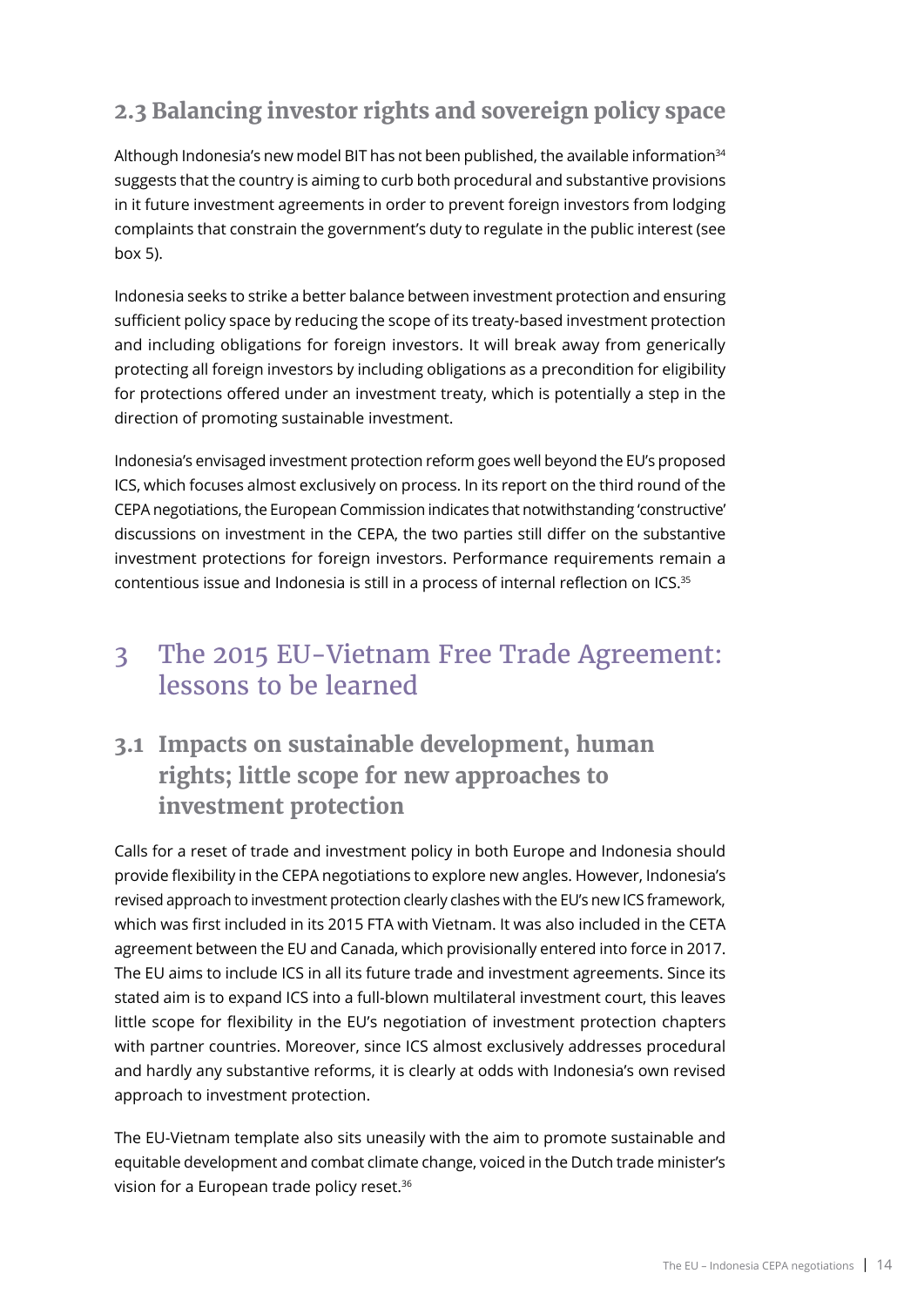<span id="page-14-0"></span>Civil society has recently condemned the EU-Vietnam FTA, as the first EU agreement to include ICS, for not meeting core requirements aimed at avoiding governments compromising their human rights obligations with regard to international investment. These core requirements include a) prior independent human rights impact assessments; b) the exclusion of investor protections that impede governments' policy space to legislate, regulate and reach court decisions to protect and fulfil human rights, including the right to health and access to essential medicines; the right to a safe and healthy environment; the right to development and to an adequate standard of living; the right to water, sanitation and food; indigenous peoples' rights; and core labour rights; and c) the inclusion of effective protections for human rights, the environment and labour rights in investment agreements and their dispute-resolution mechanisms.<sup>37</sup>

In EU trade agreements, clauses on the protection of labour, environmental and human rights in trade agreements tend to be included in ways that are non-binding and non-enforceable. This stands in stark contrast to the extensive protections offered to foreign investors in investment chapters in trade agreements and stand-alone bilateral investment agreements. In addition, when negotiating the Paris climate agreement, the EU made clear that it wanted to avoid explicit links made with trade policy.<sup>38</sup>

#### **3.2 The 2015 EU-Vietnam FTA: a template to be emulated?**

In December 2015, the EU concluded an FTA with Vietnam. The EU promotes this agreement as a template for ASEAN's other middle-income countries. The EU Chief Negotiator and Deputy Director-General for Trade at the European Commission, Mauro Petriccione, writes: '…the Vietnam agreement is the most ambitious and comprehensive FTA that the EU has ever concluded with a middle-income country. As such, it sets a new benchmark for Europe's engagement with emerging economies'.39 According to EU trade commissioner Cecilia Malmström, this FTA creates new opportunities for market access in services and investment and 'sets a new, better and modern model for Free Trade Agreements between the EU and developing countries, and establishes a good standard for the trade relationship between the EU and South East Asia as a whole'.40 Hence, the EU-Vietnam FTA must be viewed as a benchmark for the EU-Indonesia CEPA.

### 3.2.1 Extensive liberalisation of (public) services and government procurement

Apart from eliminating almost all tariffs, the EU Vietnam FTA envisages a strengthening of intellectual property rights and deep liberalisation of trade as well as investment in services – including public services, such as health and education – well beyond Vietnam's commitments in the WTO. Commercial service providers are granted access to invest in sensitive public services. Experience shows that the corporate sector is more concerned with making a profit than with universal service provision, and that it has a tendency to cherry-pick, preferring to offer their services to more affluent consumers in densely populated urban areas and being far less interested in extending services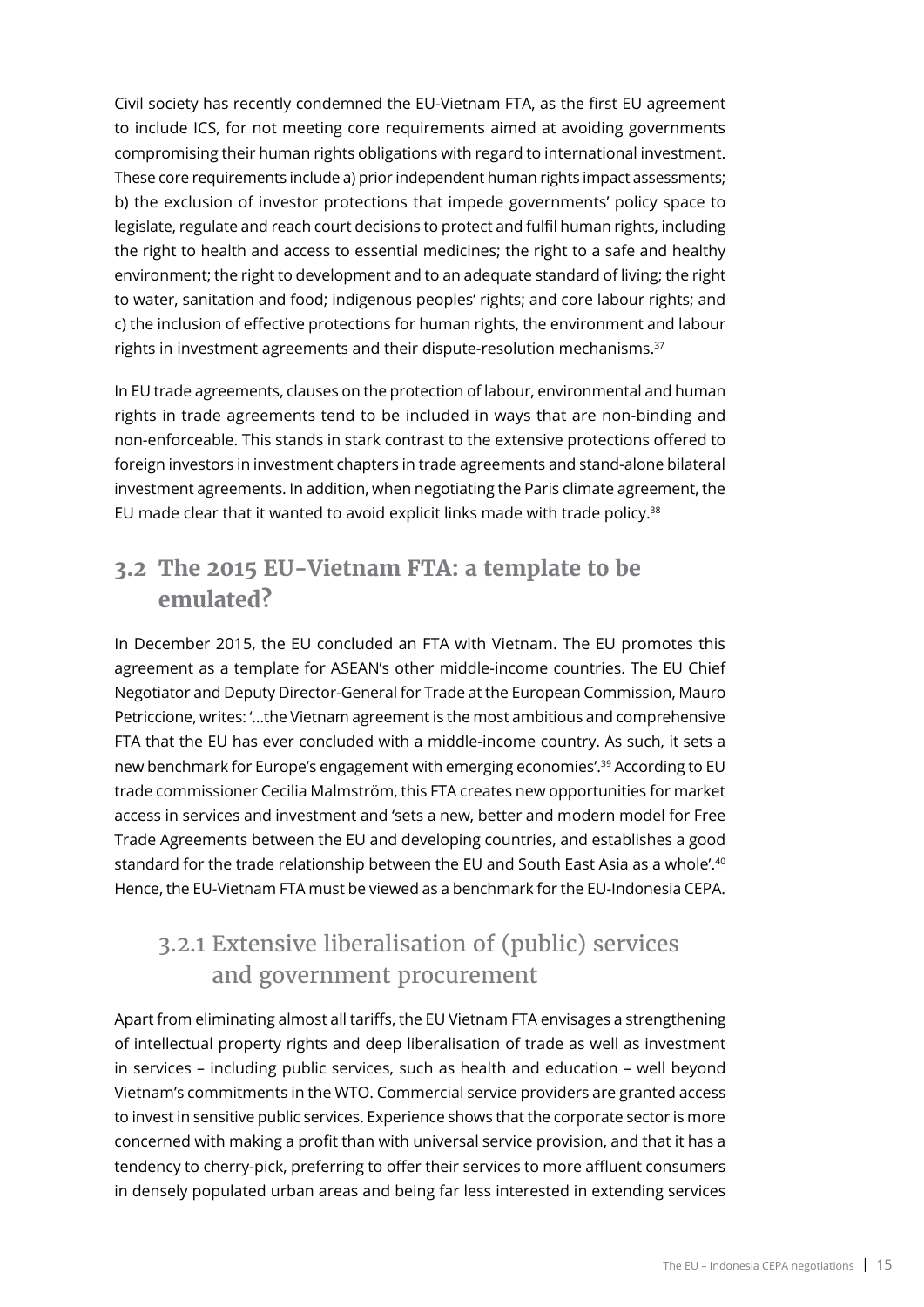<span id="page-15-0"></span>to poorer customers in outlying, sparsely populated areas. Strengthening intellectual property rights can significantly extend, for example, patents on expensive branded medicines, making it harder to obtain cheaper generic drugs. Vietnam has also agreed to open up its government procurement market extensively to European investors. This limits Vietnam's opportunities to use government procurement policy as a tool for development, by granting preferential treatment to local contractors, small and medium enterprises (SMEs) or workers when putting government contracts out to tender.<sup>41</sup>

### 3.2.2 Ban on performance requirements

Setting performance requirements for service provider and investors – an important tool for development, including in Indonesia – is prohibited in the EU-Vietnam agreement. The establishment or operation of investments may not be linked to obligations such as to a given level or percentage of domestic content; purchase, use or give preference to goods produced or services provided in its territory, or to purchase goods or services from natural persons or enterprises in its territory; or the transfer of technology.42 In the EU-Indonesia CEPA negotiations, performance requirements are a contentious issue.43 Indonesia's 2014 Trade Law focuses on the development of local production to boost economic growth. The law facilitated government intervention to protect local industries, and includes stipulations for the mandatory use of locally produced goods. The law also empowers the government to impose trade restrictions and bans on services in the interests of domestic trade and to restrict exports and imports to serve national interests, such as ensuring that local demand is met, guaranteeing the supply of raw materials for domestic industries and maintaining Indonesia's trade balance.44 Indonesia also continues to maintain limitations on foreign ownership.45

### 3.2.3 ICS: a continued risk of crippling investment claims

The EU-Vietnam FTA also comprises an investment chapter that replaces all existing 21 BITs between Vietnam and EU Member States. The investment chapter enhances market access for investors and deepens post-establishment investment protections. The chapter follows the ICS system, which the EU insists that the clauses on the grounds of which investors can bring a case are strictly circumscribed and that the rights of the parties to the agreement are well protected. However, the EU's approach has been heavily criticised for inadequately narrowing the scope of investment provisions such as the infamous 'fair and equitable treatment' clause and the clause on indirect expropriation. Critics argue that ICS continues to enable investors to challenge almost any government measure with a potential negative impact on their profit margins before an international investment tribunal. The ICS continues to leave it up to arbitrators to decide whether a government measure is necessary, legitimate and/or proportionate – in a system that still lacks the necessary legal checks and balances to guarantee their impartiality and independence and in which only foreign investors can bring a claim against states. The ICS by no mean precludes the threat of claims involving tens if not hundreds of millions of dollars against states that pass regulations, including in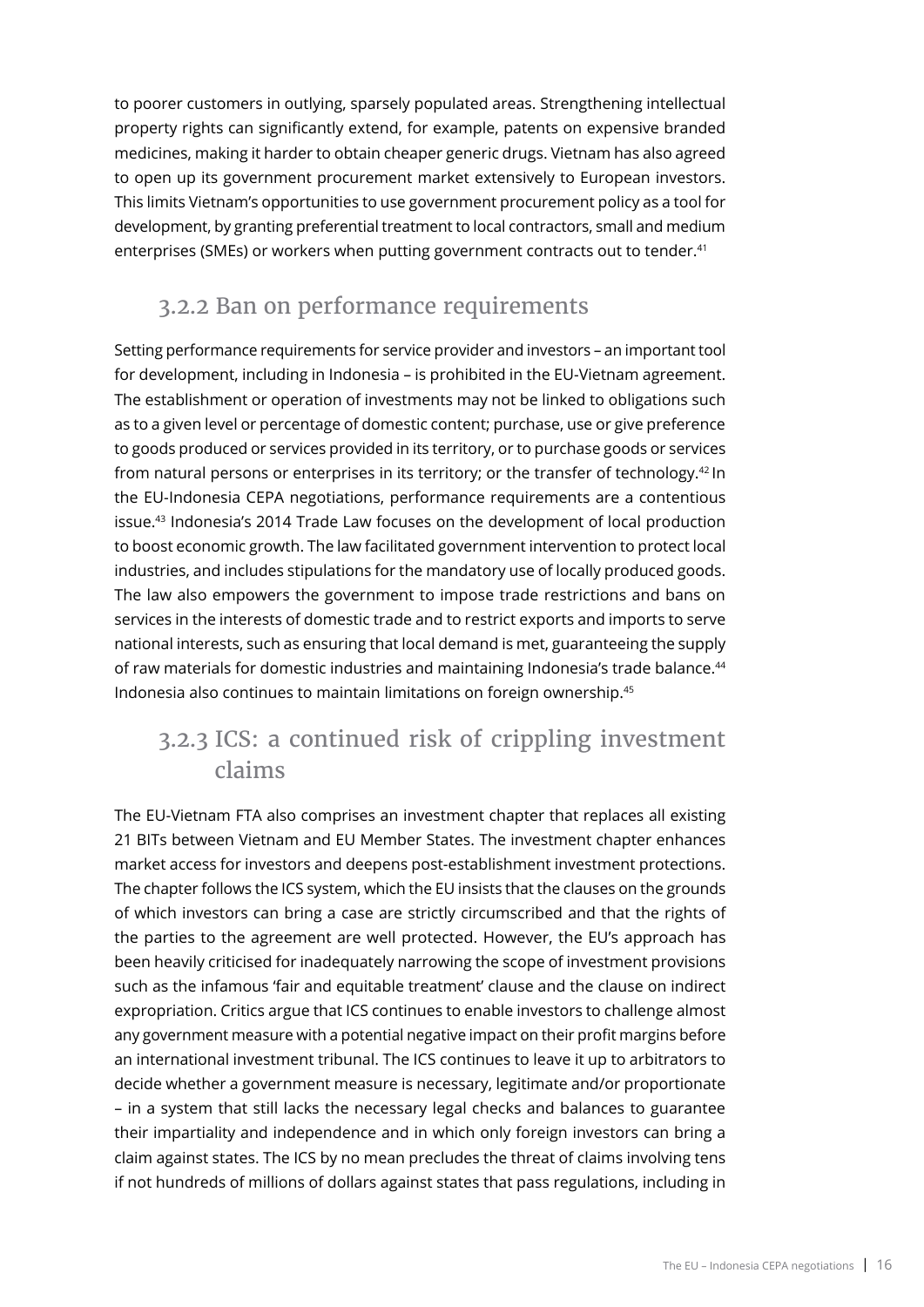the public interest. Public health, environmental and tax measures have already been challenged before investment arbitration tribunals, and research shows that some of the most controversial cases under the 'old' ISDS settlement system would still be equally possible under the ICS approach.<sup>46</sup> The threat of investment claims can and has caused governments to water down or even shelve (public interest) regulations.<sup>47</sup>

#### **BOX 6**

### The EU's ICS reform: no substantial limitation of investor privilege

In November 2015, the European Commission presented its proposal for the ICS.<sup>48</sup> which it wants to replace the existing investor-to-state mechanisms in all the ongoing and future EU investment negotiations. Ultimately, the EU aims to set up a permanent International Investment Court to 'increase the efficiency, consistency and legitimacy of the international investment dispute resolution system'.<sup>49</sup> In September 2017, the Commission issued a recommendation, which, once adopted by the European Council of Ministers, would permit the EU to take part in negotiations for a Multilateral Investment Court (MIC). The Working Group on Investor-State Dispute Settlement Reform of the United Nations' Commission on International Trade Law has agreed to facilitate the discussion on a MIC.<sup>50</sup>

#### Elements of ICS

- The ICS includes some moves to make the system more transparent and disclose more disputesettlement case information.
- It would set up a roster of arbitrators who would be appointed randomly on a rotational basis, removing the current privilege of each disputing party appointing their own judge.
- It would pave the way for development of the system through jurisprudence and establish an appeals mechanism.
- ICS arbitrators would not be allowed to act as counsel, or expert, or witness in any ongoing investment cases, whether under ICS, other IIAs or domestic law. Nor would they be allowed to participate in disputes where there is a clear conflict of interests. A 'minor omission' is that the EU's proposal does not clearly define what would count as a conflict of interest. But on the whole, this would make the system more accountable and predictable as opposed to the current practice.
- The ICS proposal would allow for the submission of expert evidence in investment cases and for third-party interventions, provided they have a direct and present interest in the outcome of the dispute.
- The ICS also intends to put some limits on how and when claims can be brought. Parallel claims in domestic courts and other ICS are not allowed, although bringing consecutive claims is not ruled out.
- The ICS proposal also foresees the swift rejection of so-called frivolous or unmerited claims, and that claims will be inadmissible if the dispute was foreseeable at the time when the claimant acquired ownership or control of the investment.
- On compensation, the ICS proposal says that arbitrators may award monetary damages plus interest, and/or the restitution of property to an amount no greater that the loss suffered, and punitive damages are not allowed.

These elements constitute a substantial change in the process compared to the current ad hoc ISDS practice. But under the surface, not everything is as good as it seems, because the proposal does not adequately address the problems associated with the perceived lack of independence and impartiality associated with the current system: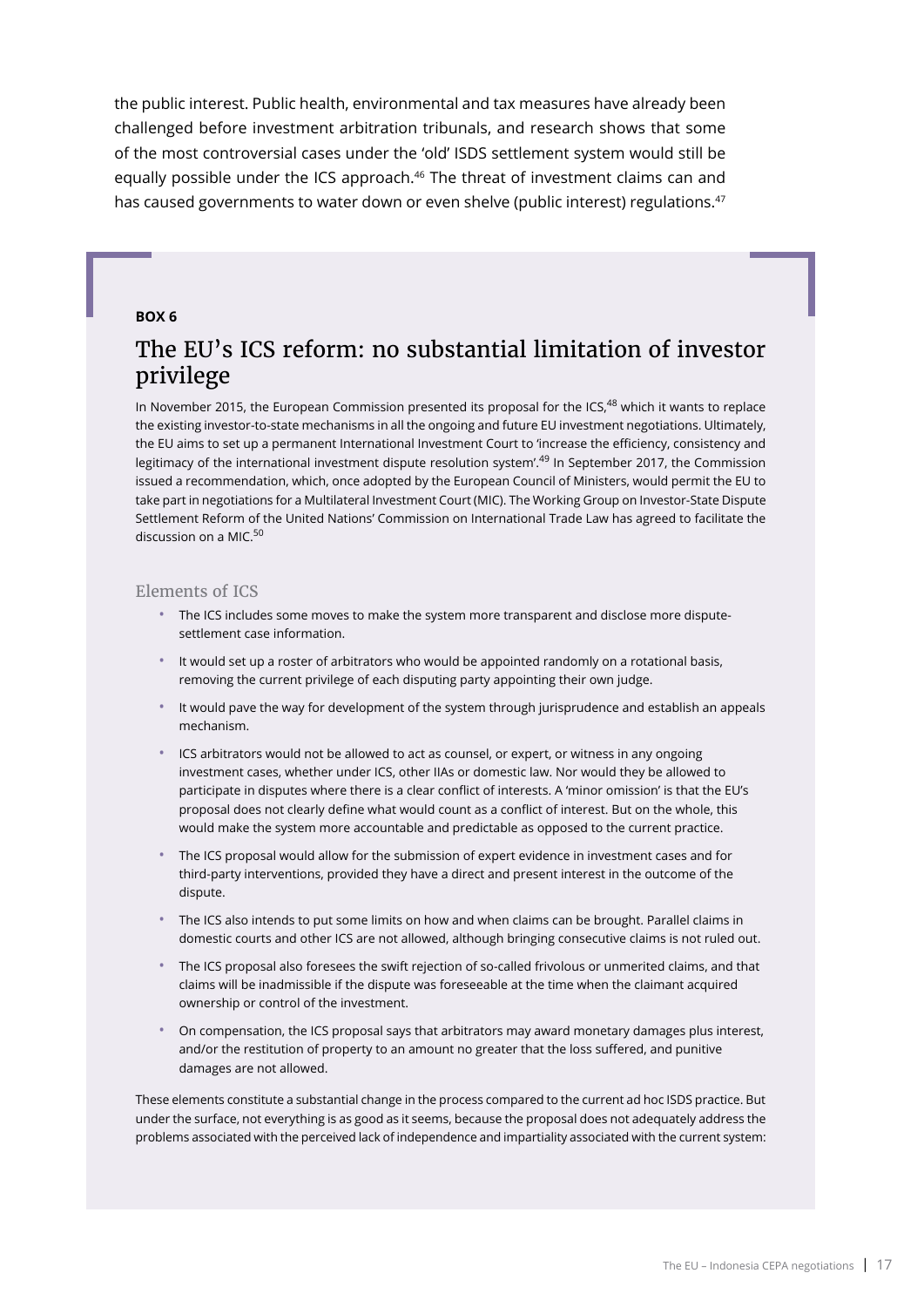- Arbitrators are re-labelled as judges and will receive a set fee for being on the roster, but will also still be paid by the disputing parties. In other words, ICS judges will still be highly paid lawyers with an interest in more and longer-running cases. The ICS proposal does not remove financial incentives for expansive interpretation of investment protections in favour of foreign investors as the only party that can bring disputes.
- The ICS continues to allow foreign investors to bypass national courts and result in unequal access to justice between foreign investors and domestic investors, citizens and states.
- It will still allow foreign investors to bring claims on the basis of virtually the same broad and openended protection clauses that are causing so many problems in the existing ISDS system.
- The right of a sovereign state to regulate has not been unequivocally preserved. The European Commission's model for investment protection and ICS mentions the right of states to take 'measures necessary to achieve legitimate policy objectives'. Critical international legal experts say this leaves ample scope for investment arbitrators to continue to second-guess states' regulatory actions and to determine in retrospect whether such interventions should be deemed necessary or proportional. The fact that the proposal has clauses to expressly rule out public debt restructuring and the discontinuation of state subsidies as grounds for investment claims strongly suggests that the freedom of host governments to regulate has not been sufficiently safeguarded overall.

#### The right to regulate curtailed by investment protection

There are strong frictions between a state's sovereign right to regulate and the protections granted to investors. In a claim brought before an ICSID tribunal by the Cypriot company ADC against Hungary, the tribunal stated in its Award: 'It is the Tribunal's understanding of the basic international law principles that while a sovereign State possesses the inherent right to regulate its domestic affairs, the exercise of such right is not unlimited and must have its boundaries. […] the rule of law, which includes treaty obligations, provides such boundaries. Therefore, when a State enters into a bilateral investment treaty like the one in this case, it becomes bound by it and the investment-protection obligations it undertook therein must be honoured rather than be ignored by a later argument of the State's right to regulate'.<sup>51</sup> The EU's investment protections under ICS do not change this line of argument.

- In ICS, as in ISDS, investors still retain every opportunity to challenge all kinds of government measures that affect their bottom line as indirect expropriations.
- The European Commission's investment protection and ICS model largely leaves intact the FET clause that has been widely used as a catch-all provision for challenging government actions affecting companies, which has given international arbitrators such formidable power to question the actions of national legislators and regulators. Rather, the FET clause is expanded to include a reference to 'legitimate expectations' of investors regarding their investments – an example of broad legal phrasing that is wide open to expansive interpretation by arbitrators.
- Impacts on public budgets as a result of major investment awards also continue to loom large. Nothing prevents arbitrators from including the loss of future profits – profits the investor was expecting to make in the course of their investment – in their determination of compensation. It is this kind of ruling that has driven up the amounts awarded in compensation.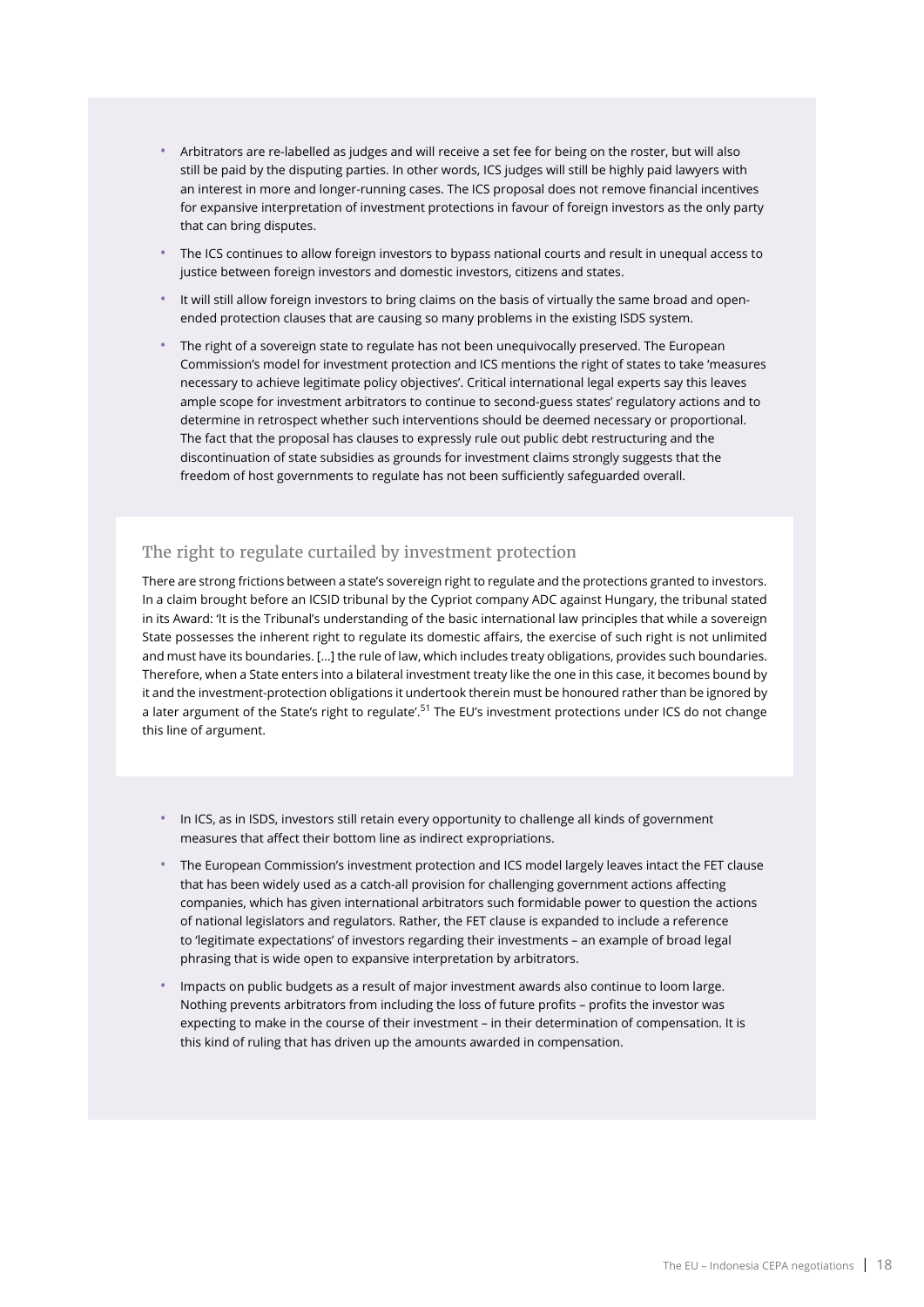<span id="page-18-0"></span>• Human rights, sustainable development and fair and ethical trade are highlighted as key principles underpinning Europe's new trade policy, published in 2015.<sup>52</sup> But ICS, like ISDS, is still all about enshrining corporate rights. The ICS proposal makes no mention of investor responsibilities. And the sustainability chapters regarding environmental and labour standards that the EU includes in its FTAs are always in non-binding language, and never accompanied by any stringent monitoring or enforcement mechanisms.

In sum, the ICS proposal does not address the fundamental flaws associated with the current system of investment dispute settlement. It is a missed opportunity to balance investor privileges with a binding framework that outlines the obligations of investors in relation to their responsibility to uphold human rights and protect the environment.

# 4 Human Rights Context

### **4.1 No binding protection for labour and wider human rights, and the environment**

The EU boasts that the EU-Vietnam FTA contains 'strong commitments on fundamental labour rights and environmental protection', while 'respect for human rights is also embedded in the FTA'.<sup>53</sup> At the same time, the EU was strongly criticised by the European Ombudsman for failing to carry out a prior human rights impact assessment for EU-Vietnam FTA.54 The European Commission sees no need for a separate human rights impact assessment, on the basis that the 2009 Sustainability Impact Assessment (SIA) covering the whole of ASEAN suffices. The Ombudsman, however, concluded that the ASEAN SIA 'covers only certain aspects of the impact on social rights, it is not a proper substitute for a human rights impact assessment'.<sup>55</sup>

In its Action Plan on Human Right and Democracy 2015-2019, however, the European Commission has committed to 'aim at systematically including in EU trade and investment agreements the respect of internationally recognised principles and guidelines on Corporate Social Responsibility, such as those contained in the OECD Guidelines for Multinational Enterprises, the UN Global Compact, the UN Guiding principles on business and human rights (UNGPs), the ILO Tripartite Declaration of Principles concerning Multinational Enterprises and Social Policy, and ISO 26000'.56

### **4.2 Need for human rights impact analyses and broad stakeholder involvement**

It is important to hold the EU to these promises. Its human rights impact analysis should be based on a broad, transparent and inclusive dialogue with CSOs in the countries with which trade and investment agreements are being negotiated. It should pay particular attention to sectors with a history of human rights abuses, and negotiators of trade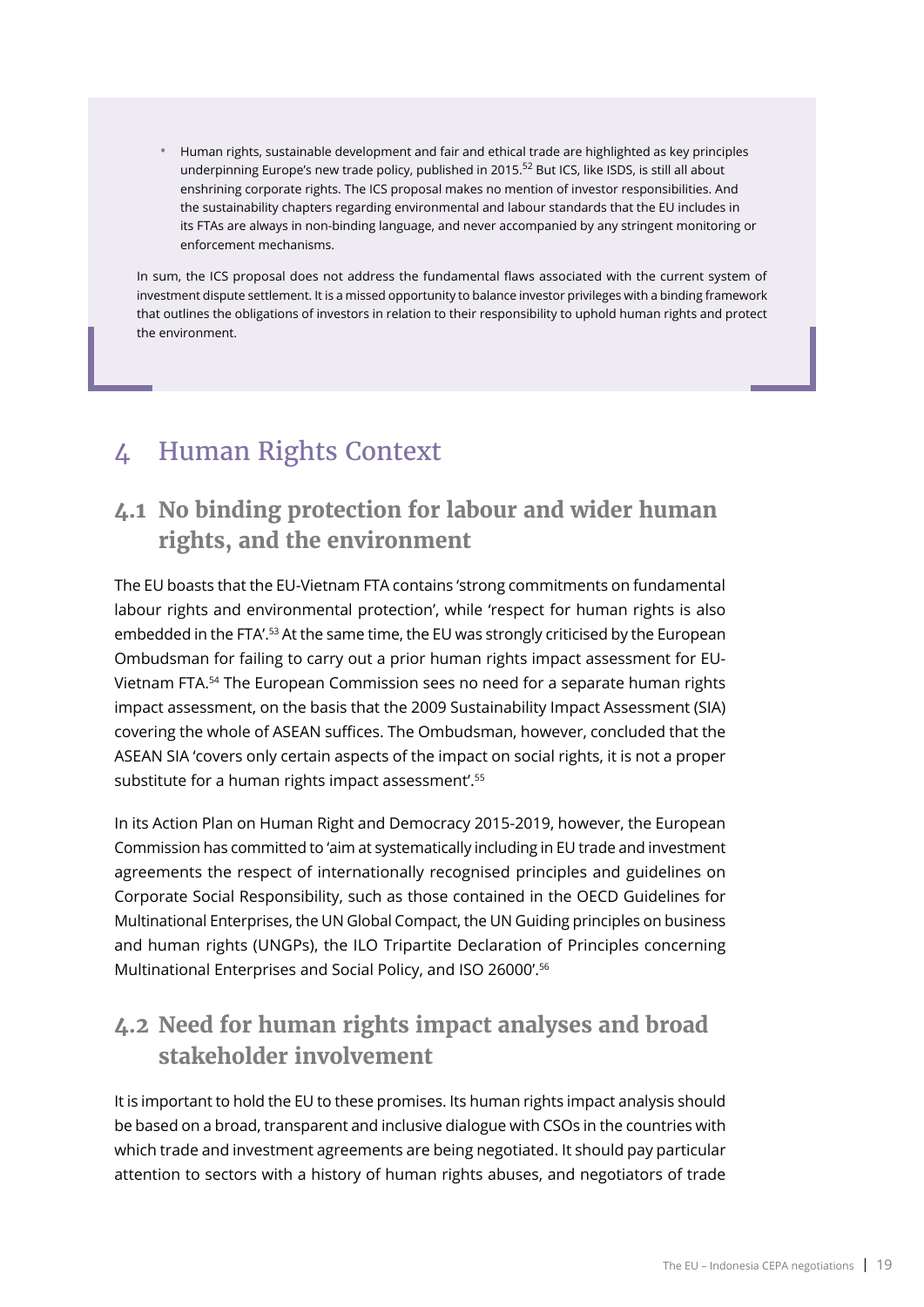<span id="page-19-0"></span>and investment agreements must incorporate clauses to ensure that investors cannot escape liability for human rights violations and environmental damage by relocating and/or restructuring their investments in third countries where they cannot be held to account. Human rights and sustainability impact assessments should also be carried out in a timely manner, so that they can actively inform the trade and investment negotiations. Current practice shows that impact assessments tend to be concluded towards the end of such negotiations, which prevents them from influencing the process in a meaningful way.

It is also important to bear in mind that, naturally, the EU carries out its sustainability impact assessments in parallel to its own aggressive trade agenda. Indonesia would be wise not to rely solely on the outcomes of the EU's assessment. Rather, it should carry out its own independent complementary impact assessment, to establish the potential impacts of a CEPA on crucial economic sectors, actors or policies. A broad stakeholder involvement that extends beyond immediate business interests to include a broad representation of environmental organisations; organisations of farmers, SMEs, small producers, consumers' associations, etc.; trade unions; human rights groups; and other CSOs might be better able to map potential impacts and concerns. It is also important to establish a broad and inclusive stakeholder process to periodically monitor the impacts of trade and investment agreements on economic, social and cultural rights and the environment after they come into effect.

### **4.3 Rendez-vous clauses to safeguard human rights**

In relation to evaluations, all trade and investment agreements should include rendezvous clauses that allow for (parts of) the agreement to be revisited in the case of adverse human rights or sustainability impacts.

In his 'Guiding principles on human rights impact assessments of trade and investment agreements', UN Special Rapporteur Olivier De Schutter calls particular attention to the risks dispute settlement mechanisms and arbitral tribunals pose to the duty to respect, protect and promote human rights.57 De Schutter recommends that 'safeguard clauses should be inserted into the trade or investment agreement to ensure that, should ex post assessments lead to the conclusion that the State is unable to comply with its human rights obligations within the constraints of the agreement, it should be released from such constraints to the extent of the incompatibility'.58

# 5 A different approach is possible

A rebalancing of rights and obligations of states and investors is no longer a theoretical exercise. A growing number of treaties break from the traditional IIA model whereby states have obligations and investors have rights. The idea that investors should not only have rights, but also carry responsibilities and obligations, is gaining ground.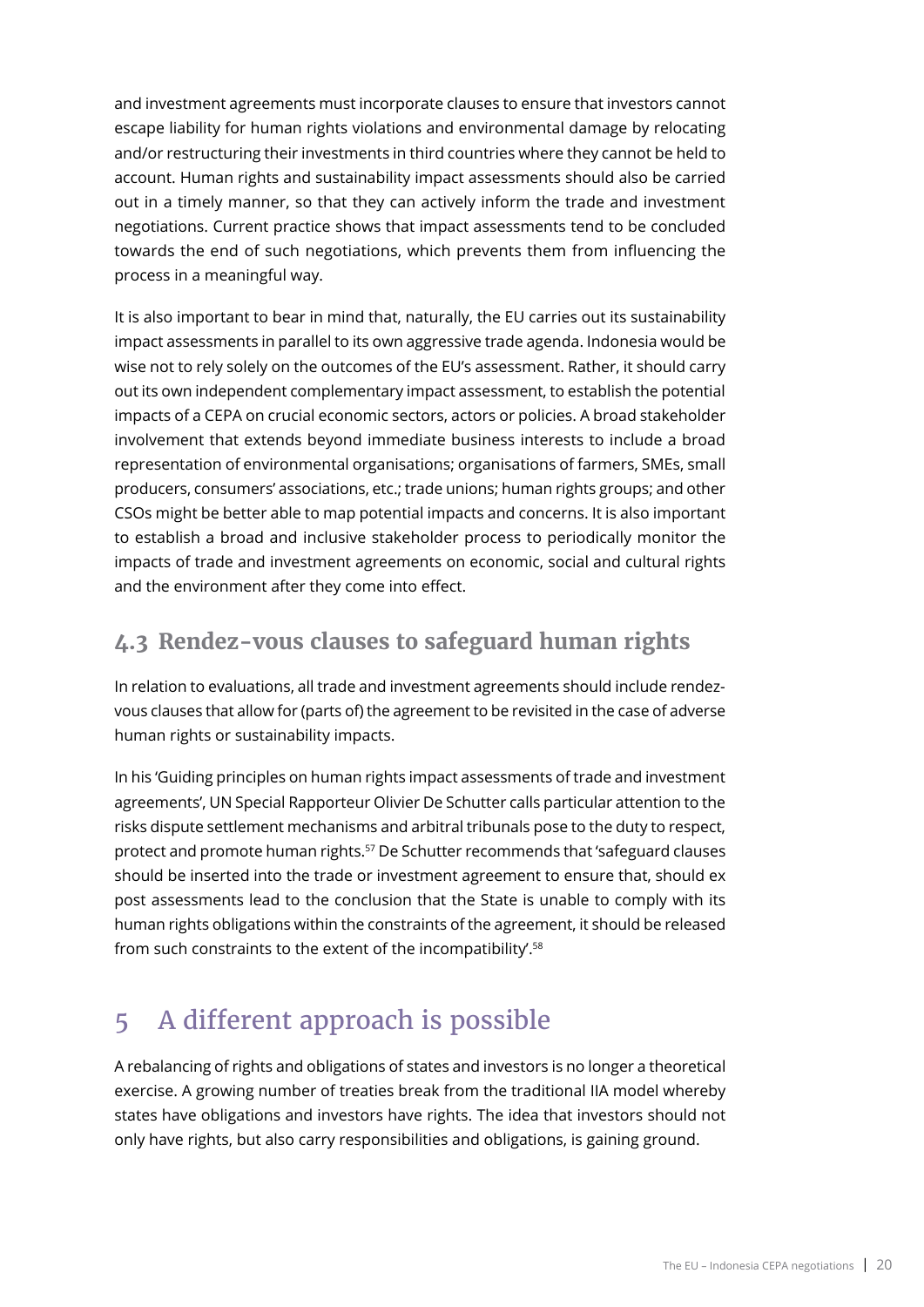- **Brazil** does not conclude BITs, but Agreements on Cooperation and Facilitation of Investments (ACFIs). With the ACFIs Brazil has sought to tailor a new type of investment agreement that is more sensitive to its needs as an emerging economy. Brazil's investment policy is driven by more than strictly economic considerations. The ACFI model is aimed at facilitating investment through cooperation and dialogue to ensure that the investments are beneficial to both the home and the host country, such as by promoting local employment in the latter. The ACFI model also includes CSR clauses, but it is unclear how far these are binding. The ACFI model focuses strongly on consultation and mediation to avoid conflict, and does not allow for investorstate arbitration.<sup>59</sup>
- The **Economic Community of Western African States** (ECOWAS) demands, among other things, that foreign investors comply with 'all applicable laws and regulations of the host member State and take into account 'the development plans and priorities of the host state; the Millennium Development Goals and; the indicative list of corporate social responsibilities agreed by the member States'.60 ECOWAS' Investment Rules also seek to future-proof investors' social responsibility by stating that 'where standards of corporate social responsibility increase, investors should endeavour to apply and achieve the higher level standards'.61 ECOWAS also imposes post-establishment obligations on foreign investors, stipulating that they are bound to 'uphold human rights in the workplace and the community in which they are located' and to 'act in accordance with fundamental labour standards as stipulated in the ILO Declaration on Fundamental Principles and Rights of Work'.62

The model BIT for the **Southern African Development Community (SADC)** requires investors and (proposed) investments to meet environmental and social assessment criteria as well as a human rights impact assessment and lays down that the so-called precautionary principle will be applied 'to their environmental impact assessment and to decisions taken in relation to a proposed investment, including any necessary mitigating or alternative approached to the Investment, or precluding the Investment if necessary'.<sup>63</sup> The **SADC** model BIT further enshrines minimum standards for human rights, environment and labour in Art 15.1: 'Investors and their investments have a duty to respect human rights in the workplace and in the community and State in which they are located. Investors and their investments shall not undertake or cause to be undertaken acts that breach such human rights. Investors and their investments shall not assist in, or be complicit in, the violation of the human rights by others in the host State, including by public authorities or during civil strife'. Art. 15.2 binds investors to act in accordance with ILO core labour standards and Art. 15.3 states that '[i]nvestors and their investments shall not [establish] (sic), manage or operate Investments in a manner inconsistent with international environmental, labour, and human rights obligations binding on the Host State or the Home State, whichever obligations are higher'.64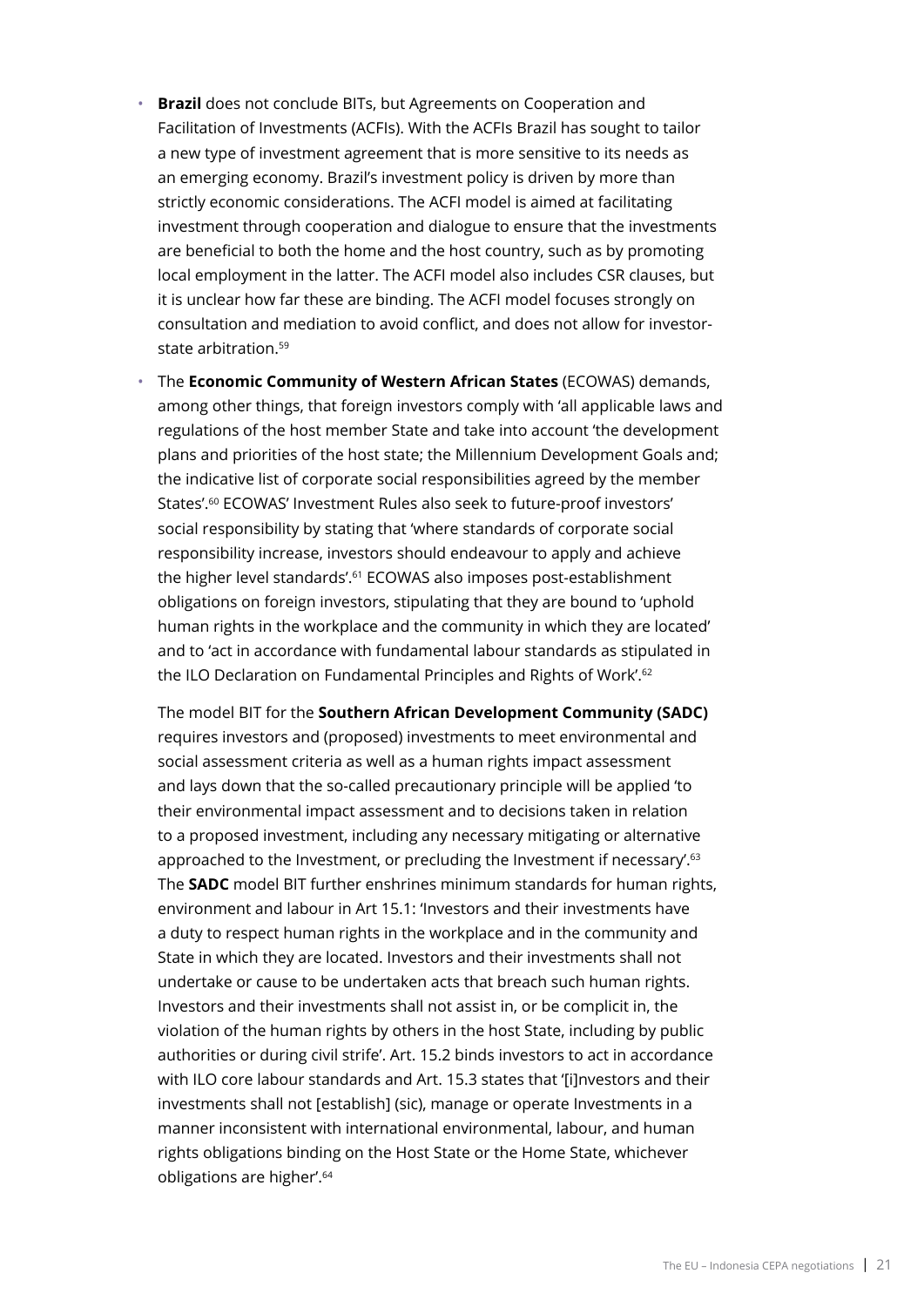**SADC** also seeks to ensure that foreign investors cannot escape liability. Art.17 reads: 'Investors and Investments shall be subject to civil actions for liability in the judicial process of their Home State for the acts, decisions or omissions made in the Home State in relation to the Investment where such acts, decisions or omissions lead to significant damage, personal injuries or loss of life in the Host State'.<sup>65</sup>

- **Nigeria and Morocco** recently concluded a very forward-looking BIT.<sup>66</sup> While it still contains ISDS, it counterbalances this by including a number of progressive elements in relation to the screening of investments, investor responsibilities and protection of people and the planet. To name a few:
	- The treaty's preamble unequivocally puts poverty reduction and sustainable development first, stressing that sustainable development is not only about economic development, but equally involves social progress and environmental protection. The government's right to regulate to meet national development objectives is confirmed, in particular for the partner with the weaker regulatory framework.
	- A commission will oversee the implementation of the treaty, and both the private sector and civil society are expressly invited to participate.
	- The treaty uses a narrow definition of investors, limiting treaty protection to natural persons or permanent residents of one party investing in the territory of the other and to legal corporate entities headquartered and having their central economic activity in the home state.
	- Investments covered by the treaty must involve 'a commitment of capital or other similar resources, pending profit, risk-taking and certain duration'. Government loans and portfolio investments are excluded.
	- The treaty stipulates that it will treat foreign investors no less favourably than domestic investors or investors from third countries. However, such *national treatment and most-favoured nation treatment* will only apply 'in like circumstances'. Whether conditions are alike will be assessed on a case-by-case basis, with special consideration given to the impacts for the local community and the environmental impacts (locally, regionally and nationally, as well as the cumulative impacts of the aggregate investments).
	- The treaty seeks to limit the right to *fair and equitable treatment*67 frequently invoked to bring investment claims, because it is generally so vaguely worded that it is easily interpreted expansively. Alleged indirect expropriations will be assessed on a case-by-case basis, based on factual investigation.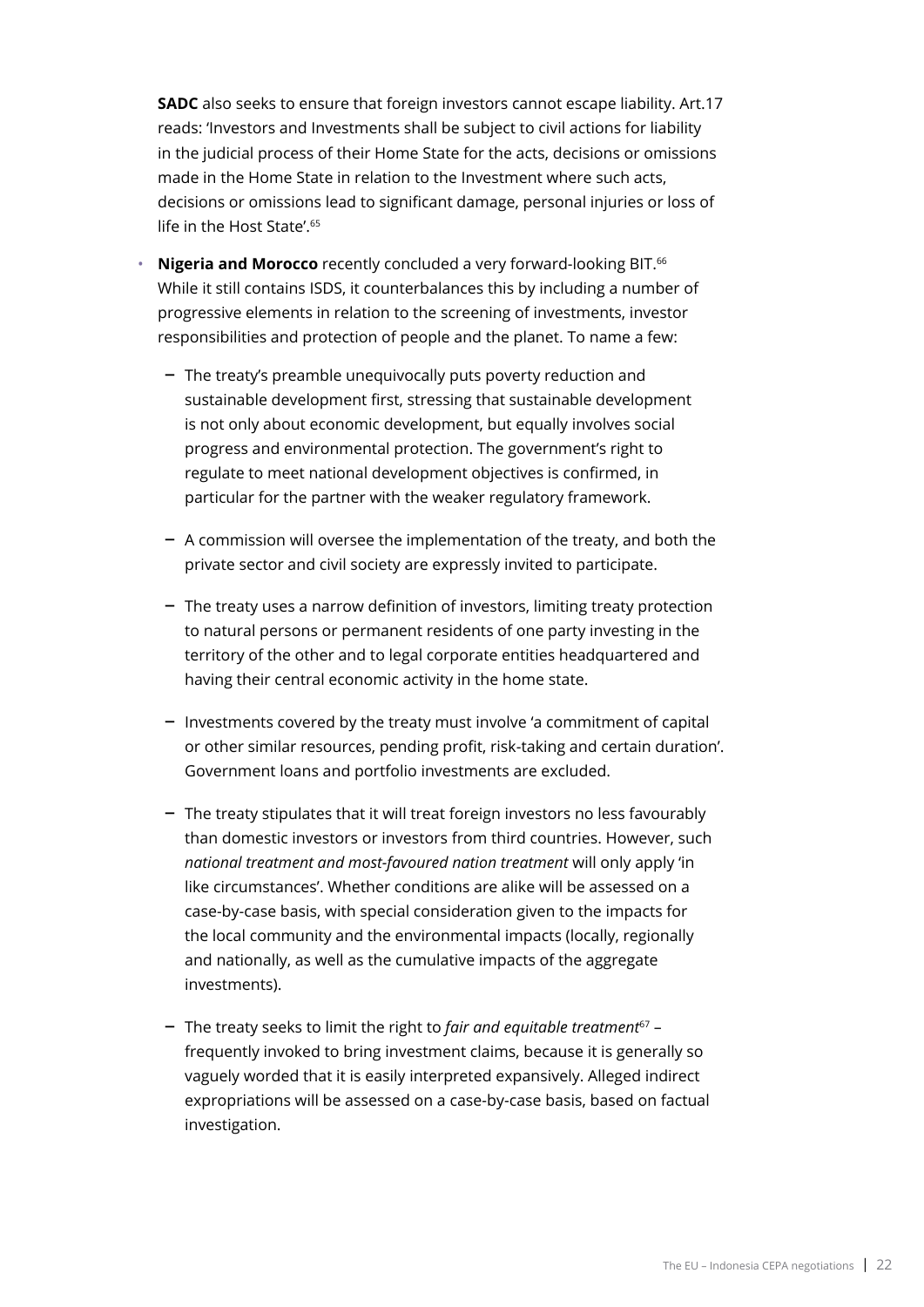- <span id="page-22-0"></span>– Should an investment dispute lead to arbitration, the case must be conducted with full transparency. The notice of arbitration, the pleadings memorials, briefs submitted to the tribunal, written submissions, minutes of transcripts of hearings, orders, awards and decisions of the tribunal must all be made public.
- Investors are granted free transfer of funds, but the treaty stipulates, among other matters, that the host state can force investors to fulfil their tax obligations before allowing any capital transfers in relation to their investment.

The European Commission has shown some indication of a willingness to allow counterclaims by states to be heard by its proposed Multilateral Investment Court, if the treaty under which a particular claim is brought before the MIC 'foresees that a counter claim can be made by the state alleging that the investor has acted incorrectly'.<sup>68</sup> This means that in cases where investors are in breach of obligations such as those outlined in the treaties mentioned above, the host state could file a counter-claim with the MIC – but only in response to a claim launched by a foreign investor. States would not have the right to initiate a direct claim when an investor has acted in breach of the treaty obligations – not even in cases where the investor seeks to evade accountability before the national courts in the host state by restructuring the investment to a country/ jurisdiction in which there is no liability for transgressions committed in the former host state. IIA dispute settlement, whether it is called ISDS or rebranded as ICS or MIC, will remain a one-sided system if only foreign investors can initiate claims and states can only defend their actions.

# 6 Conclusions

UNCTAD underscores the need for reform of the investment arbitration regime, stating that today's key question is 'not about whether to reform international investment policy-making, but how to do so' and that it will not suffice to change 'one aspect in a particular agreement', but that what is needed is a 'comprehensive reorientation of the global IIA regime to balance investor protection with sustainable development considerations'.69 With an approach to investment protection that seeks to hold foreign investors to certain performance requirements and more firmly bind them to domestic development objectives Indonesia is on the right track towards the realisation of the SDGs' objective of more inclusive and sustainable socioeconomic development.

How far Indonesia will succeed in including the provisions of its model BIT in new trade and investment deals depends on each party's bargaining power. In the CEPA negotiations, the EU carries significant weight, but UNCTAD notes that the international dynamics of investment policy-making have changed: 'A new investment landscape, where developing countries account for more than half of global foreign direct investment (FDI) inflows and almost one third of global FDI outflows, is beginning to alter the context and background against which IIAs are being negotiated'.70 And Indonesia is in a good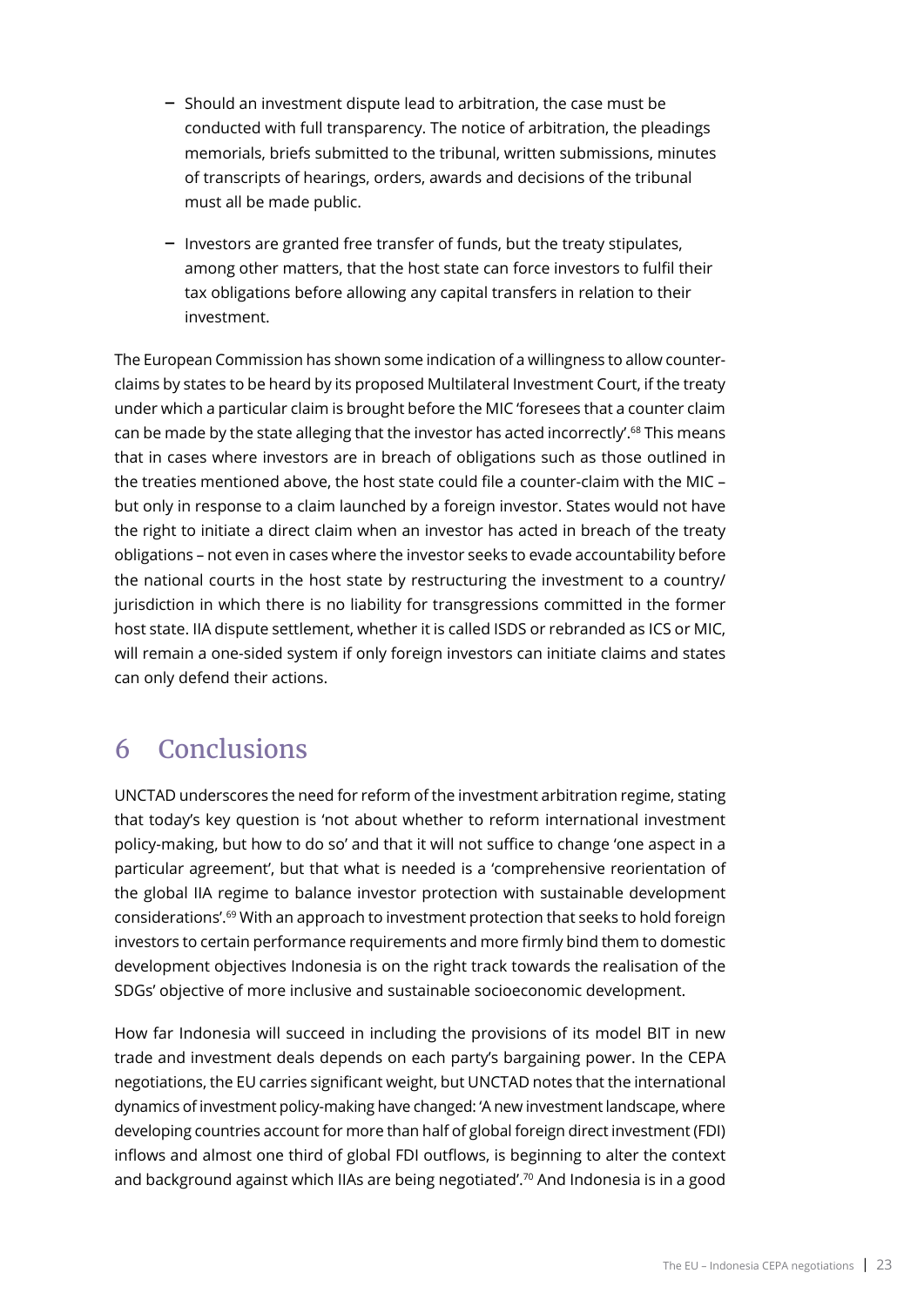<span id="page-23-0"></span>bargaining position: with 40% of the region's economic output, it is the largest economy in ASEAN.71 This should enable Indonesia not to give up its regulatory autonomy in order to attract investment – especially since the literature shows no immediate correlation between investment agreements and FDI flows. Rather, the literature suggests that IIAs are not a deciding factor in TNC investment decisions: in fact, market opportunities, i.e. people with sufficient income to buy products and services, adequate infrastructure and political stability appear to be much more critical criteria.<sup>72</sup> This is corroborated by the facts. When Indonesia first announced its intention to terminate its BITs, it was widely denounced as a move that would undermine investor confidence and cost Indonesia dearly in terms of diminishing FDI. This is contradicted by an UNCTAD business survey, which continues to list Indonesia as a top prospective host country for FDI in 2016-2018, ranking ninth worldwide.73

#### **6.1 General recommendations**

With their aims to revise their investment policies to reduce and circumscribe the protections for foreign investors, Indonesia and India are on the right track. In the EU-Indonesia CEPA negotiations, it is important for Indonesia to take a firm stand in its envisaged narrowing down of investment protections. The ISDS remains a highrisk, parallel and one-sided legal system that allows foreign investors to unilaterally sue states. For the CEPA, as for the EU-Vietnam FTA, the EU's aim will be to include its own revised model for the settlement of investment disputes: the ICS. While the EU's ICS proposals offer some improvements in terms of the arbitration process, they do not limit the substance of investment protections in a way that is consistent with the revisions desired by Indonesia.

More generally, trade and investment agreements should be designed to attract sustainable investment that promotes human rights and ensures environmental protection. They should not hinder governments in their obligation to regulate in the public interest. Governments must retain full power to act in the interest of promoting inclusive and sustainable social and economic development at the national level, and address overriding global concerns, including measures to mitigate climate change. In order to achieve equitable and sustainable domestic development, as outlined in the SDGs, states must be able to bind investors to domestic development objectives and impose local content and performance requirements accordingly.

In the near future, combating climate change will require drastic policy changes and therefore far-reaching government policies and regulatory interventions in their territories. In order to avoid climate policy-related claims, an explicit exemption for such claims should be included in all BITs and other agreements involving investment provisions.

We firmly believe that the only sure way to avoid multimillion dollar investment claims is to abandon the ISDS mechanism entirely, whether treaty-based or enshrined in contracts with individual companies.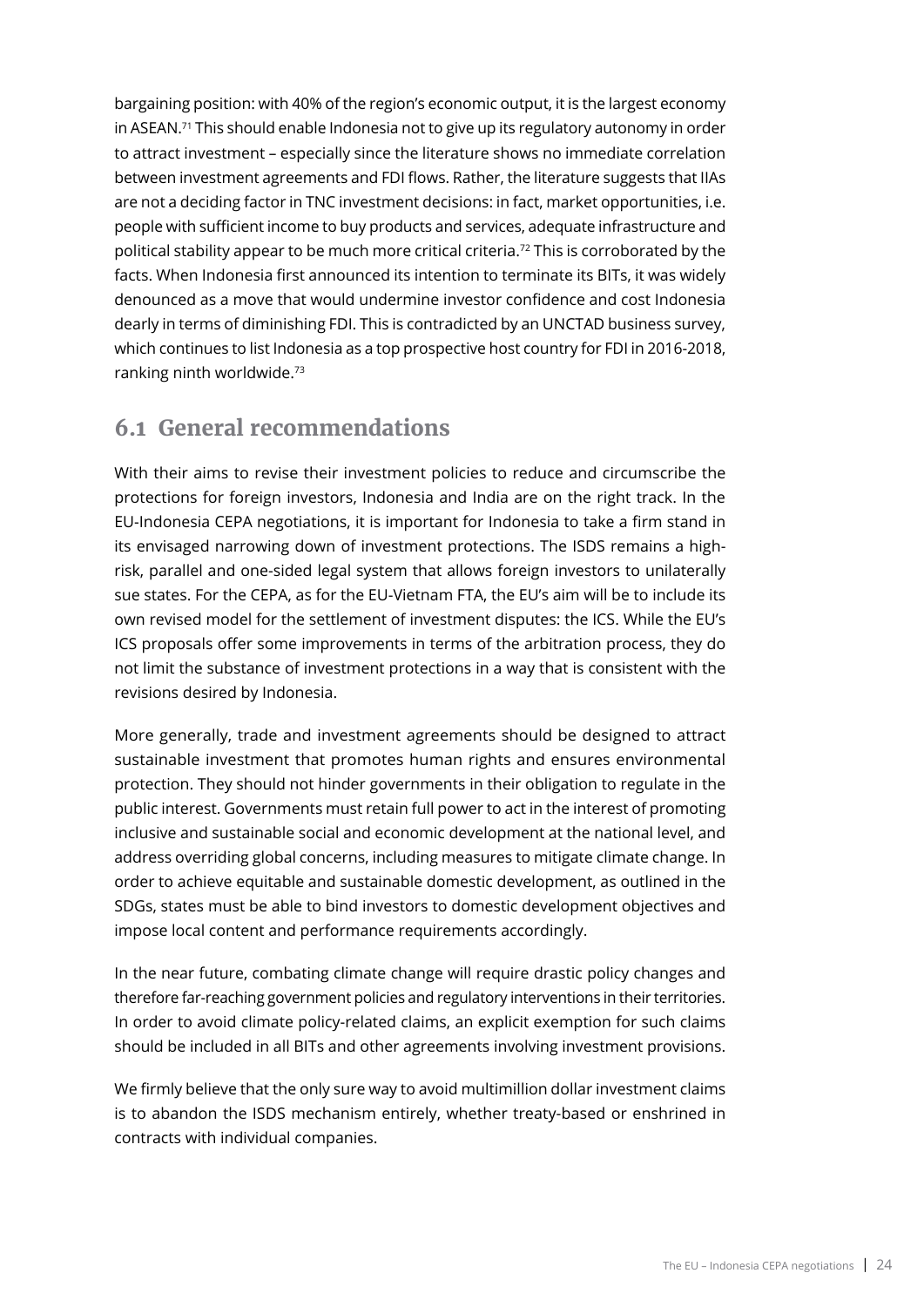<span id="page-24-0"></span>As modern trade agreements deal not only with at-the-border trade in goods, but also with behind-the-border trade in services and investment, they can cut deep into the domestic social structure. Parliamentary oversight is imperative to define development objectives and to monitor trade deals both in the negotiating phase as well as by periodically assessing the impacts. Parliaments in Europe and Indonesia must insist on full transparency in relation to the negotiations and maximise their competences to closely monitor and adjust trade and investment policy. Where powerful business lobbies generally already have privileged access to policy-makers,<sup>74</sup> the participation of NGOs, labour unions and citizen interest groups must also be ensured to ensure wider social support for trade and investment deals.

In the interest of promoting equitable and sustainable development, foreign investors must be fully accountable for their business activities. Investment protection must be balanced with investor obligations. Treaty-based investment protection should be made conditional on foreign investors observing specific social, environmental and human rights obligations, based on domestic laws and international standards and principles. The highest standard should always apply in order to stimulate a race to the top. Investment agreements should also include a stipulation that binds foreign investors to comply with any higher social, environmental and human rights laws and instruments that might be adopted in the future.

To avoid locking in potentially harmful protections, investment protection agreements and investment chapters in trade agreements should be agreed for a fixed term. Renewal should not be automatic, and 'sunset clauses' extending a treaty's protections to established investors beyond the termination of the treaty should be limited. Investment chapters in comprehensive trade agreements should include a clause that allows parties to separately revisit and amend this part of the agreement in the case of adverse impacts, including in the area of human rights and environmental protection.

### **6.2 Civil Society on the CEPA**

#### **BOX 7**

According to Riza Damanik, former executive director of Indonesia for Global Justice, 'there is a new modus operandi of foreign investors using these treaties to threaten weak governments. We do not want it like this. We want dignity. Indonesia is an independent country and we have the sovereignty to regulate our country including foreign investment, especially when it comes to protecting natural resources.'75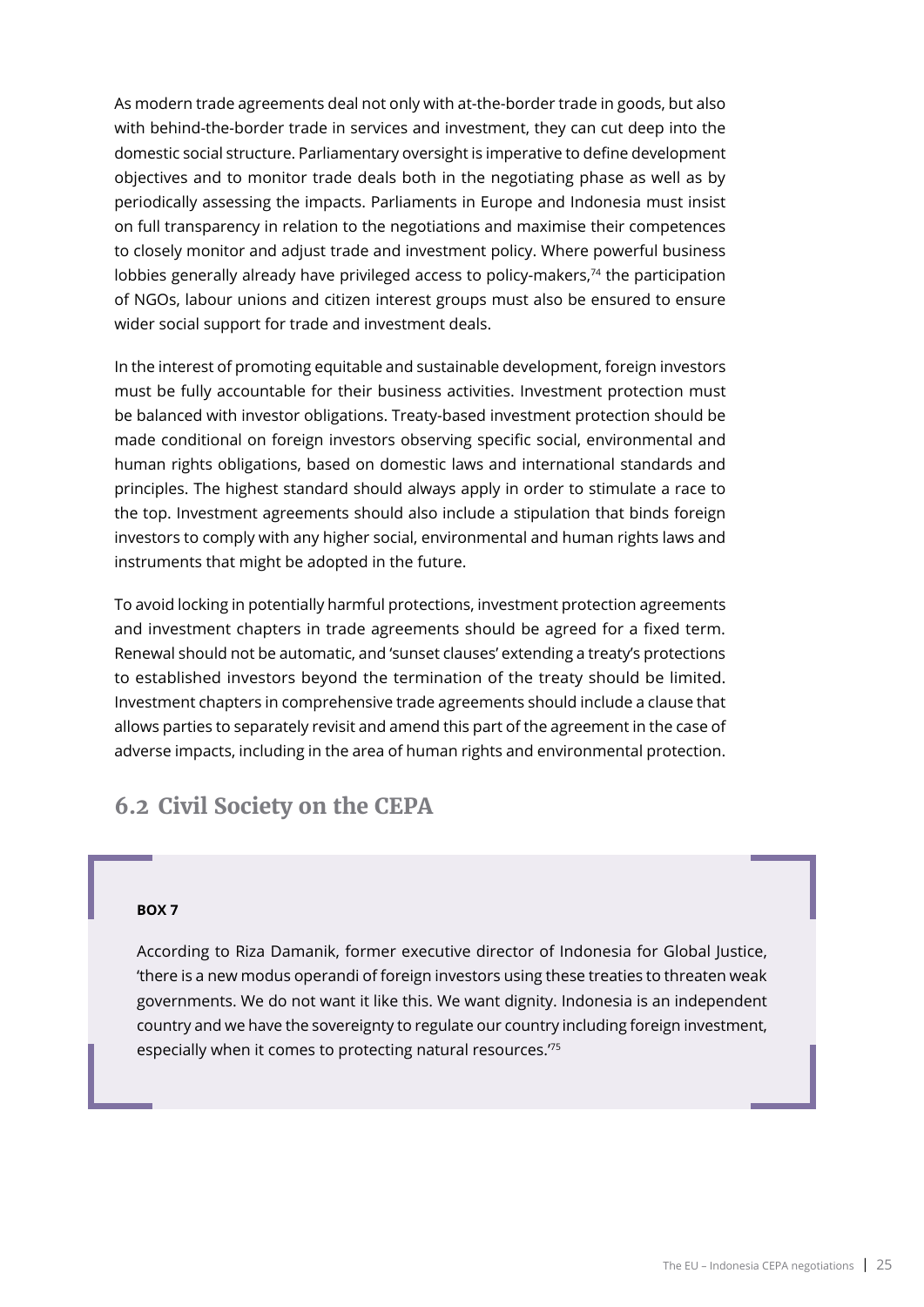In a statement to the Indonesia-EU negotiators on the occasion of the fourth round of the CEPA negotiations, CSOs from Indonesia, Europe and Asia stress that trade and investment agreements like CEPA must primarily serve public interests, rather than those of TNCs. A CEPA must contribute to 'equitable and sustainable development, the preconditions for which include a healthy environment, a climate-friendly economy, security of livelihoods and decent work for all [and] must be conditional on the ratification and implementation of basic human rights law, as well as climate and environmental agreements'. Civil society writes: 'A CEPA must in no way limit government's policy space to regulate the economy and to take measures to ensure citizens' rights to life, food, water and sanitation, energy, health, housing, education and decent work. We see that the current negotiations are largely driven by the interests of large transnational corporations. Unlimited market access and protection for foreign investment will result in further concentration of markets and capital. This contributes to inequitable socioeconomic development in and between countries and is hence not a sustainable way forward'. The CEPA must not restrict Indonesia's export measures aimed at promoting the domestic processing of raw materials, as this policy will support the development of local downstream industry and help reduce unemployment and poverty. Also, 'Indonesia must remain at liberty to set performance requirements (i.e. restrictions) for foreign investors, including limitations on foreign (majority) ownership, limitations on foreign workers in key positions, and local content requirements (i.e. use of local resources and workers). Such regulations are vital instruments to ensure that incoming investments effectively contribute to national development trajectories aimed at enhancing competitiveness, added value of local industries and boosting local employment'. Performance requirements remain a contentious issue in the negotiations.76 The substantial and procedural rights of foreign investors must be strictly curtailed. The ISDS provides foreign investors with an unjustifiably powerful political tool to influence public policy.

Civil society further calls for the CEPA to contain sustainable development chapters with concrete and binding objectives and effective mechanisms to enforce human rights, environmental and labour standards. All parties to the CEPA are called upon to 'proactively and constructively engage with the negotiations at the UN for a Treaty on Business and Human rights that aims to remedy the current imbalance between the investment protection regime and the limited access to justice for victims of human rights violations'.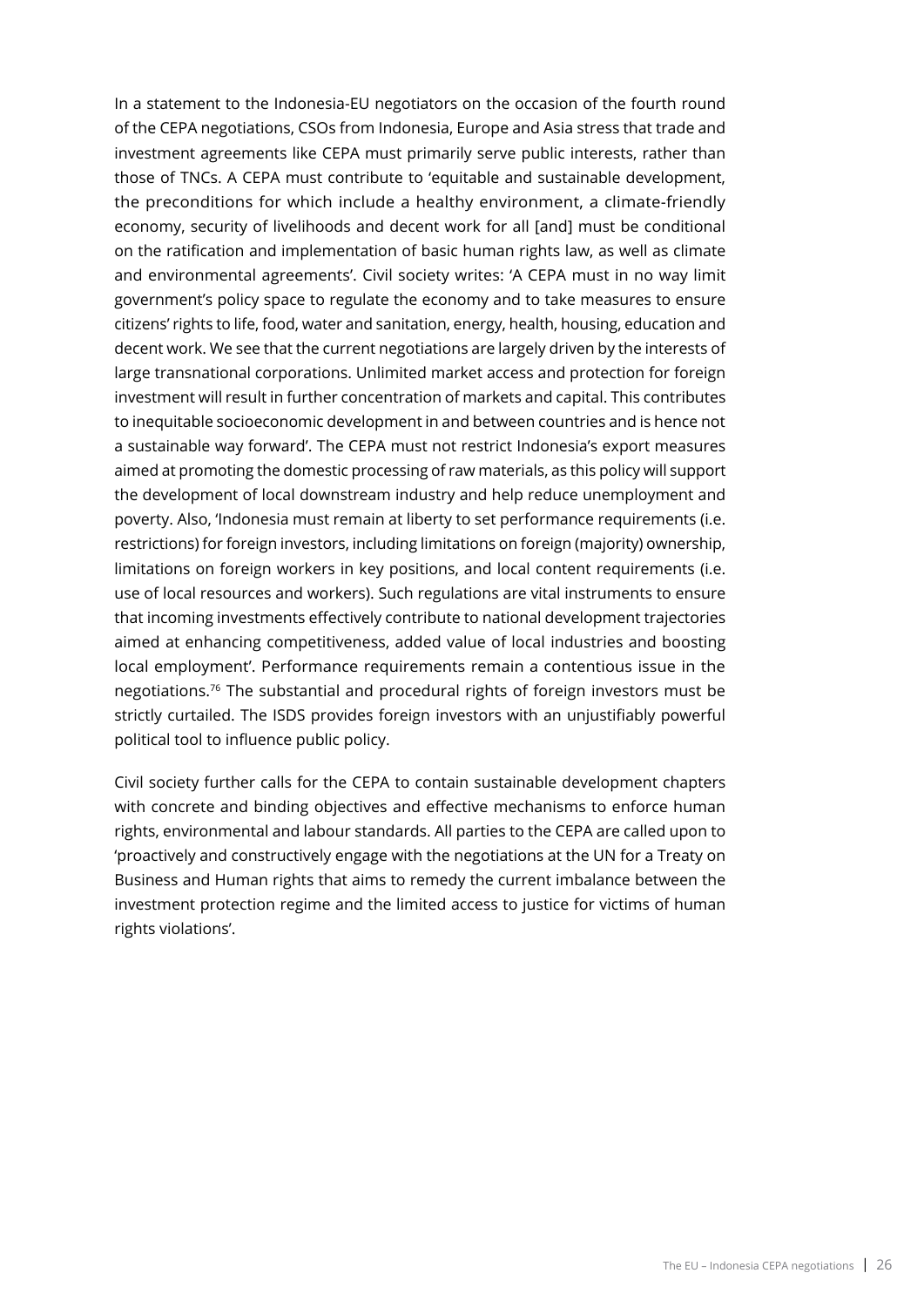# Endnotes

- 1. 'What is Going on with Indonesia's Bilateral Investment Treaties?', Global Business Guide Indonesia. http://www.gbgindonesia.com/en/main/legal\_updates/what\_is\_going\_on\_with\_indonesia\_s [bilateral\\_investment\\_treaties.php](http://www.gbgindonesia.com/en/main/legal_updates/what_is_going_on_with_indonesia_s_bilateral_investment_treaties.php)
- 2. See van der Pas, H. & Damanik, R. (2014) 'The case of Newmont Mining vs Indonesia'. Policy briefing, 12 November, published by Indonesia for Global Justice (IGJ), Transnational Institute (TNI), EU-ASEAN FTA Network. [https://www.tni.org/en/briefing/netherlands-indonesia-bit-rolls-back](https://www.tni.org/en/briefing/netherlands-indonesia-bit-rolls-back-implementation-new-indonesian-mining-law)[implementation-new-indonesian-mining-law](https://www.tni.org/en/briefing/netherlands-indonesia-bit-rolls-back-implementation-new-indonesian-mining-law)
- 3. BITs unilaterally denounced by Indonesia are : Bulgaria (2015), Cambodia (2016), China (2015), Egypt (2014), France (2015), Germany (2017), Hungary (2016), India (2016), Italy (2015), Lao PDR (2015), Malaysia (2015), Netherlands (2015), Pakistan (2016), Romania (2016), Singapore (2016), Slovakia (2015), Spain (2016), Switzerland (2016), Turkey (2016 and Vietnam (2016). The BIT between Indonesia and Argentina was terminated by mutual consent in 2016, and 26 BITs remain in force. Indonesia also retains 16 BITs that were signed, but have not entered into force. Source: UNCTAD, <http://investmentpolicyhub.unctad.org/IIA/CountryBits/97#iiaInnerMenu> (accessed 14 January 2018).
- 4. Link to other countries; binding treaty.
- 5. UNCTAD webpage <http://investmentpolicyhub.unctad.org/Publications/Details/120> (accessed 18 January 2018).
- 6. [https://ec.europa.eu/europeaid/policies/sustainable-development-goals\\_en](https://ec.europa.eu/europeaid/policies/sustainable-development-goals_en) (accessed 14 January 2018).
- 7. See, for example, the non-paper by the former Dutch trade minister, Liliane Ploumen, sent to the Dutch parliament, in which she outlines her vision for a trade 'reset' as presented to the OECD: Liliane Ploumen, 'Reforming EU trade policy: protection, not protectionism, Non-paper', The Netherlands, September 2016. <http://politi.co/2dL2gZC>and [https://www.government.](https://www.government.nl/latest/news/2016/06/01/ploumen-time-for-a-free-trade-%E2%80%98reset%E2%80%99) [nl/latest/news/2016/06/01/ploumen-time-for-a-free-trade-%E2%80%98reset%E2%80%99,](https://www.government.nl/latest/news/2016/06/01/ploumen-time-for-a-free-trade-%E2%80%98reset%E2%80%99) [https://www.government.nl/latest/news/2016/06/01/ploumen-time-for-a-free-trade-](https://www.government.nl/latest/news/2016/06/01/ploumen-time-for-a-free-trade-%E2%80%98reset%E2%80%99) [%E2%80%98reset%E2%80%99](https://www.government.nl/latest/news/2016/06/01/ploumen-time-for-a-free-trade-%E2%80%98reset%E2%80%99)
- 8. European Parliament, Motion for a European parliament resolution on EU action for sustainability (2017/2009(INI)), adopted 27 June 2017. [http://www.europarl.europa.eu/sides/getDoc.](http://www.europarl.europa.eu/sides/getDoc.do?pubRef=-//EP//TEXT+REPORT+A8-2017-0239+0+DOC+XML+V0//EN&language=ro) [do?pubRef=-//EP//TEXT+REPORT+A8-2017-0239+0+DOC+XML+V0//EN&language=ro](http://www.europarl.europa.eu/sides/getDoc.do?pubRef=-//EP//TEXT+REPORT+A8-2017-0239+0+DOC+XML+V0//EN&language=ro)
- 9. See EU-Indonesia Joint Vision Group, Invigorating the Indonesia-EU Partnership: Towards a Comprehensive Economic Partnership Agreement, 2011. [http://eeas.europa.eu/archives/](http://eeas.europa.eu/archives/delegations/indonesia/documents/press_corner/20110615_01_en.pdf) [delegations/indonesia/documents/press\\_corner/20110615\\_01\\_en.pdf](http://eeas.europa.eu/archives/delegations/indonesia/documents/press_corner/20110615_01_en.pdf)
- 10. See van Harten, G. (2015) 'Who was awarded compensation in past ISDS awards?' 28 March. <https://gusvanharten.wordpress.com/2015/03/28/140/>
- 11. See EU DG Trade's pages on ASEAN: [http://ec.europa.eu/trade/policy/countries-and-regions/](http://ec.europa.eu/trade/policy/countries-and-regions/regions/asean/) [regions/asean/](http://ec.europa.eu/trade/policy/countries-and-regions/regions/asean/)
- 12. 'CEPA: The EU and Indonesia Enhancing a Global Partnership'. The European Business Chambers of Commerce in Indonesia (EUROCHAM. [http://www.eurocham.id/index.php/eu-indonesia/eu](http://www.eurocham.id/index.php/eu-indonesia/eu-indonesia-submenu/cepa-menu)[indonesia-submenu/cepa-menu](http://www.eurocham.id/index.php/eu-indonesia/eu-indonesia-submenu/cepa-menu) (accessed 22 November 2016).
- 13. [http://trade.ec.europa.eu/doclib/docs/2016/september/tradoc\\_154982.pdf](http://trade.ec.europa.eu/doclib/docs/2016/september/tradoc_154982.pdf)
- 14. On the Indonesian side, the Employers' Association of Indonesia (APINDO; Chris Kanter, Chair) and the Indonesian National Chamber of Commerce and Industry (KADIN; Maxi Gunawan, Head of Kadin's Permanent Committee for International Institutional Cooperation) took part in the Vision Group. European business interests were represented by Erik Versavel (MD of ING Commercial Banking), Pascal Kerneis (Business Europe) and Jakob Sorensen (Maersk and chair of EuroCham): EU-Indonesia Joint Vision Group (2015) Invigorating the Indonesia-EU Partnership: Towards a Comprehensive Economic Partnership Agreement. p.5. [http://eeas.europa.eu/archives/](http://eeas.europa.eu/archives/delegations/indonesia/documents/press_corner/20110615_01_en.pdf) [delegations/indonesia/documents/press\\_corner/20110615\\_01\\_en.pdf](http://eeas.europa.eu/archives/delegations/indonesia/documents/press_corner/20110615_01_en.pdf)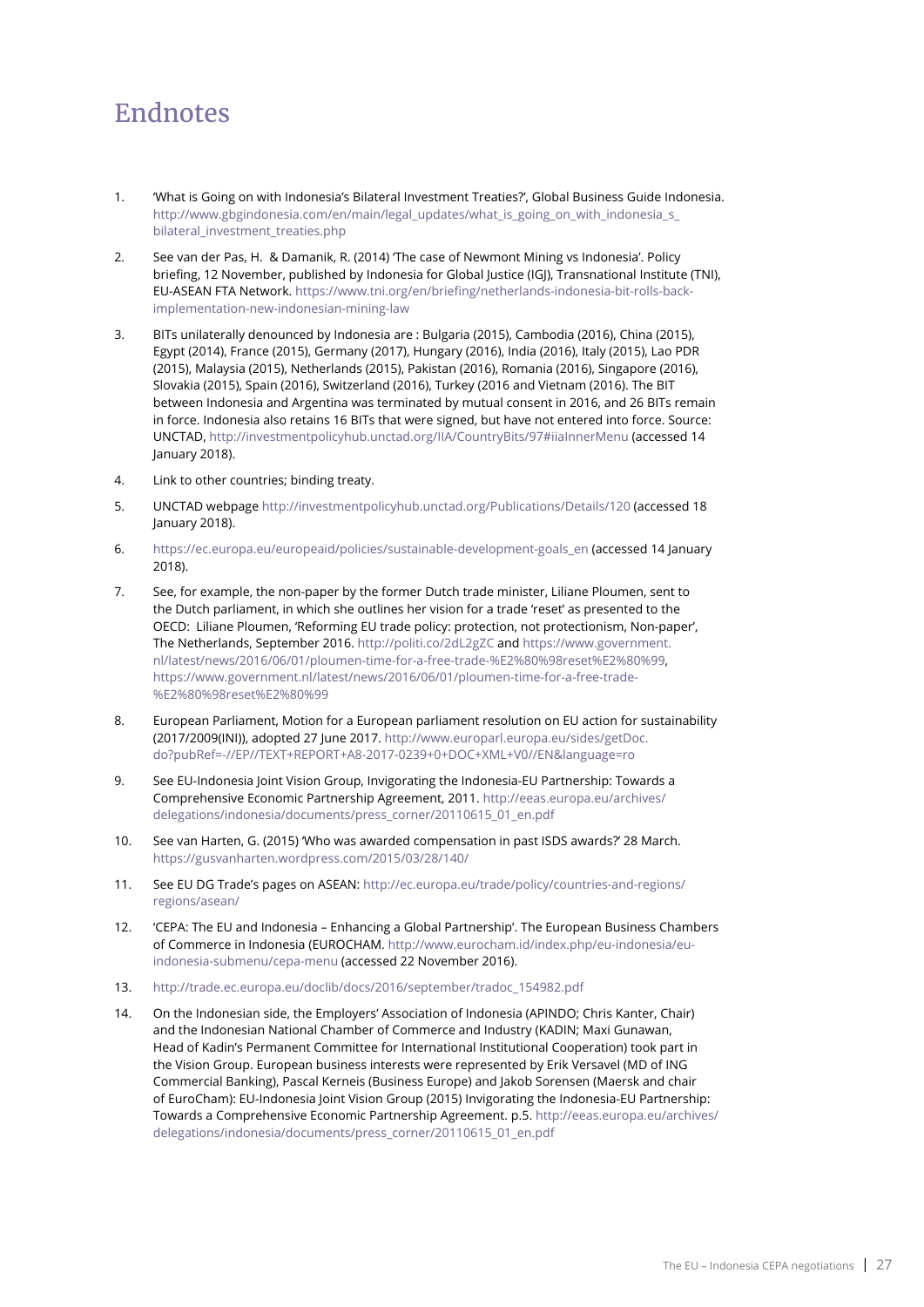Business Europe represents the business federations of 34 European Countries: [https://www.](https://www.businesseurope.eu/members) [businesseurope.eu/members.](https://www.businesseurope.eu/members) Eurocham, the European Chamber of Commerce in Indonesia, also boasts a long list of business members, including BASF, Bayer, DHL, Dredging International Asia Pacific, DuPont Agricultural Products, GDF Suez, H&M, HSBC, Ikea, L'Oréal, Nestlé, Philips, Shell, Siemens, Syngenta and Unilever. [http://www.eurocham.id/index.php/membership/eurocham](http://www.eurocham.id/index.php/membership/eurocham-members)[members](http://www.eurocham.id/index.php/membership/eurocham-members)

- 15. EU-Indonesia Joint Vision Group (2011) Invigorating the Indonesia-EU Partnership: Towards a Comprehensive Economic Partnership Agreement. [http://eeas.europa.eu/archives/delegations/](http://eeas.europa.eu/archives/delegations/indonesia/documents/press_corner/20110615_01_en.pdf) [indonesia/documents/press\\_corner/20110615\\_01\\_en.pdf](http://eeas.europa.eu/archives/delegations/indonesia/documents/press_corner/20110615_01_en.pdf)
- 16. Amindoni, A. (2016) 'Indonesia-EU CEPA set for 2019'. The Jakarta Post, 26 April. [http://www.](http://www.thejakartapost.com/news/2016/04/26/indonesia-eu-cepa-set-for-2019.html) [thejakartapost.com/news/2016/04/26/indonesia-eu-cepa-set-for-2019.html](http://www.thejakartapost.com/news/2016/04/26/indonesia-eu-cepa-set-for-2019.html)
- 17. 'The Indonesian government continues to serve extractive companies, Bosman Batubara, Stiftung Asienhaus 13 March 2014 [http://www.asienhaus.de/uploads/tx\\_news/asienhaus](http://www.asienhaus.de/uploads/tx_news/asienhaus-hintergrundinformation4-2014.pdf)[hintergrundinformation4-2014.pdf](http://www.asienhaus.de/uploads/tx_news/asienhaus-hintergrundinformation4-2014.pdf) and [http://www.koran-jakarta.com/?13377-pemerintah%20](http://www.koran-jakarta.com/?13377-pemerintah%20keluarkan%20dispensasi%20bk%20mineral)) [keluarkan%20dispensasi%20bk%20mineral\)](http://www.koran-jakarta.com/?13377-pemerintah%20keluarkan%20dispensasi%20bk%20mineral))
- 18. The Newmount case is extensively documented in van der Pas, H. & Damanik, R (2014).
- 19. [http://www.blplaw.com/expert-legal-insights/articles/churchill-planet-arbitration-claims-against](http://www.blplaw.com/expert-legal-insights/articles/churchill-planet-arbitration-claims-against-indonesia)[indonesia](http://www.blplaw.com/expert-legal-insights/articles/churchill-planet-arbitration-claims-against-indonesia)
- 20. Ibid.
- 21. <http://www.italaw.com/sites/default/files/case-documents/italaw7893.pdf>
- 22. [http://www.stockmarketwire.com/article/5523798/Churchill-updates-on-dollar1-point-3bn-claim](http://www.stockmarketwire.com/article/5523798/Churchill-updates-on-dollar1-point-3bn-claim-against-the-Republic-of-Indonesia.html)[against-the-Republic-of-Indonesia.html](http://www.stockmarketwire.com/article/5523798/Churchill-updates-on-dollar1-point-3bn-claim-against-the-Republic-of-Indonesia.html)
- 23. 'What is Going on with Indonesia's Bilateral Investment Treaties?', Global Business Guide Indonesia, 13 June 2016. http://www.gbgindonesia.com/en/main/legal\_updates/what\_is\_going\_on\_with indonesia s bilateral investment treaties.php
- 24. Trakman, Leon E. and Sharma, K. (2014) 'Indonesia's Termination of the Netherlands–Indonesia BIT: Broader Implications in the Asia-Pacific?' Kluwer Arbitration Blog, 21 August. [http://kluwerarbitrationblog.com/blog/2014/08/21/indonesias-termination-of-the-netherlands](http://kluwerarbitrationblog.com/blog/2014/08/21/indonesias-termination-of-the-netherlands-indonesia-bit-broader-implications-in-the-asia-pacific/)[indonesia-bit-broader-implications-in-the-asia-pacific/](http://kluwerarbitrationblog.com/blog/2014/08/21/indonesias-termination-of-the-netherlands-indonesia-bit-broader-implications-in-the-asia-pacific/)
- 25. Quoted in: 'What is Going on with Indonesia's Bilateral Investment Treaties?', Global Business Guide Indonesia, 13 June 2016. [http://www.gbgindonesia.com/en/main/legal\\_updates/what\\_is\\_going\\_on\\_](http://www.gbgindonesia.com/en/main/legal_updates/what_is_going_on_with_indonesia_s_bilateral_investment_treaties.php) with indonesia s bilateral investment treaties.php
- 26. According to UNCTAD [\(http://investmentpolicyhub.unctad.org/ISDS/FilterByCountry](http://investmentpolicyhub.unctad.org/ISDS/FilterByCountry) (accessed 22 November 2016) a total of 20 known investment arbitration cases have been brought against India. According to UNCTAD's World Investment Report 2016, by the end of 2015, India ranked twelfth in the list of most frequently sued states: [http://unctad.org/en/PublicationsLibrary/wir2016\\_en.pdf,](http://unctad.org/en/PublicationsLibrary/wir2016_en.pdf) figure III.5, p. 105. (accessed 22 November 2016).
- 27. Stacey, K. (2016) 'India's tough stance on Dutch trade deal fuels EU fears: New Delhi's move to let agreements lapse threatens business relations', Financial Times, 20 November.
- 28. We base our analysis largely on Abdulkadir Jailani (2016) 'Indonesia's Perspective on Review of International Investment Agreements'. In Kavaljit Singh and Burghard Ilge (eds.) Rethinking Bilateral Investment Treaties: Critical Issues and Policy Choices. BothEnds/Madhyam/SOMO, pp. 113-127. As the then Director for Treaties of Economic, Social and Cultural Affairs at the Republic of Indonesia's Ministry of Foreign Affairs it provides an insider perspective on Indonesia's reform process.
- 29. Dwivedi, A. (2016) 'India Pursues A New Investment Arbitration Regime To Protect Itself', Swarajya Magazine, 18 September. [http://swarajyamag.com/world/india-pursues-a-new-investment](http://swarajyamag.com/world/india-pursues-a-new-investment-arbitration-regime-to-protect-itself)[arbitration-regime-to-protect-itself](http://swarajyamag.com/world/india-pursues-a-new-investment-arbitration-regime-to-protect-itself)
- 30. Jailani, A. (2016).
- 31. See, for example, Eberhardt, P. & Olivet, C. (2012) Profiting from Injustice: How law firms, arbitrators and financiers are fuelling an investment arbitration boom. Brussels & Amsterdam: Corporate Europe Observatory and Transnational Institute. [https://www.tni.org/files/download/](https://www.tni.org/files/download/profitingfrominjustice.pdf) [profitingfrominjustice.pdf](https://www.tni.org/files/download/profitingfrominjustice.pdf)
- 32. Price, D. 'Indonesia's Bold Strategy on Bilateral Investment Treaties: Seeking an Equitable Climate for Investment'. Charles Darwin University, Australia. IS THIS A THESIS?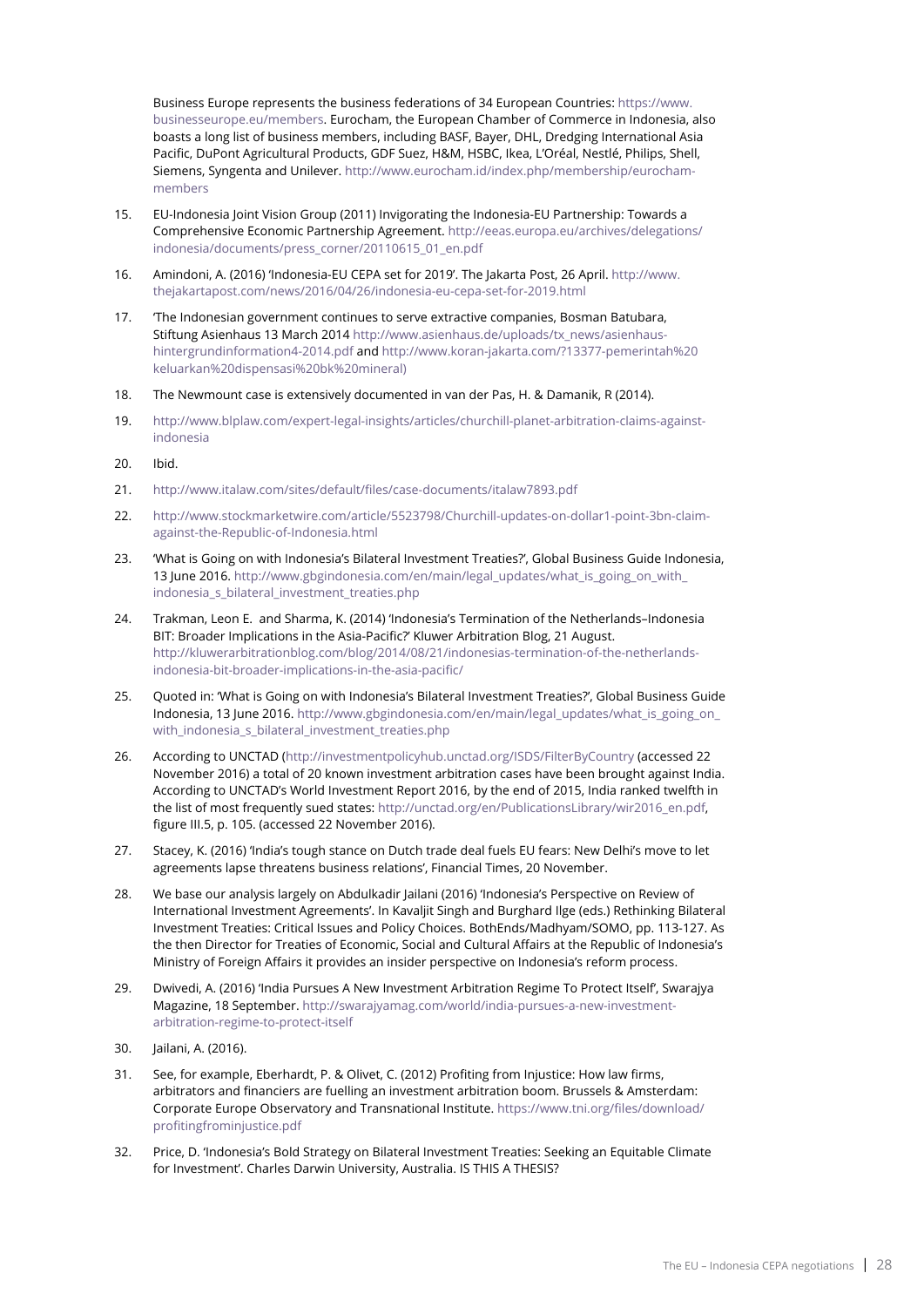- 33. The model text for the Indian investment agreements can be accessed here: [https://www.mygov.](https://www.mygov.in/sites/default/files/master_image/Model%20Text%20for%20the%20Indian%20Bilateral%20Investment%20Treaty.pdf) [in/sites/default/files/master\\_image/Model%20Text%20for%20the%20Indian%20Bilateral%20](https://www.mygov.in/sites/default/files/master_image/Model%20Text%20for%20the%20Indian%20Bilateral%20Investment%20Treaty.pdf) [Investment%20Treaty.pdf](https://www.mygov.in/sites/default/files/master_image/Model%20Text%20for%20the%20Indian%20Bilateral%20Investment%20Treaty.pdf) For a detailed analysis, see Singh, K. (2016) 'An Analysis of India's New Model Bilateral Investment Treaty'. In: Kavaljit Singh and Burghard Ilge (eds.) Rethinking Bilateral Investment Treaties: Critical Issues and Policy Choices. BothEnds/Madhyam/SOMO, pp. 81-100.
- 34. See Jailani, A. (2016), op.cit. Mr Jailani provides his insights in Indonesia's drafting of its model-BIT in his capacity of Director for Treaties and Legal Affairs in the Ministry of Foreign Affairs of the Republic of Indonesia.
- 35. Report of the 3rd round of negotiations for a Free Trade Agreement between the European Union and Indonesia 11-15 September 2017, Brussels. [http://trade.ec.europa.eu/doclib/docs/2017/](http://trade.ec.europa.eu/doclib/docs/2017/september/tradoc_156114.pdf) [september/tradoc\\_156114.pdf](http://trade.ec.europa.eu/doclib/docs/2017/september/tradoc_156114.pdf)
- 36. Non-paper by the former Dutch trade minister, Ms Liliane Ploumen, sent to the Dutch parliament, in which she outlines her vision for a trade 'reset' as presented to the OECD: Lilianne Ploumen, Reforming EU trade policy: protection, not protectionism, Non-paper The Netherlands, September 2016. http://politi.co/2dL2gZC and [https://www.government.nl/latest/news/2016/06/01/](https://www.government.nl/latest/news/2016/06/01/ploumen-time-for-a-free-trade-%E2%80%98reset%E2%80%99) [ploumen-time-for-a-free-trade-%E2%80%98reset%E2%80%99,](https://www.government.nl/latest/news/2016/06/01/ploumen-time-for-a-free-trade-%E2%80%98reset%E2%80%99) [https://www.government.nl/latest/](https://www.government.nl/latest/news/2016/06/01/ploumen-time-for-a-free-trade-%E2%80%98reset%E2%80%99) [news/2016/06/01/ploumen-time-for-a-free-trade-%E2%80%98reset%E2%80%99](https://www.government.nl/latest/news/2016/06/01/ploumen-time-for-a-free-trade-%E2%80%98reset%E2%80%99)
- 37. 'Human rights must be integrated into international investment agreements Human rights NGOs urge rejection of CETA, TPP, TTIP, EU-Vietnam FTA', 14 November 2016. [http://www.bilaterals.](http://www.bilaterals.org/?human-rights-must-be-integrated#forum7238) [org/?human-rights-must-be-integrated#forum7238](http://www.bilaterals.org/?human-rights-must-be-integrated#forum7238)
- 38. 'Trade trumps climate: Leaked document shows EU ditch climate measures at COP21 if they sideline trade orthodoxy', Corporate Europe Observatory, 4 December 2015.
- 39. [http://eeas.europa.eu/archives/delegations/vietnam/documents/eu\\_vietnam/evfta\\_guide.pdf](http://eeas.europa.eu/archives/delegations/vietnam/documents/eu_vietnam/evfta_guide.pdf)
- 40. <http://euranetplus-inside.eu/eu-and-vietnam-reach-free-trade-agreement-in-principle/>
- 41. For an analysis of the potential impact of trade agreements on public service provision, see for example: Fritz, T. (2015) Public Services Under Attack. Amsterdam/ Brussels/ London/ Paris/ Vienna/ Warsaw: Association Internationale de Techniciens, Experts et Chercheurs (AITEC), Corporate Europe Observatory (CEO), European Federation of Public Services Unions (EPSU), Instytut Globalnej Odpowiedzialności (IGO), Transnational Institute (TNI), Vienna Chamber of Labour (AK Vienna), and War on Want. [https://www.tni.org/files/publication-downloads/ceta](https://www.tni.org/files/publication-downloads/ceta-ttippublic_services_0.pdf)[ttippublic\\_services\\_0.pdf](https://www.tni.org/files/publication-downloads/ceta-ttippublic_services_0.pdf)
- 42. EU-Vietnam Free Trade Agreement, Chapter 8, Article 6. The Agreed text of the EU-Vietnam Free Trade Agreement as of January 2016 can be found at: http://trade.ec.europa.eu/doclib/press/index. cfm?id=1437 Chapter 8 on Trade in Services, Investment and E-Commerce is accessible via: [http://](http://trade.ec.europa.eu/doclib/docs/2016/february/tradoc_154210.pdf) [trade.ec.europa.eu/doclib/docs/2016/february/tradoc\\_154210.pdf](http://trade.ec.europa.eu/doclib/docs/2016/february/tradoc_154210.pdf) (accessed 23 November 2011).
- 43. European Commission, Report of the 3rd round of negotiations for a Free Trade Agreement between the European Union and Indonesia, 11-15 September 2017, Brussels. [http://trade.](http://trade.ec.europa.eu/doclib/docs/2017/september/tradoc_156114.pdf) [ec.europa.eu/doclib/docs/2017/september/tradoc\\_156114.pdf](http://trade.ec.europa.eu/doclib/docs/2017/september/tradoc_156114.pdf)
- 44. 'Understanding Indonesia's new trade law'. Global Business Guide Indonesia. [http://www.](http://www.gbgindonesia.com/en/main/business_updates/2014/upd_understanding_indonesia_s_new_trade_law.php) gbgindonesia.com/en/main/business\_updates/2014/upd\_understanding\_indonesia\_s\_new\_trade [law.php](http://www.gbgindonesia.com/en/main/business_updates/2014/upd_understanding_indonesia_s_new_trade_law.php) (accessed 16 January 2018).
- 45. 'Indonesia Foreign Investment The 2016 Negative List'. Global Business Guide Indonesia. [http://](http://www.gbgindonesia.com/en/main/legal_updates/indonesia_foreign_investment_the_2016_negative_list.php) www.gbgindonesia.com/en/main/legal\_updates/indonesia\_foreign\_investment\_the\_2016\_negative [list.php](http://www.gbgindonesia.com/en/main/legal_updates/indonesia_foreign_investment_the_2016_negative_list.php) (accessed 12 February 2018).
- 46. A recent TNI report [\(https://www.tni.org/en/publication/investment-court-system-put-to-the-test](https://www.tni.org/en/publication/investment-court-system-put-to-the-test)) has analysed five highly controversial investment claims, concluding that under the new ICS system the EU advocates as an improved version of ISDS, these cases would still prosper. The cases examined include:
	- Philip Morris vs Uruguay for the introduction of graphic warnings on cigarette packages and other tobacco-control measures in order to promote public health;
	- TransCanada vs the US for President Barak Obama's decision to reject the Keystone XL pipeline as part of US commitment to tackling climate change;
	- Lone Pine vs Canada for a precautionary fracking moratorium enacted in Quebec;
	- Vattenfall vs Germany for Hamburg city's imposition of environmental standards for water use at a coal-fired power plant;
	- Bilcon vs Canada for an environmental impact assessment that prevented the construction of a large quarry and marine terminal in an ecologically sensitive coastal area.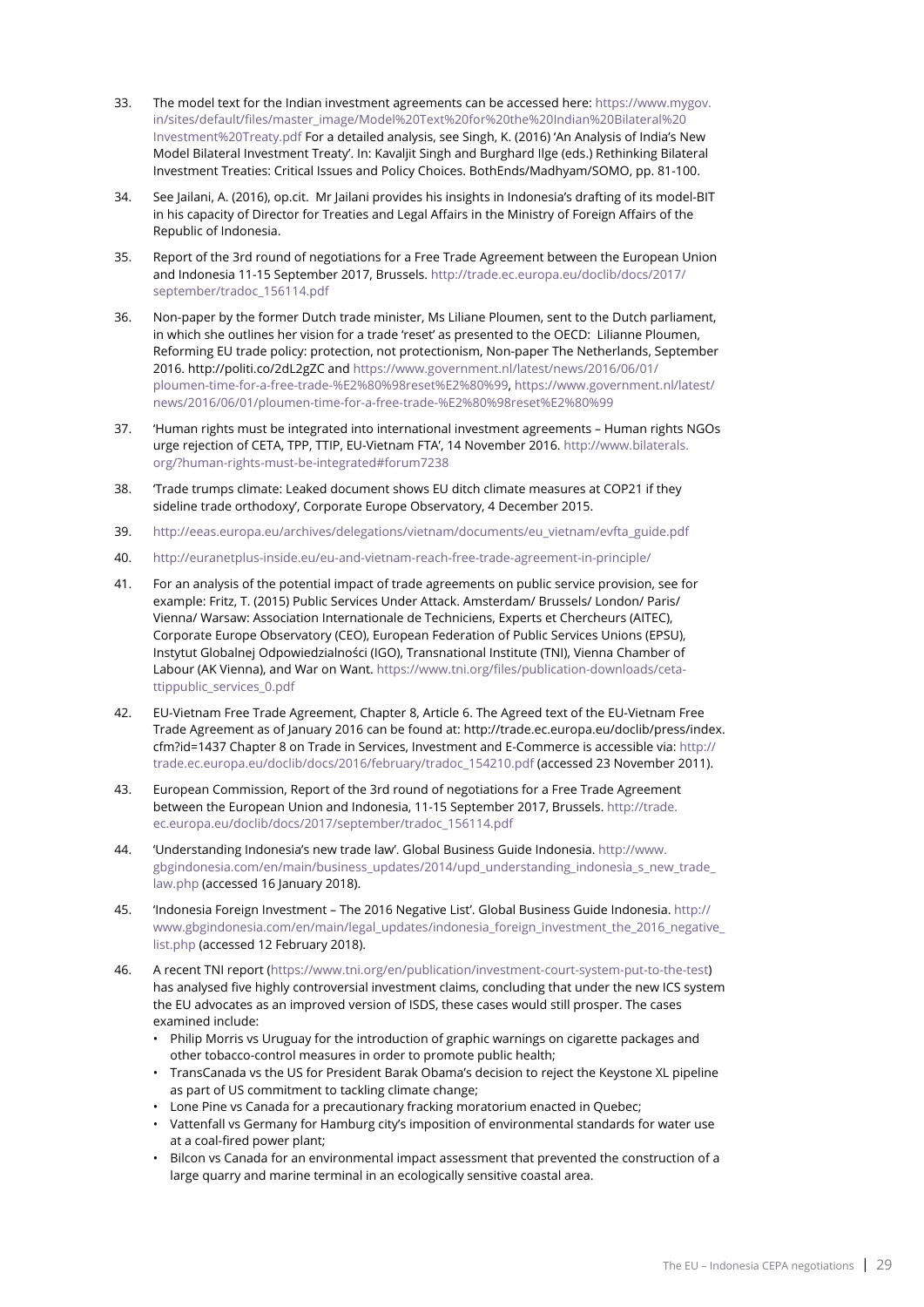- 47. The investment case brought by Newmont against Indonesia is a case in point. It is described in: van der Pas, H. & Damanik, R. (2014) [https://www.tni.org/en/briefing/netherlands-indonesia-bit](https://www.tni.org/en/briefing/netherlands-indonesia-bit-rolls-back-implementation-new-indonesian-mining-law)[rolls-back-implementation-new-indonesian-mining-law](https://www.tni.org/en/briefing/netherlands-indonesia-bit-rolls-back-implementation-new-indonesian-mining-law) See also: Eberhardt, P. & Olivet, C. (2012) <https://www.tni.org/files/download/profitingfrominjustice.pdf>
- 48. 'EU finalises proposal for investment protection and Court System for TTIP', European Commission Press release, Brussels, 12 November 2015. http://europa.eu/rapid/press-release\_IP-15- 6059\_en.htm The European Commission outlines the elements for its ICS in its concept paper 'Investment in TTIP and beyond – the path for reform: Enhancing the right to regulate and moving from current ad hoc arbitration towards an Investment Court. [http://trade.ec.europa.eu/doclib/](http://trade.ec.europa.eu/doclib/docs/2015/may/tradoc_153408.PDF) [docs/2015/may/tradoc\\_153408.PDF](http://trade.ec.europa.eu/doclib/docs/2015/may/tradoc_153408.PDF)
- 49. 'Commission proposes new Investment Court System for TTIP and other EU trade and investment negotiations', European Commission Press release, Brussels, 16 September 2015. [http://europa.eu/](http://europa.eu/rapid/press-release_IP-15-5651_en.htm) [rapid/press-release\\_IP-15-5651\\_en.htm](http://europa.eu/rapid/press-release_IP-15-5651_en.htm)
- 50. See the European Commission's dedicated web page on the Multilateral Investment Court Project: <http://trade.ec.europa.eu/doclib/press/index.cfm?id=1608>
- 51. ICSID Case No. ARB/03/16, Award of the Tribunal, 2 October 2006, p. 78. [https://www.italaw.com/](https://www.italaw.com/sites/default/files/case-documents/ita0006.pdf) [sites/default/files/case-documents/ita0006.pdf](https://www.italaw.com/sites/default/files/case-documents/ita0006.pdf)
- 52. 'Trade for All: European Commission presents new trade and investment strategy', Brussels, 14 October 2015. <http://trade.ec.europa.eu/doclib/press/index.cfm?id=1381>. The policy document can be found here: European Commission (2015) Trade for All: Towards a more responsible trade and investment policy. Brussels: European Union. [http://trade.ec.europa.eu/doclib/docs/2015/october/](http://trade.ec.europa.eu/doclib/docs/2015/october/tradoc_153846.pdf) [tradoc\\_153846.pdf](http://trade.ec.europa.eu/doclib/docs/2015/october/tradoc_153846.pdf)
- 53. E-002395/2016, Parliamentary questions, Answer given by Ms Malmström on behalf of the Commission, 7 June 2016. [http://www.europarl.europa.eu/sides/getAllAnswers.do?reference=E-](http://www.europarl.europa.eu/sides/getAllAnswers.do?reference=E-2016-002395&language=EN)[2016-002395&language=EN](http://www.europarl.europa.eu/sides/getAllAnswers.do?reference=E-2016-002395&language=EN)
- 54. <http://www.ombudsman.europa.eu/en/cases/decision.faces/en/64308/html.bookmark>
- 55. Ibid.
- 56. https://eeas.europa.eu/human\_rights/docs/eu\_action\_plan\_on\_human\_rights\_and\_democracy [en.pdf,](https://eeas.europa.eu/human_rights/docs/eu_action_plan_on_human_rights_and_democracy_en.pdf) p. 39/40
- 57. 'Guiding principles on human rights impact assessments of trade and investment agreements'. Report of the UN Rapporteur on the Right to Food, Olivier de Schutter, to the Human Rights Council of the General Assembly of the United Nations, December 2011. [http://www.srfood.org/images/](http://www.srfood.org/images/stories/pdf/officialreports/20120306_hria_en.pdf) [stories/pdf/officialreports/20120306\\_hria\\_en.pdf](http://www.srfood.org/images/stories/pdf/officialreports/20120306_hria_en.pdf)
- 58. Ibid.
- 59. F. Morosini, M. Ratton and S. Badin (2015) 'The Brazilian Agreement on Cooperation and Facilitation of Investments (ACFI): A New Formula for International Investment Agreements?', 4 August, IISD Investment Treaty News. [https://www.iisd.org/itn/2015/08/04/the-brazilian-agreement-on](https://www.iisd.org/itn/2015/08/04/the-brazilian-agreement-on-cooperation-and-facilitation-of-investments-acfi-a-new-formula-for-international-investment-agreements/)[cooperation-and-facilitation-of-investments-acfi-a-new-formula-for-international-investment](https://www.iisd.org/itn/2015/08/04/the-brazilian-agreement-on-cooperation-and-facilitation-of-investments-acfi-a-new-formula-for-international-investment-agreements/)[agreements/](https://www.iisd.org/itn/2015/08/04/the-brazilian-agreement-on-cooperation-and-facilitation-of-investments-acfi-a-new-formula-for-international-investment-agreements/)
- 60. ECOWAS Common Investment Market Vision, Appendix 3: Supplementary Act A/Sa.3/12/08 adopting community rules on investment and the modalities for their implementation with ECOWAS, Art. 16 on Corporate Social Responsibility. [http://investmentpolicyhub.unctad.org/](http://investmentpolicyhub.unctad.org/Download/TreatyFile/3266) [Download/TreatyFile/3266](http://investmentpolicyhub.unctad.org/Download/TreatyFile/3266)
- 61. Ibid., art. 16.
- 62. Ibid., art. 14.
- 63. SADC Model Bilateral Investment Treaty with commentary, Southern African Development Community, July 2012, art. 13, [http://www.iisd.org/itn/wp-content/uploads/2012/10/SADC-Model-](http://www.iisd.org/itn/wp-content/uploads/2012/10/SADC-Model-BIT-Template-Final.pdf)[BIT-Template-Final.pdf](http://www.iisd.org/itn/wp-content/uploads/2012/10/SADC-Model-BIT-Template-Final.pdf)
- 64. Ibid. art. 15.
- 65. Ibid., art 17.
- 66. Reciprocal Investment Promotion and Protection Agreement between the Government of the Kingdom of Morocco and the Government of the Federal Republic of Nigeria, December 2016. <https://www.bilaterals.org/IMG/pdf/5409.pdf>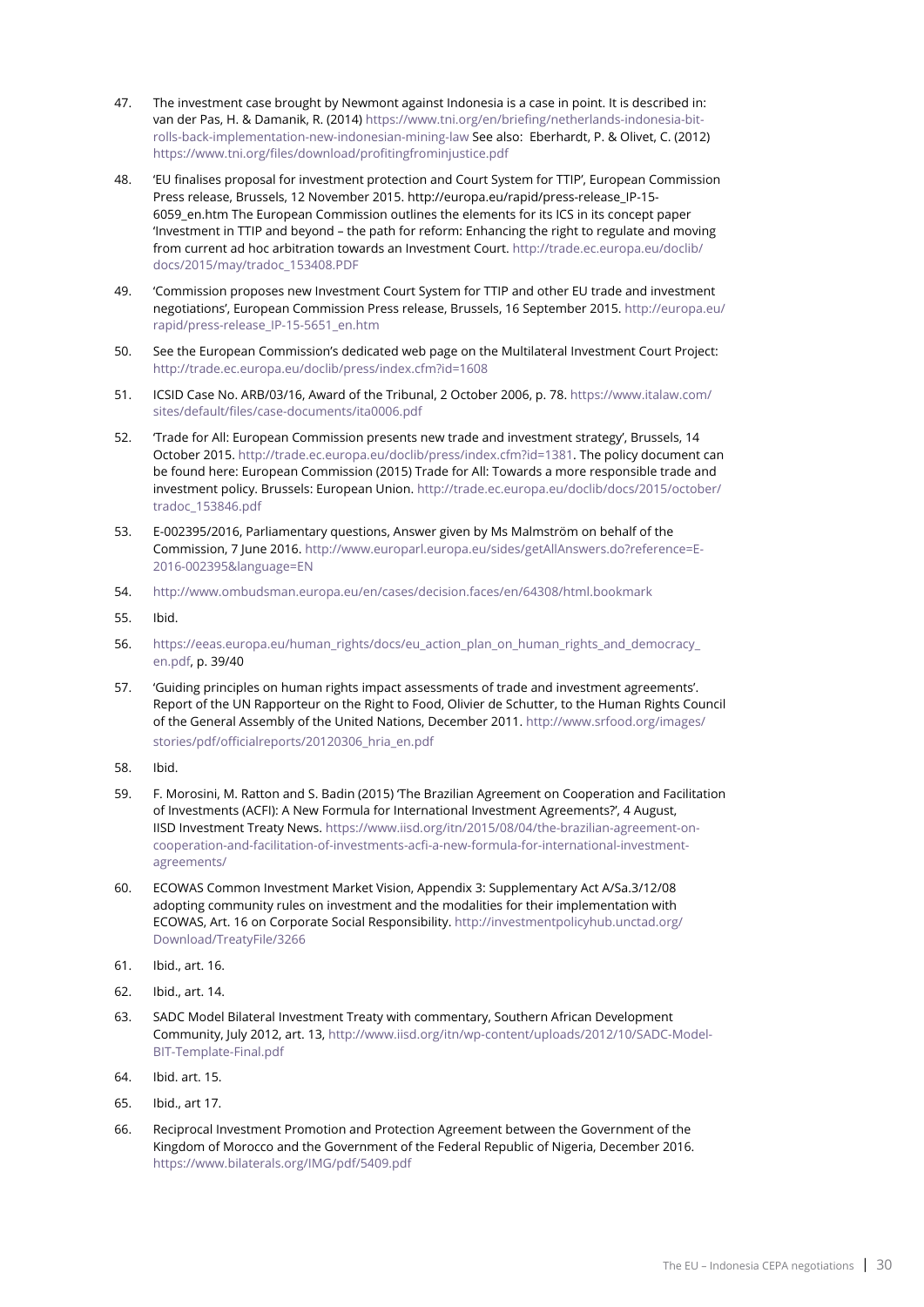- 67. FET is a highly problematic concept and scholars highlight the standard's absence of fixed content, flexibility, and an evolutionary character (for example, Iona Tudor (2008) The Fair and Equitable Treatment Standard in the International Law of Foreign Investment. [http://www.oxfordscholarship.](http://www.oxfordscholarship.com/view/10.1093/acprof:oso/9780199235063.001.0001/acprof-9780199235063) [com/view/10.1093/acprof:oso/9780199235063.001.0001/acprof-9780199235063](http://www.oxfordscholarship.com/view/10.1093/acprof:oso/9780199235063.001.0001/acprof-9780199235063)). Whether the Morocco-Nigeria BIT actually succeeds in its intention to narrow down its scope will remains to be seen .
- 68. Colin Brown, a high-level DG Trade official, said in a press conference in October 2017: 'If a treaty foresees that a counter claim can be made by the state alleging that the investor has acted incorrectly, then the Multilateral Investment Court could cover those claims'. Simon McKeagney (2017) 'Multilateral Investment Court: Commission suggests counter-claims by states may be possible', 12 October. <http://ttip2016.eu/blog/MIC%20Counter%20claims.html>
- 69. UNCTAD (2014) 'Reform of the IIA Regime: Four Paths of Action and a Way Forward'. Issues Note No. 3, June, p. 3. [http://unctad.org/en/PublicationsLibrary/webdiaepcb2014d6\\_en.pdf](http://unctad.org/en/PublicationsLibrary/webdiaepcb2014d6_en.pdf)
- 70. UNCTAD webpage <http://investmentpolicyhub.unctad.org/Publications/Details/120> (accessed 18 January 2018).
- 71. Vinayak, HV, Thompson, F. & Tonby, O. (2014) 'Understanding ASEAN: Seven things you need to know'. McKinsey & Company. [http://www.mckinsey.com/industries/public-sector/our-insights/](http://www.mckinsey.com/industries/public-sector/our-insights/understanding-asean-seven-things-you-need-to-know) [understanding-asean-seven-things-you-need-to-know](http://www.mckinsey.com/industries/public-sector/our-insights/understanding-asean-seven-things-you-need-to-know)
- 72. '…a BIT is not a necessary condition to receive FDI. There are many source-host pairs with substantial FDI that do not have a BIT. Japan, the second largest source of FDI has only concluded 4 BITs. The US does not have a BIT with China, its largest developing country destination. Brazil, one of the top receivers of FDI has not ratified a single BIT. In addition, there are also numerous examples of countries that have concluded many BITs and yet have received only moderate inflows. Sub-Saharan Africa, for instance, has had difficulties in attracting FDI, though it has tried to improve the environment for FDI by entering into various agreements to protect the interests of investors.' Hallward-Driemeier, M. (2003) Do Bilateral Investment Treaties Attract Foreign Direct Investment? Only a Bit…And They Could Bite. World Bank Policy Research Working Paper No. 3121, p. 9. Available at SSRN: <https://ssrn.com/abstract=636541>
- 73. UNCTAD (2016) 'Global Investment Prospects Assessment'. Global Investment Trends Monitor, no. 24, October. [http://unctad.org/en/PublicationsLibrary/webdiaeia2016d3\\_en.pdf](http://unctad.org/en/PublicationsLibrary/webdiaeia2016d3_en.pdf)
- 74. In the IEU-CEPA, the composition of the Vision Group preparing the recommendations for the negotiations is a case in point.
- 75. Riza Damanik, former executive director of IGJ, quoted in: 'Indonesia to terminate more than 60 bilateral investment treaties'. Financial Times, 26 March 2014. [https://www.ft.com/](https://www.ft.com/content/3755c1b2-b4e2-11e3-af92-00144feabdc0) [content/3755c1b2-b4e2-11e3-af92-00144feabdc0](https://www.ft.com/content/3755c1b2-b4e2-11e3-af92-00144feabdc0)
- 76. [http://trade.ec.europa.eu/doclib/docs/2017/september/tradoc\\_156114.pdf](http://trade.ec.europa.eu/doclib/docs/2017/september/tradoc_156114.pdf)
- 77. Source: <http://investmentpolicyhub.unctad.org/IIA/mappedContent#iiaInnerMenu> (accessed 17 January 2018).
- 78. Source: <http://investmentpolicyhub.unctad.org/IIA/mappedContent#iiaInnerMenu>
- 79. Peterson, L.E. (2015) 'Indonesia ramps up termination of BITs and kills survival clause in one such treaty – but faces new \$600 mil. claim from Indian mining investor', IA Reporter, 20 November.
- 80. IMFA v.Indonesia (2015), brought under the terminated Indonesia-India BIT; and Oleovest v. Indonesia (2016), brought under the terminated Indonesia Singapore BIT. See: <http://investmentpolicyhub.unctad.org/ISDS/CountryCases/97?partyRole=2>
- 81. Source: UNCTAD
- 82. For OIC Membership, see: [http://investmentpolicyhub.unctad.org/IIA/](http://investmentpolicyhub.unctad.org/IIA/CountryGroupingDetails/45#iiaInnerMenu) [CountryGroupingDetails/45#iiaInnerMenu](http://investmentpolicyhub.unctad.org/IIA/CountryGroupingDetails/45#iiaInnerMenu)
- 83. AFTINET (2015) Update on the Regional Comprehensive Economic Partnership agreement NGO briefing, 11 September.<http://bilaterals.org/?update-on-the-regional&lang=en>
- 84. 'Weighing the costs and benefits of joining TPP for Indonesia', The Conversation, 7 March 2016. <https://theconversation.com/weighing-the-costs-and-benefits-of-joining-tpp-for-indonesia-54376>
- 85. 'Indonesia has 'lost interest' in TPP without US, vice president says', Nikkei Asian Review, 5 June 2017. [https://asia.nikkei.com/Spotlight/The-Future-of-Asia-2017/Indonesia-has-lost-interest-in-TPP](https://asia.nikkei.com/Spotlight/The-Future-of-Asia-2017/Indonesia-has-lost-interest-in-TPP-without-US-vice-president-says)[without-US-vice-president-says](https://asia.nikkei.com/Spotlight/The-Future-of-Asia-2017/Indonesia-has-lost-interest-in-TPP-without-US-vice-president-says)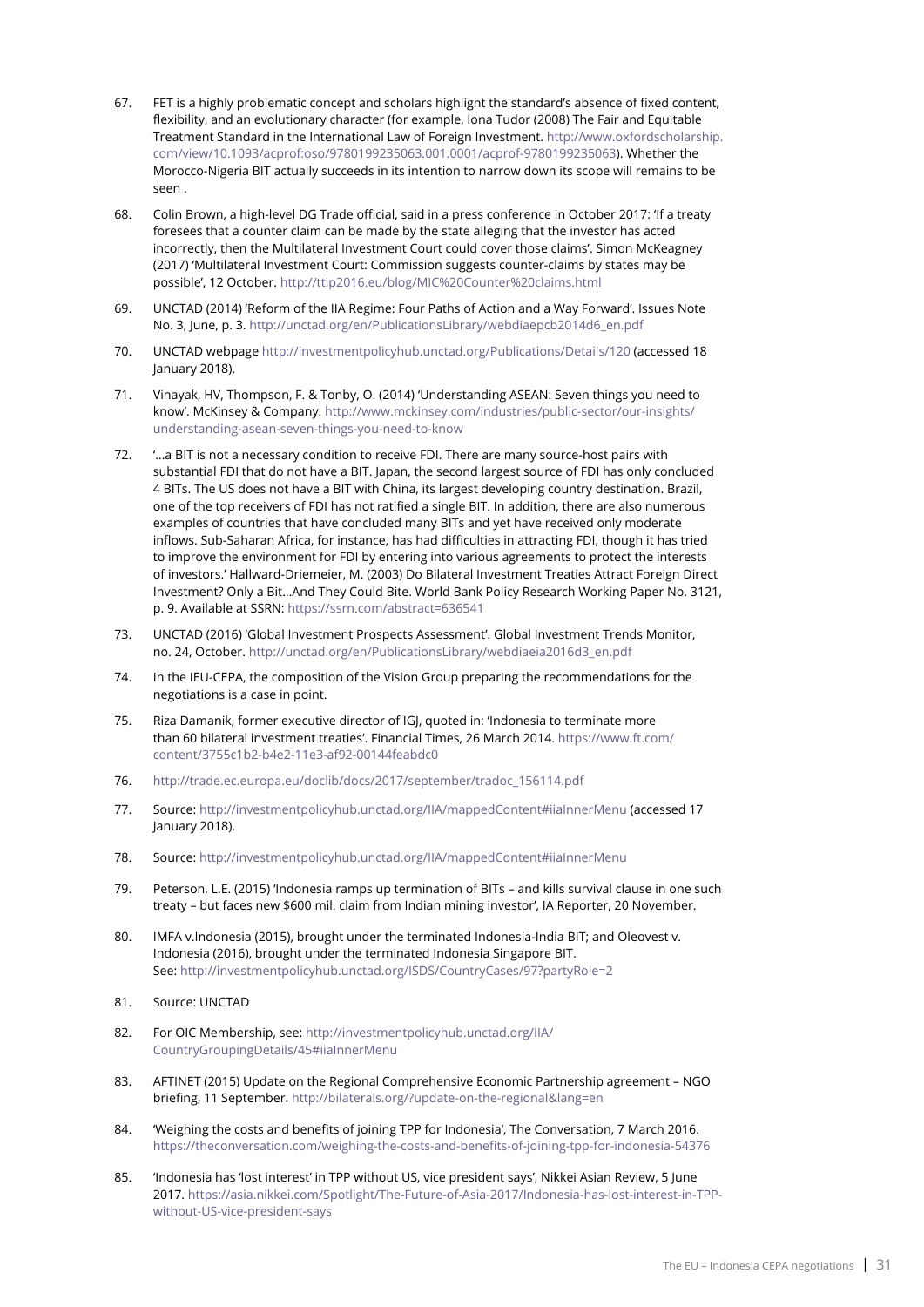### Indonesia's bilateral investment agreements (BITs) and treaties with investment protection (TIPS)

#### Indonesia still has 21 BITs in force that contain ISDS:<sup>77</sup>

*In fact, two new investment claims brought against Indonesia in 2015 and 2016 were brought under BITs that were already terminated by Indonesia, with India and Singapore respectively.*<sup>80</sup>

*Indonesia has thus far been on the receiving end of seven treaty-based investment arbitration cases.*

| Australia<br>15 years<br>unilateral<br>Yes<br>15 years<br><b>July 1993</b><br>15 years<br>termination on<br>one year's notice<br>April 1999<br>10 years<br>unilateral<br><b>No</b><br>Bangladesh<br>10 years<br>10 years<br>termination on<br>one year's notice<br>Cuba<br>unilateral<br>Yes<br>10 years<br>September<br>10 years<br>10 years<br>1999<br>termination on<br>one year's notice<br>Czech<br>10 years<br>unilateral<br>Yes<br>10 years<br>June 1999<br>10 years<br>Republic<br>termination on<br>one year's notice<br>Finland<br>indefinite<br>unilateral<br>Yes<br>August<br>10 years<br>10 years<br>2008<br>termination on<br>term<br>one year's notice<br>10 years<br>unilateral<br>Yes<br>Jordan<br>February<br>10 years<br>10 years<br>1999<br>termination on<br>one year's notice<br>Republic of<br>March<br>10 years<br>unilateral<br>Yes<br>10 years<br>no<br>Korea<br>termination on<br>1994<br>one year's notice<br>10 years<br>unilateral<br><b>No</b><br>Kyrgyzstan<br>March<br>10 years<br>10 years<br>1997<br>termination on<br>one year's notice<br>Mauritius<br>March<br>unilateral<br>Yes<br>10 years<br>10 years<br>10 years<br>termination on<br>2000<br>one year's notice<br>unilateral<br>Mongolia<br>April 1999<br>10 years<br>10 years<br>Yes<br>10 years<br>termination on<br>one year's notice<br>March<br>unilateral<br>Yes<br>Morocco<br>10 years<br>10 years<br>10 years<br>2002<br>termination on 6<br>months' notice<br>Yes<br>Mozambique<br><b>July 2000</b><br>10 years<br>10 years<br>unilateral<br>10 years<br>termination on<br>one year's notice<br>October<br>indefinite<br>unilateral<br>Russia<br>10 years<br>Yes<br>10 years<br>2009<br>termination on<br>term<br>one year's notice<br>Sri Lanka<br>indefinite<br>unilateral<br>Yes<br><b>July 1997</b><br>10 years<br>10 years<br>termination on<br>term<br>one year's notice<br>Sweden<br>10 years<br>indefinite<br>unilateral<br>Yes<br>February<br>15 years<br>1993<br>termination on<br>term<br>one year's notice<br>indefinite<br>unilateral<br>Yes<br>February<br>10 years<br>10 years<br>Syria<br>2000<br>termination on<br>term<br>one year's notice<br>Thailand<br>November<br>unilateral<br>Yes<br>10 years<br>10 years<br>10 years<br>1998<br>termination on<br>one year's notice<br>Tunisia<br><b>No</b><br>September<br>10 years<br>10 years<br>unilateral<br>10 years<br>1992<br>termination on<br>one year notice<br>Ukraine<br>unilateral<br>Yes<br>June 1997<br>10 years<br>10 years<br>10 years<br>termination on<br>one year's notice<br>United<br>unilateral<br><b>No</b><br>March<br>10 years<br>5 years<br>20 years<br>1977<br>termination on 6<br>Kingdom<br>months' notice<br>Uzbekistan<br>Indefinite<br>Indefinite<br>April 1997<br>No<br>Yes<br>10 years<br>term | Country | <b>Entry into</b><br>force | Initial treaty<br>term | <b>Automatic</b><br>renewal | <b>Options for</b><br>termination | <b>Modalities for</b><br>re-negotiation/<br>amendent | <b>Sunset clause</b> |
|--------------------------------------------------------------------------------------------------------------------------------------------------------------------------------------------------------------------------------------------------------------------------------------------------------------------------------------------------------------------------------------------------------------------------------------------------------------------------------------------------------------------------------------------------------------------------------------------------------------------------------------------------------------------------------------------------------------------------------------------------------------------------------------------------------------------------------------------------------------------------------------------------------------------------------------------------------------------------------------------------------------------------------------------------------------------------------------------------------------------------------------------------------------------------------------------------------------------------------------------------------------------------------------------------------------------------------------------------------------------------------------------------------------------------------------------------------------------------------------------------------------------------------------------------------------------------------------------------------------------------------------------------------------------------------------------------------------------------------------------------------------------------------------------------------------------------------------------------------------------------------------------------------------------------------------------------------------------------------------------------------------------------------------------------------------------------------------------------------------------------------------------------------------------------------------------------------------------------------------------------------------------------------------------------------------------------------------------------------------------------------------------------------------------------------------------------------------------------------------------------------------------------------------------------------------------------------------------------------------------------------------------------------------------------------------------------------------------------------------------------------------------------------------------------|---------|----------------------------|------------------------|-----------------------------|-----------------------------------|------------------------------------------------------|----------------------|
|                                                                                                                                                                                                                                                                                                                                                                                                                                                                                                                                                                                                                                                                                                                                                                                                                                                                                                                                                                                                                                                                                                                                                                                                                                                                                                                                                                                                                                                                                                                                                                                                                                                                                                                                                                                                                                                                                                                                                                                                                                                                                                                                                                                                                                                                                                                                                                                                                                                                                                                                                                                                                                                                                                                                                                                                  |         |                            |                        |                             |                                   |                                                      |                      |
|                                                                                                                                                                                                                                                                                                                                                                                                                                                                                                                                                                                                                                                                                                                                                                                                                                                                                                                                                                                                                                                                                                                                                                                                                                                                                                                                                                                                                                                                                                                                                                                                                                                                                                                                                                                                                                                                                                                                                                                                                                                                                                                                                                                                                                                                                                                                                                                                                                                                                                                                                                                                                                                                                                                                                                                                  |         |                            |                        |                             |                                   |                                                      |                      |
|                                                                                                                                                                                                                                                                                                                                                                                                                                                                                                                                                                                                                                                                                                                                                                                                                                                                                                                                                                                                                                                                                                                                                                                                                                                                                                                                                                                                                                                                                                                                                                                                                                                                                                                                                                                                                                                                                                                                                                                                                                                                                                                                                                                                                                                                                                                                                                                                                                                                                                                                                                                                                                                                                                                                                                                                  |         |                            |                        |                             |                                   |                                                      |                      |
|                                                                                                                                                                                                                                                                                                                                                                                                                                                                                                                                                                                                                                                                                                                                                                                                                                                                                                                                                                                                                                                                                                                                                                                                                                                                                                                                                                                                                                                                                                                                                                                                                                                                                                                                                                                                                                                                                                                                                                                                                                                                                                                                                                                                                                                                                                                                                                                                                                                                                                                                                                                                                                                                                                                                                                                                  |         |                            |                        |                             |                                   |                                                      |                      |
|                                                                                                                                                                                                                                                                                                                                                                                                                                                                                                                                                                                                                                                                                                                                                                                                                                                                                                                                                                                                                                                                                                                                                                                                                                                                                                                                                                                                                                                                                                                                                                                                                                                                                                                                                                                                                                                                                                                                                                                                                                                                                                                                                                                                                                                                                                                                                                                                                                                                                                                                                                                                                                                                                                                                                                                                  |         |                            |                        |                             |                                   |                                                      |                      |
|                                                                                                                                                                                                                                                                                                                                                                                                                                                                                                                                                                                                                                                                                                                                                                                                                                                                                                                                                                                                                                                                                                                                                                                                                                                                                                                                                                                                                                                                                                                                                                                                                                                                                                                                                                                                                                                                                                                                                                                                                                                                                                                                                                                                                                                                                                                                                                                                                                                                                                                                                                                                                                                                                                                                                                                                  |         |                            |                        |                             |                                   |                                                      |                      |
|                                                                                                                                                                                                                                                                                                                                                                                                                                                                                                                                                                                                                                                                                                                                                                                                                                                                                                                                                                                                                                                                                                                                                                                                                                                                                                                                                                                                                                                                                                                                                                                                                                                                                                                                                                                                                                                                                                                                                                                                                                                                                                                                                                                                                                                                                                                                                                                                                                                                                                                                                                                                                                                                                                                                                                                                  |         |                            |                        |                             |                                   |                                                      |                      |
|                                                                                                                                                                                                                                                                                                                                                                                                                                                                                                                                                                                                                                                                                                                                                                                                                                                                                                                                                                                                                                                                                                                                                                                                                                                                                                                                                                                                                                                                                                                                                                                                                                                                                                                                                                                                                                                                                                                                                                                                                                                                                                                                                                                                                                                                                                                                                                                                                                                                                                                                                                                                                                                                                                                                                                                                  |         |                            |                        |                             |                                   |                                                      |                      |
|                                                                                                                                                                                                                                                                                                                                                                                                                                                                                                                                                                                                                                                                                                                                                                                                                                                                                                                                                                                                                                                                                                                                                                                                                                                                                                                                                                                                                                                                                                                                                                                                                                                                                                                                                                                                                                                                                                                                                                                                                                                                                                                                                                                                                                                                                                                                                                                                                                                                                                                                                                                                                                                                                                                                                                                                  |         |                            |                        |                             |                                   |                                                      |                      |
|                                                                                                                                                                                                                                                                                                                                                                                                                                                                                                                                                                                                                                                                                                                                                                                                                                                                                                                                                                                                                                                                                                                                                                                                                                                                                                                                                                                                                                                                                                                                                                                                                                                                                                                                                                                                                                                                                                                                                                                                                                                                                                                                                                                                                                                                                                                                                                                                                                                                                                                                                                                                                                                                                                                                                                                                  |         |                            |                        |                             |                                   |                                                      |                      |
|                                                                                                                                                                                                                                                                                                                                                                                                                                                                                                                                                                                                                                                                                                                                                                                                                                                                                                                                                                                                                                                                                                                                                                                                                                                                                                                                                                                                                                                                                                                                                                                                                                                                                                                                                                                                                                                                                                                                                                                                                                                                                                                                                                                                                                                                                                                                                                                                                                                                                                                                                                                                                                                                                                                                                                                                  |         |                            |                        |                             |                                   |                                                      |                      |
|                                                                                                                                                                                                                                                                                                                                                                                                                                                                                                                                                                                                                                                                                                                                                                                                                                                                                                                                                                                                                                                                                                                                                                                                                                                                                                                                                                                                                                                                                                                                                                                                                                                                                                                                                                                                                                                                                                                                                                                                                                                                                                                                                                                                                                                                                                                                                                                                                                                                                                                                                                                                                                                                                                                                                                                                  |         |                            |                        |                             |                                   |                                                      |                      |
|                                                                                                                                                                                                                                                                                                                                                                                                                                                                                                                                                                                                                                                                                                                                                                                                                                                                                                                                                                                                                                                                                                                                                                                                                                                                                                                                                                                                                                                                                                                                                                                                                                                                                                                                                                                                                                                                                                                                                                                                                                                                                                                                                                                                                                                                                                                                                                                                                                                                                                                                                                                                                                                                                                                                                                                                  |         |                            |                        |                             |                                   |                                                      |                      |
|                                                                                                                                                                                                                                                                                                                                                                                                                                                                                                                                                                                                                                                                                                                                                                                                                                                                                                                                                                                                                                                                                                                                                                                                                                                                                                                                                                                                                                                                                                                                                                                                                                                                                                                                                                                                                                                                                                                                                                                                                                                                                                                                                                                                                                                                                                                                                                                                                                                                                                                                                                                                                                                                                                                                                                                                  |         |                            |                        |                             |                                   |                                                      |                      |
|                                                                                                                                                                                                                                                                                                                                                                                                                                                                                                                                                                                                                                                                                                                                                                                                                                                                                                                                                                                                                                                                                                                                                                                                                                                                                                                                                                                                                                                                                                                                                                                                                                                                                                                                                                                                                                                                                                                                                                                                                                                                                                                                                                                                                                                                                                                                                                                                                                                                                                                                                                                                                                                                                                                                                                                                  |         |                            |                        |                             |                                   |                                                      |                      |
|                                                                                                                                                                                                                                                                                                                                                                                                                                                                                                                                                                                                                                                                                                                                                                                                                                                                                                                                                                                                                                                                                                                                                                                                                                                                                                                                                                                                                                                                                                                                                                                                                                                                                                                                                                                                                                                                                                                                                                                                                                                                                                                                                                                                                                                                                                                                                                                                                                                                                                                                                                                                                                                                                                                                                                                                  |         |                            |                        |                             |                                   |                                                      |                      |
|                                                                                                                                                                                                                                                                                                                                                                                                                                                                                                                                                                                                                                                                                                                                                                                                                                                                                                                                                                                                                                                                                                                                                                                                                                                                                                                                                                                                                                                                                                                                                                                                                                                                                                                                                                                                                                                                                                                                                                                                                                                                                                                                                                                                                                                                                                                                                                                                                                                                                                                                                                                                                                                                                                                                                                                                  |         |                            |                        |                             |                                   |                                                      |                      |
|                                                                                                                                                                                                                                                                                                                                                                                                                                                                                                                                                                                                                                                                                                                                                                                                                                                                                                                                                                                                                                                                                                                                                                                                                                                                                                                                                                                                                                                                                                                                                                                                                                                                                                                                                                                                                                                                                                                                                                                                                                                                                                                                                                                                                                                                                                                                                                                                                                                                                                                                                                                                                                                                                                                                                                                                  |         |                            |                        |                             |                                   |                                                      |                      |
|                                                                                                                                                                                                                                                                                                                                                                                                                                                                                                                                                                                                                                                                                                                                                                                                                                                                                                                                                                                                                                                                                                                                                                                                                                                                                                                                                                                                                                                                                                                                                                                                                                                                                                                                                                                                                                                                                                                                                                                                                                                                                                                                                                                                                                                                                                                                                                                                                                                                                                                                                                                                                                                                                                                                                                                                  |         |                            |                        |                             |                                   |                                                      |                      |
|                                                                                                                                                                                                                                                                                                                                                                                                                                                                                                                                                                                                                                                                                                                                                                                                                                                                                                                                                                                                                                                                                                                                                                                                                                                                                                                                                                                                                                                                                                                                                                                                                                                                                                                                                                                                                                                                                                                                                                                                                                                                                                                                                                                                                                                                                                                                                                                                                                                                                                                                                                                                                                                                                                                                                                                                  |         |                            |                        |                             |                                   |                                                      |                      |
|                                                                                                                                                                                                                                                                                                                                                                                                                                                                                                                                                                                                                                                                                                                                                                                                                                                                                                                                                                                                                                                                                                                                                                                                                                                                                                                                                                                                                                                                                                                                                                                                                                                                                                                                                                                                                                                                                                                                                                                                                                                                                                                                                                                                                                                                                                                                                                                                                                                                                                                                                                                                                                                                                                                                                                                                  |         |                            |                        |                             |                                   |                                                      |                      |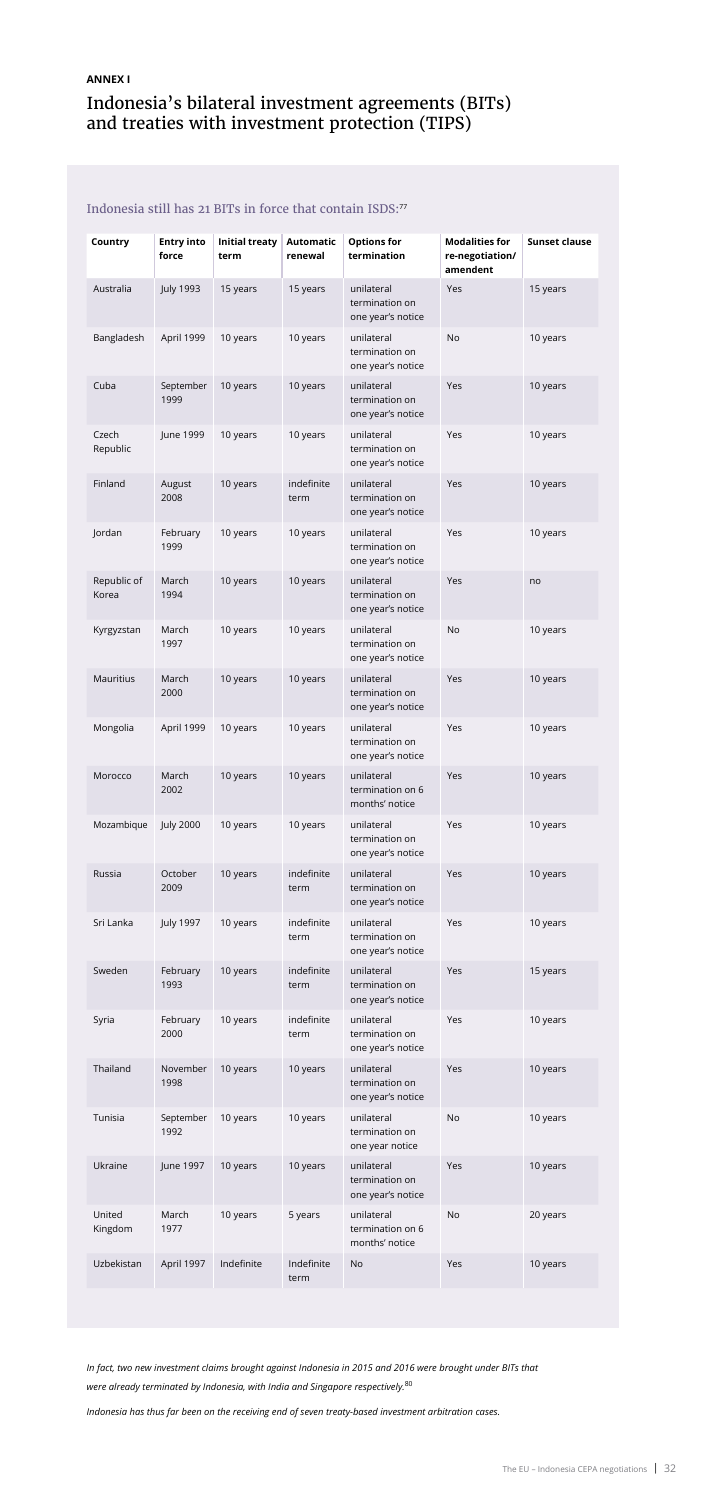Indonesia – Continuing protection for existing investors under terminated treaties with ISDS<sup>78</sup>

| <b>Treaty partner</b> | <b>Terminated</b> | <b>Sunset clause</b>                                   | <b>Duration of treaty protections re-</b><br>maining in force for existing foreign<br>investors |
|-----------------------|-------------------|--------------------------------------------------------|-------------------------------------------------------------------------------------------------|
| Argentina             | 2016              | Made non-operational upon<br>termination <sup>79</sup> | None                                                                                            |
| <b>Bulgaria</b>       | 2015              | 10 years                                               | 2025                                                                                            |
| Cambodia              | 2016              | 10 years                                               | 2026                                                                                            |
| China                 | 2015              | 10 years                                               | 2025                                                                                            |
| Egypt                 | 2014              | 10 years                                               | 2024                                                                                            |
| Germany               | 2015              | 10 years                                               | 2025                                                                                            |
| Hungary               | 2016              | 10 years                                               | 2026                                                                                            |
| India                 | 2016              | 15 years                                               | 2031                                                                                            |
| Italy                 | 2015              | 10 years                                               | 2025                                                                                            |
| Lao                   | 2015              | 10 years                                               | 2025                                                                                            |
| Malaysia              | 2015              | 10 years                                               | 2025                                                                                            |
| Netherlands           | 2015              | 15 years                                               | 2030                                                                                            |
| Pakistan              | 2016              | 10 years                                               | 2026                                                                                            |
| Romania               | 2016              | 10 years                                               | 2026                                                                                            |
| Singapore             | 2016              | 10 years                                               | 2026                                                                                            |
| Slovakia              | 2016              | 10 years                                               | 2026                                                                                            |
| Spain                 | 2016              | 10 years                                               | 2026                                                                                            |
| Turkey                | 2016              | 10 years                                               | 2026                                                                                            |
| Vietnam               | 2016              | 15 years                                               | 2031                                                                                            |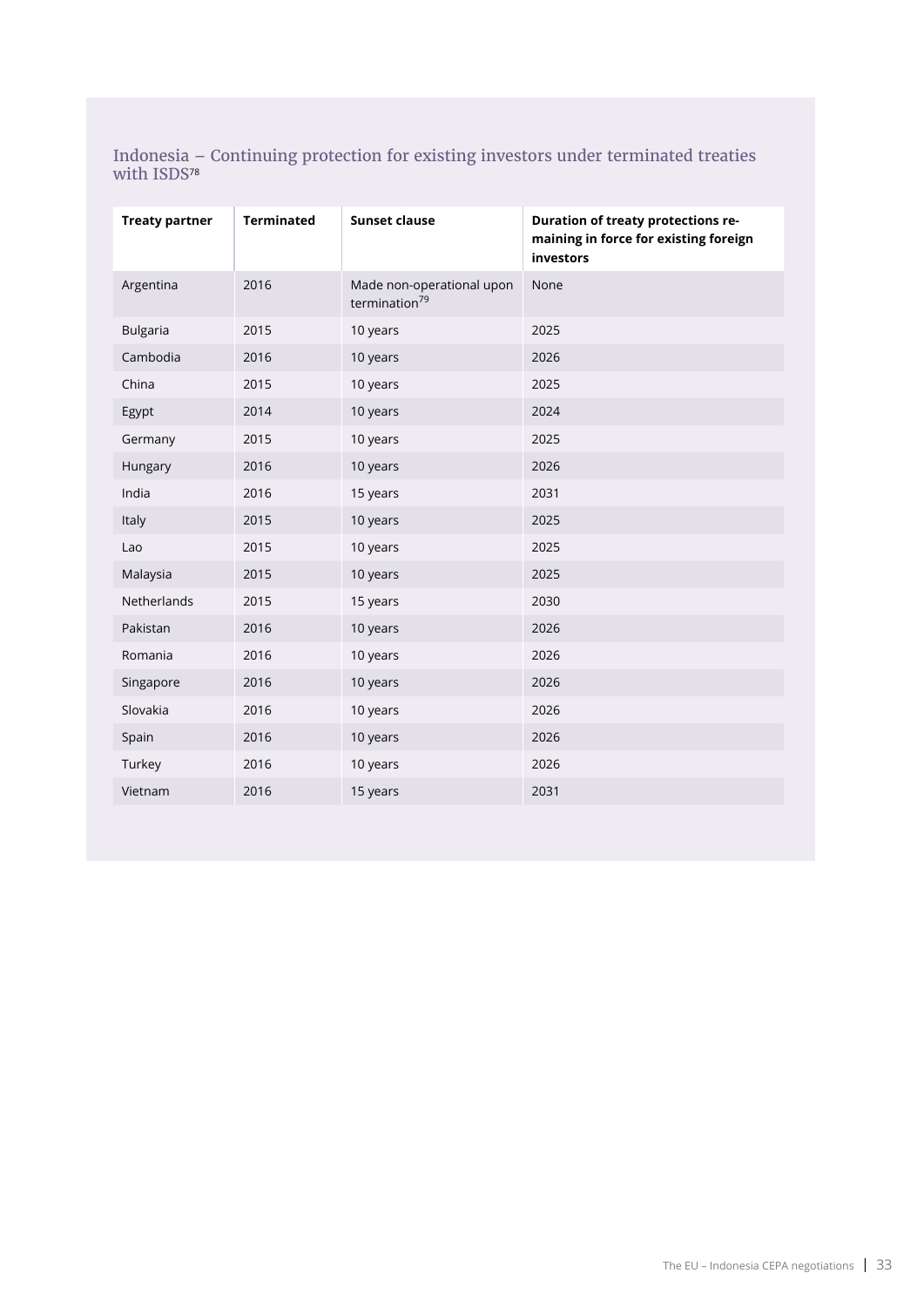### Indonesia – treaties with investment provisions $81$

| <b>Treaty</b>                                                                                                                                                        | <b>Parties</b>                                                                                                              |                                                                                                                                                                                                        | <b>Status</b>                                                                                                               | Investment<br>protection                                                                                                                 | Investor-<br>state dispute<br>settlement                                                                   |
|----------------------------------------------------------------------------------------------------------------------------------------------------------------------|-----------------------------------------------------------------------------------------------------------------------------|--------------------------------------------------------------------------------------------------------------------------------------------------------------------------------------------------------|-----------------------------------------------------------------------------------------------------------------------------|------------------------------------------------------------------------------------------------------------------------------------------|------------------------------------------------------------------------------------------------------------|
| Hong Kong, China SAR - ASEAN<br>(Association of South-East Asian<br>Nations) Investment Agreement<br>(2017)                                                          | Hong Kong, China SAR                                                                                                        |                                                                                                                                                                                                        | Signed: November<br>2017                                                                                                    | Yes                                                                                                                                      | Chapter 13 (Consultations<br>and dispute settlement)<br>of the ASEAN Hong Kong,<br>China FTA apply         |
| ASEAN - India                                                                                                                                                        | India                                                                                                                       |                                                                                                                                                                                                        | Signed: November<br>2014                                                                                                    | Yes                                                                                                                                      | Yes                                                                                                        |
| ASEAN-China Investment<br>Agreement                                                                                                                                  | China                                                                                                                       |                                                                                                                                                                                                        | In force: January<br>2010                                                                                                   | Yes                                                                                                                                      | Yes                                                                                                        |
| ASEAN-Korea Investment<br>Agreement                                                                                                                                  | Republic of Korea                                                                                                           |                                                                                                                                                                                                        | In force:<br>September 2009                                                                                                 | Yes                                                                                                                                      | Yes                                                                                                        |
| <b>AANZFTA</b>                                                                                                                                                       | Australia, New Zealand                                                                                                      |                                                                                                                                                                                                        | In force: January<br>2010                                                                                                   | Yes                                                                                                                                      | Yes                                                                                                        |
| <b>ASEAN Comprehensive</b><br>Investment Agreement                                                                                                                   |                                                                                                                             |                                                                                                                                                                                                        | In force: February<br>2012                                                                                                  | Yes                                                                                                                                      | Yes                                                                                                        |
| ASEAN-Japan FTA                                                                                                                                                      | Japan                                                                                                                       |                                                                                                                                                                                                        | In force:<br>December 2008                                                                                                  | No                                                                                                                                       | No                                                                                                         |
| Indonesia-Japan EPA                                                                                                                                                  | Japan                                                                                                                       |                                                                                                                                                                                                        | In force: July 2008                                                                                                         | Yes                                                                                                                                      | Yes                                                                                                        |
| <b>ASEAN-US TIFA</b>                                                                                                                                                 | <b>USA</b>                                                                                                                  |                                                                                                                                                                                                        | In force: August<br>2006                                                                                                    | No                                                                                                                                       | No                                                                                                         |
| ASEAN-Korea Framework<br>Agreement                                                                                                                                   | Republic of Korea                                                                                                           |                                                                                                                                                                                                        | In force: July 2006                                                                                                         | Commitment to<br>conclude a separate<br>agreement for the<br>liberalisation, facilitation<br>and protection of<br>investments (art. 2.3) |                                                                                                            |
| ASEAN-India Framework<br>Agreement                                                                                                                                   | India                                                                                                                       |                                                                                                                                                                                                        | In force: July 2004                                                                                                         | Treaty text not available<br>(on UNCTAD website)                                                                                         |                                                                                                            |
| ASEAN-Japan Framework<br>Agreement                                                                                                                                   | Japan                                                                                                                       |                                                                                                                                                                                                        | In force: October<br>2003                                                                                                   | Commitment to<br>consultations on<br>liberalisation of<br>investment in the<br>context of an ASEAN-<br>Japan CEP.                        |                                                                                                            |
| ASEAN-China Framework<br>Agreement                                                                                                                                   | China                                                                                                                       |                                                                                                                                                                                                        | In force: July 2003                                                                                                         | Treaty text not available<br>(on UNCTAD website)                                                                                         |                                                                                                            |
| ASEAN Framework Agreement on<br>Services                                                                                                                             |                                                                                                                             |                                                                                                                                                                                                        | In force:<br>December 1998                                                                                                  | <b>No</b>                                                                                                                                | No                                                                                                         |
| Agreement on Promotion,<br>Protection and Guarantee<br>of Investments amongst<br>the Member States of the<br>Organization of the Islamic<br>Conference <sup>82</sup> |                                                                                                                             |                                                                                                                                                                                                        | In force: February<br>1988                                                                                                  | Yes                                                                                                                                      | Yes                                                                                                        |
| <b>ASEAN-EU Cooperation</b><br>Agreement                                                                                                                             | European Union                                                                                                              |                                                                                                                                                                                                        | In force:October<br>1980                                                                                                    | No                                                                                                                                       | No                                                                                                         |
| Regional Comprehensive<br>Economic Partnership (RCEP)                                                                                                                | <b>ASEAN</b><br>Australia<br>China<br>India<br>Japan<br>Republic of Korea<br>New Zealand                                    |                                                                                                                                                                                                        | Under negotiation<br>since 2012                                                                                             |                                                                                                                                          | Agreement to include<br>ISDS in principle; ISDS<br>proposals reportedly<br>tabled by Korea and<br>Japan 83 |
| Indonesia-EU Comprehensive<br>Economic Partnership Agreement<br>(I-EU CEPA)                                                                                          | Indonesia<br>European Union                                                                                                 |                                                                                                                                                                                                        | Under negotiation<br>since 2016                                                                                             | Ambition to include                                                                                                                      | Ambition to include; EU<br>promotes Investment<br>Court System                                             |
| Trans-Pacific Partnership (TPP)                                                                                                                                      | Australia,<br>Brunei,<br>Canada,<br>Chile, Japan,<br>Malaysia,<br>Mexico, New<br>Zealand,<br>Peru,<br>Singapore,<br>Vietnam | There were<br>reports that<br>Indonesia was<br>interested<br>in joining<br>TPP,84 but the<br>latest reports<br>say it has<br>lost interest<br>after the<br>withdrawal of<br>the US from<br>the TPP. 85 | Originally signed:<br>2016.<br>After US<br>withdrawal,<br>partial agreement<br>reached between<br>remaining<br>members 2017 | Yes                                                                                                                                      | Yes                                                                                                        |